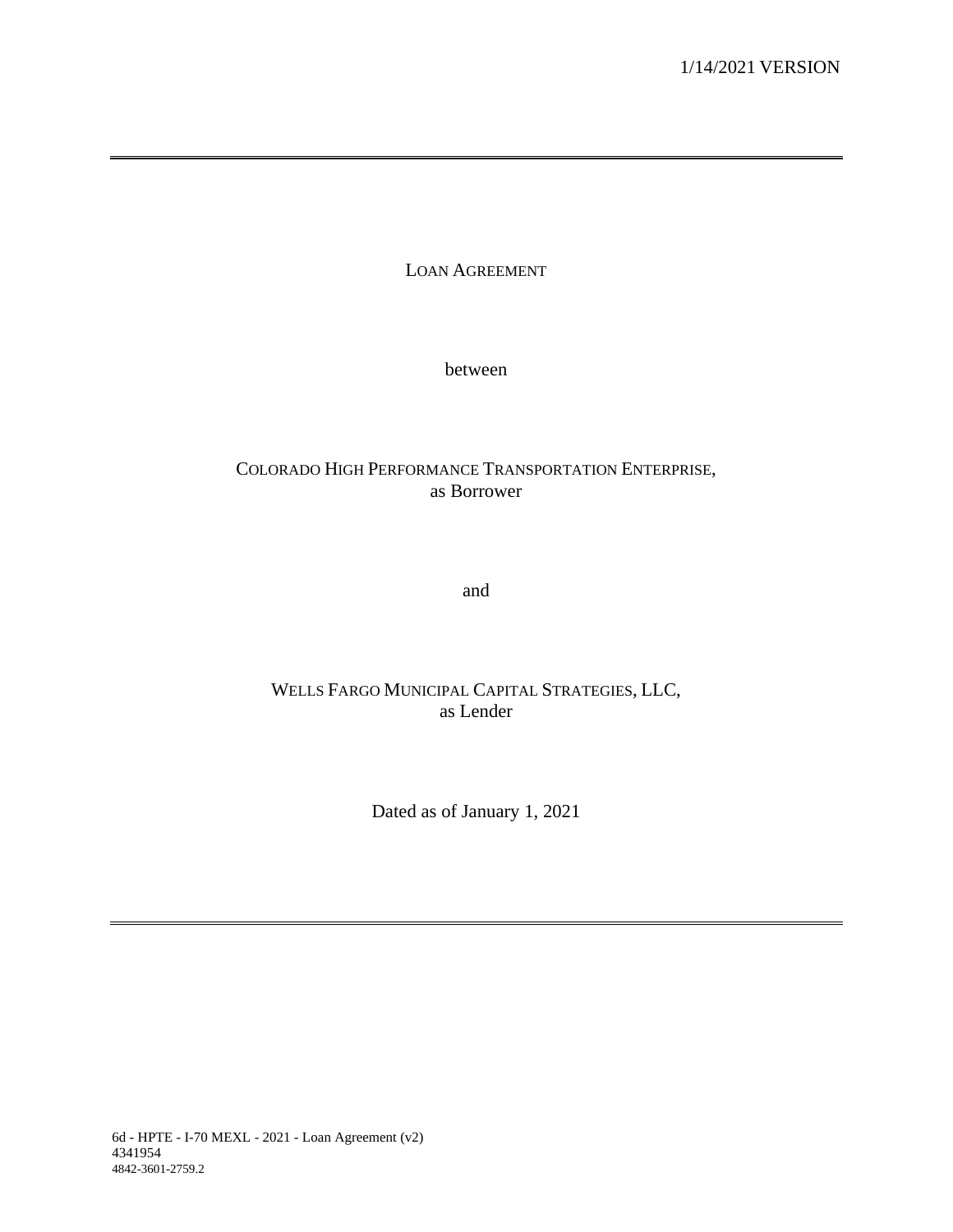# **TABLE OF CONTENTS**

| <b>HEADING</b><br><b>SECTION</b>                                                                                                                                                                                          |                                                                      | PAGE |
|---------------------------------------------------------------------------------------------------------------------------------------------------------------------------------------------------------------------------|----------------------------------------------------------------------|------|
| <b>ARTICLE I</b>                                                                                                                                                                                                          |                                                                      |      |
| Section 1.1.                                                                                                                                                                                                              |                                                                      |      |
| <b>ARTICLE II</b>                                                                                                                                                                                                         |                                                                      |      |
| Section 2.01.<br>Section 2.02.                                                                                                                                                                                            |                                                                      |      |
| <b>ARTICLE III</b>                                                                                                                                                                                                        |                                                                      |      |
| Section 3.01.<br>Section 3.02.<br>Section 3.03.<br>Section 3.04.<br>Section 3.05.                                                                                                                                         |                                                                      |      |
| <b>ARTICLE IV</b>                                                                                                                                                                                                         |                                                                      |      |
| Section 4.01.<br>Section 4.02.<br>Section 4.03.<br>Section 4.04.                                                                                                                                                          | Limitation on Withdrawals upon Default, Event of Default or Event of |      |
| <b>ARTICLE V</b>                                                                                                                                                                                                          |                                                                      |      |
| Section 5.01.<br>Section 5.02.<br>Section 5.03.<br>Section 5.04.<br>Section 5.05.<br>Section 5.06.<br>Section 5.07.<br>Section 5.08.<br>Section 5.09.<br>Section 5.10.<br>Section 5.11.<br>Section 5.12.<br>Section 5.13. |                                                                      |      |
| Section 5.14.<br>Section 5.15.<br>Section 5.16.<br>Section 5.17.<br>Section 5.18.                                                                                                                                         |                                                                      |      |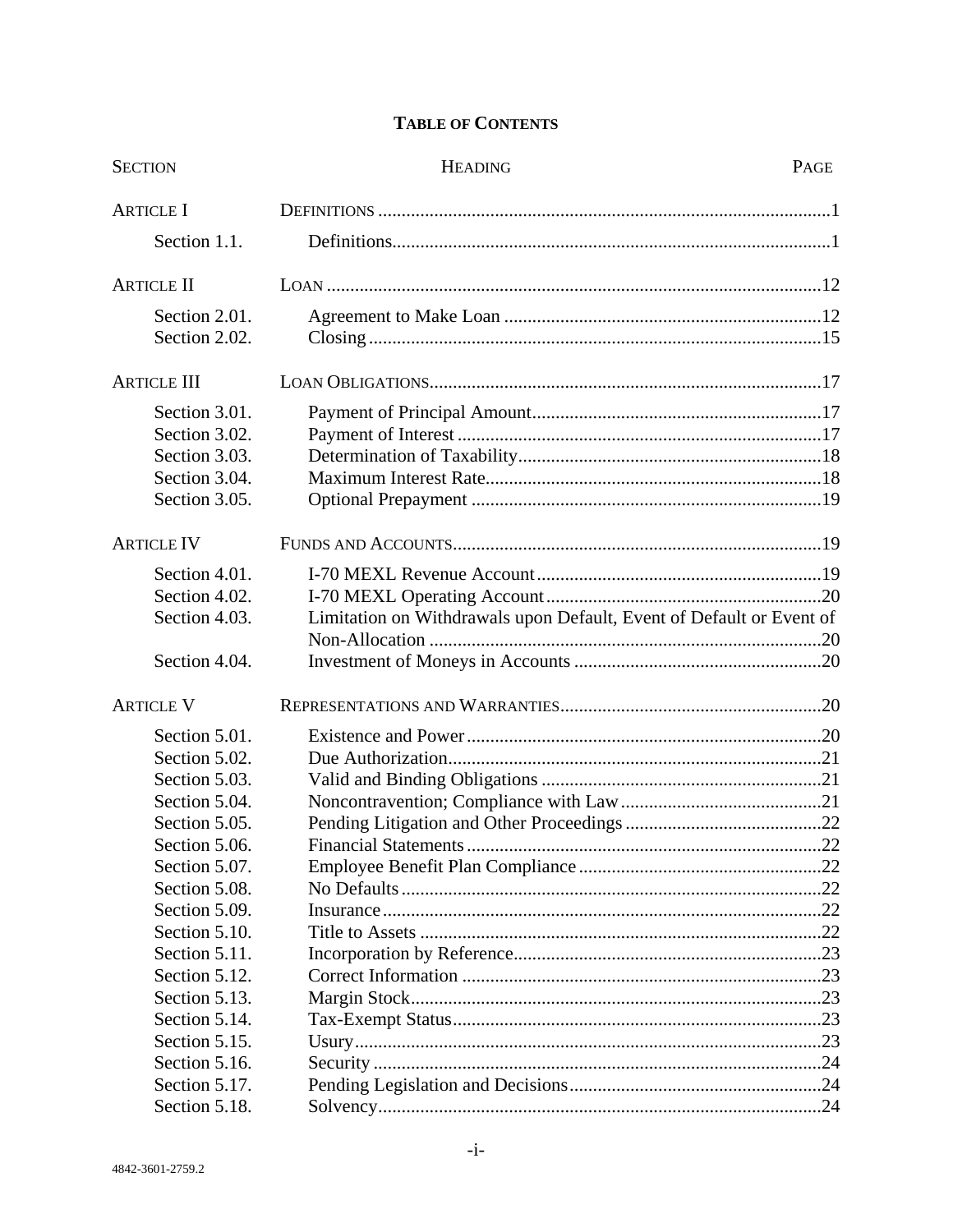| Section 5.19.      |                                                               |  |
|--------------------|---------------------------------------------------------------|--|
| Section 5.20.      |                                                               |  |
| Section 5.21.      |                                                               |  |
| Section 5.22.      |                                                               |  |
| Section 5.23.      | Sanctions; Anti-Money Laundering and Anti-Corruption Laws25   |  |
| Section 5.24.      |                                                               |  |
| Section 5.25.      |                                                               |  |
| Section 5.26.      |                                                               |  |
|                    |                                                               |  |
| <b>ARTICLE VI</b>  |                                                               |  |
| Section 6.01.      |                                                               |  |
| Section 6.02.      |                                                               |  |
| Section 6.03.      |                                                               |  |
| Section 6.04.      |                                                               |  |
| Section 6.05.      |                                                               |  |
| Section 6.06.      |                                                               |  |
| Section 6.07.      |                                                               |  |
| Section 6.08.      |                                                               |  |
| Section 6.09.      |                                                               |  |
| Section 6.10.      |                                                               |  |
| Section 6.11.      |                                                               |  |
| Section 6.12.      |                                                               |  |
| Section 6.13.      |                                                               |  |
| Section 6.14.      |                                                               |  |
| Section 6.15.      | Disclosure to Participants, Lender Transferees and Non-Lender |  |
|                    |                                                               |  |
| Section 6.16.      |                                                               |  |
| Section 6.17.      |                                                               |  |
| Section 6.18.      |                                                               |  |
| Section 6.19.      |                                                               |  |
| Section 6.20.      |                                                               |  |
| Section 6.21.      |                                                               |  |
| Section 6.22.      |                                                               |  |
| Section 6.23.      |                                                               |  |
| Section 6.24.      |                                                               |  |
| Section 6.25       |                                                               |  |
| Section 6.26       |                                                               |  |
| Section 6.27       |                                                               |  |
| <b>ARTICLE VII</b> |                                                               |  |
| Section 7.01.      |                                                               |  |
| Section 7.02.      |                                                               |  |
| Section 7.03.      |                                                               |  |
| Section 7.04.      |                                                               |  |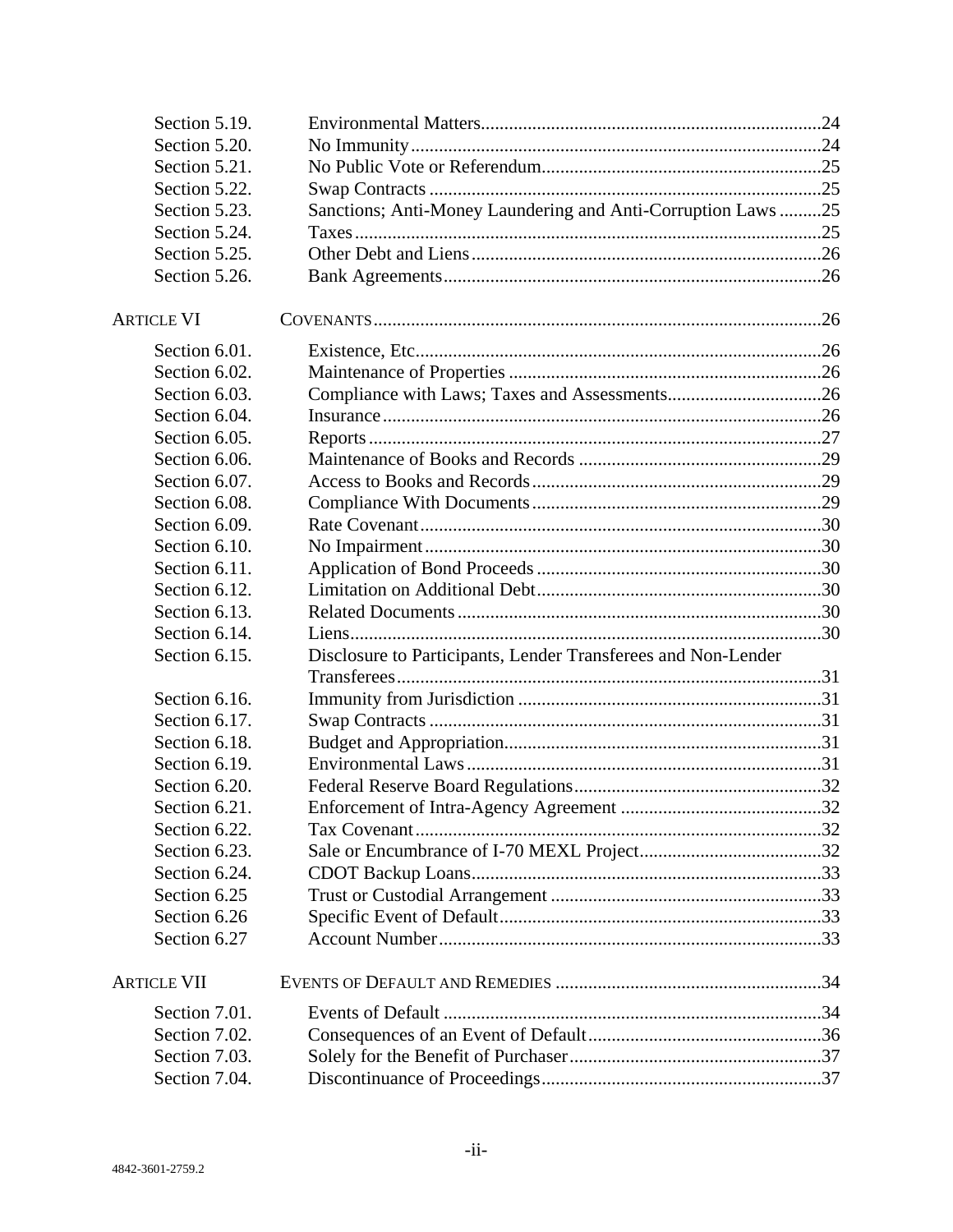| <b>ARTICLE VIII</b> |                                                       |  |
|---------------------|-------------------------------------------------------|--|
| Section 8.01.       |                                                       |  |
| Section 8.02.       |                                                       |  |
| Section 8.03.       |                                                       |  |
| Section 8.04.       |                                                       |  |
| Section 8.05.       |                                                       |  |
| Section 8.06.       |                                                       |  |
| Section 8.07.       |                                                       |  |
| Section 8.08.       | Events Occurring on Days that are not Business Days40 |  |
| Section 8.09.       |                                                       |  |
| Section 8.10.       |                                                       |  |
| Section 8.11.       |                                                       |  |
| Section 8.12.       |                                                       |  |
| Section 8.13.       |                                                       |  |
| Section 8.14.       |                                                       |  |
| Section 8.15.       |                                                       |  |
| Section 8.16.       |                                                       |  |
| Section 8.17.       |                                                       |  |
| Section 8.18.       |                                                       |  |
| Section 8.19.       |                                                       |  |
| Section 8.20.       |                                                       |  |
| Section 8.21.       |                                                       |  |
| Section 8.22.       |                                                       |  |
| Section 8.23.       |                                                       |  |
| Section 8.24.       |                                                       |  |
| Section 8.25.       |                                                       |  |

| <b>EXHIBIT A</b> | Form of Note                            |
|------------------|-----------------------------------------|
| <b>EXHIBIT B</b> | Make-Whole Payment                      |
| <b>EXHIBIT C</b> | Form of Investor Letter                 |
| <b>EXHIBIT D</b> | Description of Self Insurance           |
| <b>EXHIBIT E</b> | <b>Compliance Certificate</b>           |
| <b>EXHIBIT F</b> | <b>Quarterly Certification</b>          |
| EXHIBIT G        | Form of Request for Amortization Period |
|                  |                                         |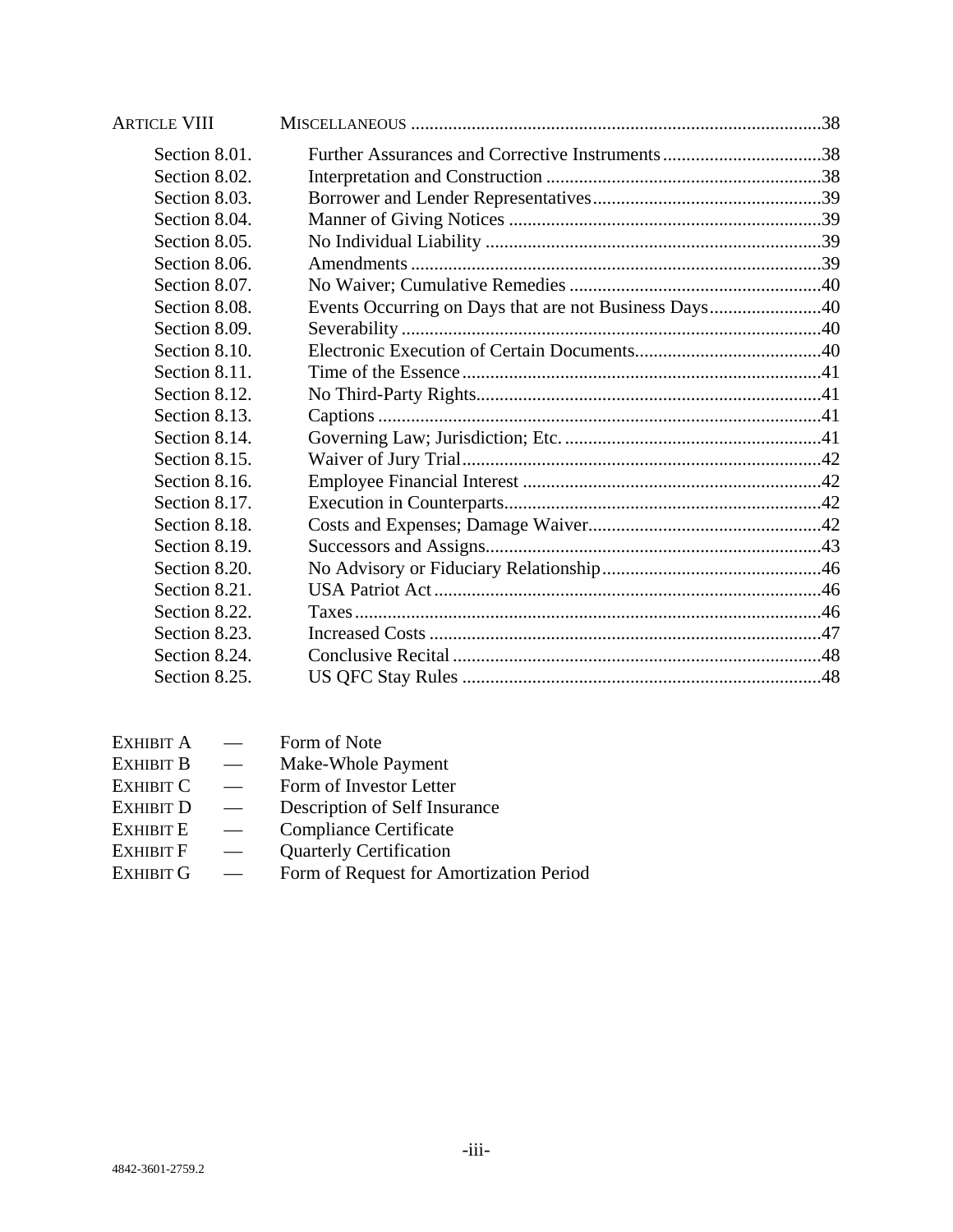#### **LOAN AGREEMENT**

This Loan Agreement (as amended, modified or restated from time to time, this *"Agreement"*) is entered into as of January 1, 2021, between the Colorado High Performance Transportation Enterprise, as borrower (the *"Borrower"*), and Wells Fargo Municipal Capital Strategies, LLC, as lender (together with its successors and assigns, the *"Lender"*).

#### **ARTICLE I**

#### **DEFINITIONS**

*Section 1.1. Definitions.* In addition to the terms defined in the recitals and elsewhere in this Agreement the following terms shall have the following meanings:

*"Affiliate"* means, with respect to any Person, any Person that directly or indirectly through one or more intermediaries, controls, or is controlled by, or is under common control with, such first Person. A Person shall be deemed to control another Person for the purposes of this definition if such first Person possesses, directly or indirectly, the power to direct, or cause the direction of, the management and policies of the second Person, whether through the ownership of voting securities, common directors, trustees or officers, by contract or otherwise.

*"Agreement"* has the meaning set forth in introductory paragraph hereof.

*"Amortization Payment"* has the meaning set forth in Section 3.01(b) hereof.

**[***"Amortization Payment Date"* **means (a) [\_\_\_\_\_\_\_\_\_\_\_\_, 20\_\_] and [\_\_\_\_\_\_\_\_\_\_\_\_, 20\_\_] and (b) the Final Maturity Date.][1](#page-4-0)**

*"Amortization Period"* has the meaning set forth in Section 3.01(b) hereof.

*"Anti-Corruption Laws"* means: (a) the U.S. Foreign Corrupt Practices Act of 1977, as amended; (b) the U.K. Bribery Act 2010, as amended; and (c) any other anti-bribery or anti-corruption laws, regulations or ordinances in any jurisdiction in which the Borrower is located or doing business.

*"Anti-Money Laundering Laws"* means applicable laws or regulations in any jurisdiction in which the Borrower is located or doing business that relates to money laundering, any predicate crime to money laundering, or any financial record keeping and reporting requirements related thereto.

*"Audited Financial Statements"* means the audited consolidated balance sheet of the Borrower for the fiscal year ended June 30, 2020, and the related statements of income or operations and cash flows for such fiscal year of the Borrower, including the notes thereto.

<span id="page-4-0"></span> <sup>1</sup> Semi-annual amortization schedule to be determined.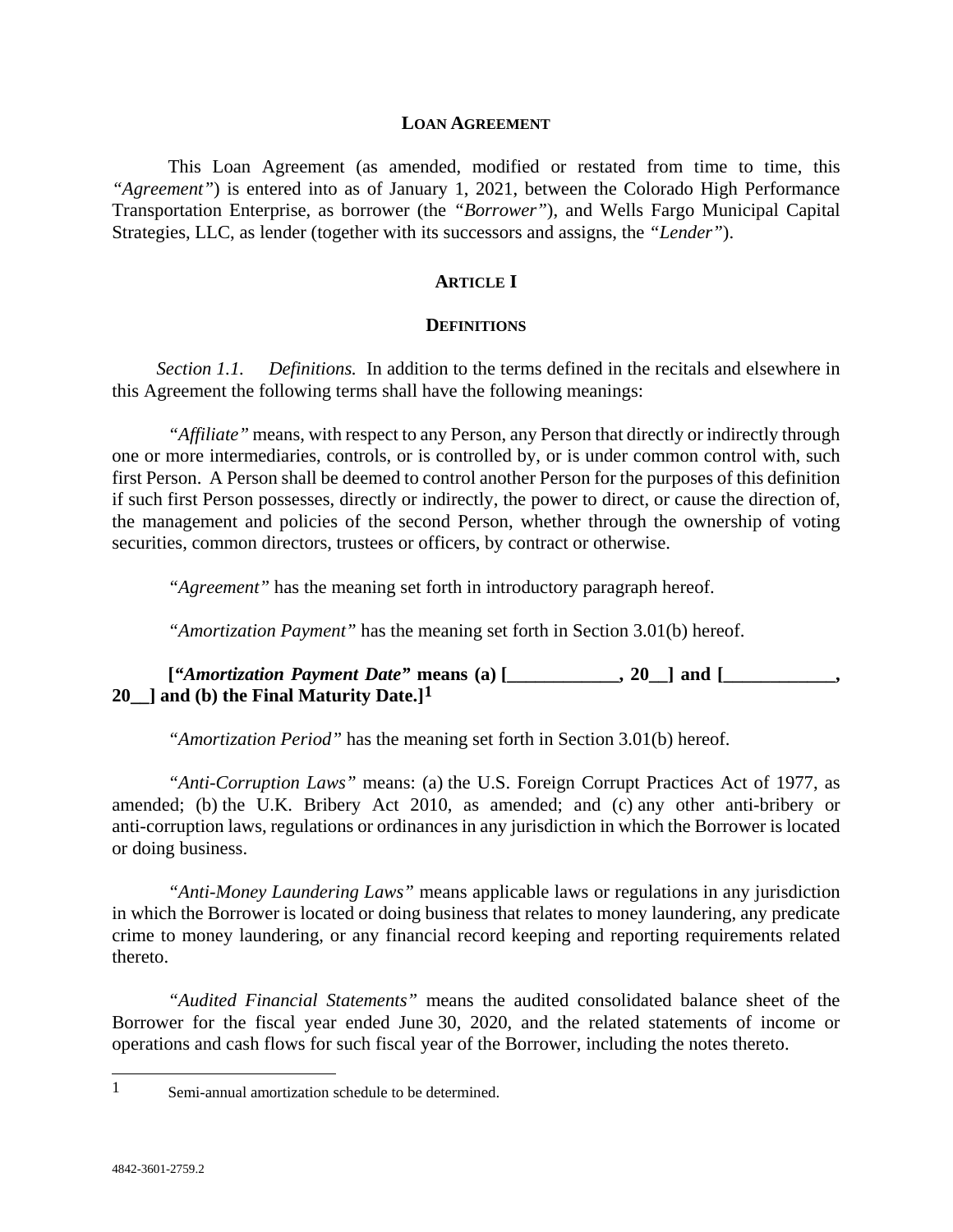*"Bank Agreement*" means any credit agreement, liquidity agreement, standby bond purchase agreement, reimbursement agreement, direct purchase agreement, bond purchase agreement, or other agreement or instrument (or any amendment, supplement or other modification thereof) under which, directly or indirectly, any Person or Persons undertake(s) to make or provide funds to make payment of, or to purchase or provide credit enhancement for bonds or notes of the Borrower; *provided* that a "Bank Agreement" shall not include any agreements relating to any current or future debt obligations of the Borrower incurred pursuant to any lending program of the federal government, including, but not limited to, debt obligations incurred pursuant to the Transportation Infrastructure Finance and Innovation Act.

*"Bank Rate"* means, for any day, a fluctuating rate of interest per annum equal to the greatest of (i) the Prime Rate in effect at such time *plus* one percent (1.00%), (ii) the Federal Funds Rate in effect at such time *plus* two percent (2.00%) and (iii) seven percent (7.00%).

*"Book-Entry Form"* or *"Book-Entry System"* means a form or system, as applicable, under which physical note certificates in fully registered form are registered only in the name of a Depository or its nominee as Noteholder, with the physical note certificates held by and "immobilized" in the custody of the Depository and the book-entry system maintained by and the responsibility of others than the Borrower or the Note Registrar is the record that identifies and records the transfer of the interests of the owners of book-entry interests in the notes.

*"Borrower"* has the meaning set forth in the introductory paragraph hereof.

*"Business Day"* means a day which is not (a) a Saturday, Sunday or legal holiday on which banking institutions in New York, New York, Denver, Colorado or the principal corporate trust office of the Note Registrar is located are authorized by law to close, (b) a day on which the New York Stock Exchange or the Federal Reserve Bank is closed or (c) a day on which the principal office of the Lender is closed.

*"C-470 TIFIA Loan"* means that certain Loan Agreement dated [\_\_\_\_\_\_\_, 20\_\_], between the Borrower and [\_\_\_\_\_\_\_\_].

*"CDOT"* means the Colorado Department of Transportation.

*"CDOT Backup Loan"* means any loan made by CDOT to the Borrower pursuant to the terms of a CDOT Backup Loan Agreement and the Intra-Agency Agreement.

*"CDOT Backup Loan Agreement"* means any loan agreement and related promissory note entered into between CDOT and the Borrower pursuant to the terms of the Intra-Agency Agreement.

*"Change in Law"* means the occurrence, after the Closing Date, of any of the following: (a) the adoption or taking effect of any Law, including, without limitation, Risk-Based Capital Guidelines, (b) any change in any Law or in the administration, interpretation, implementation or application thereof by any Governmental Authority or (c) the making or issuance of any request, rule, ruling, guideline, regulation or directive (whether or not having the force of law) by any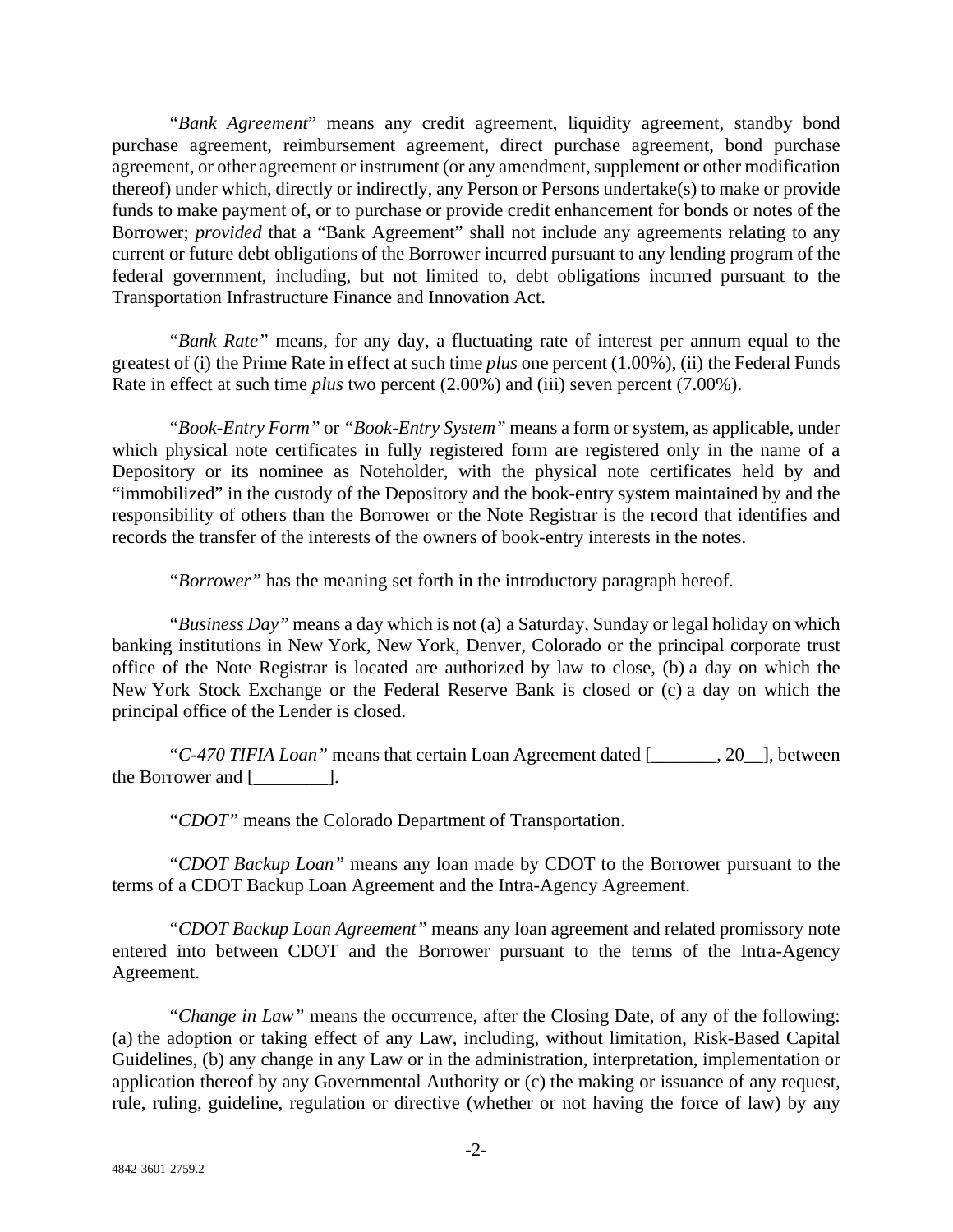Governmental Authority; *provided* that notwithstanding anything herein to the contrary, (i) the Dodd-Frank Wall Street Reform and Consumer Protection Act and all requests, rules, rulings, guidelines, regulations or directives thereunder or issued in connection therewith and (ii) all requests, rules, rulings, guidelines, regulations or directives promulgated by the Lender for International Settlements, the Basel Committee on Banking Supervision (or any successor or similar authority) or the United States of America or foreign regulatory authorities shall in each case be deemed to be a *"Change in Law,"* regardless of the date enacted, adopted or issued.

*"Closing"* has the meaning set forth in Section 2.02 hereof.

*"Closing Date"* has the meaning set forth in Section 2.02 hereof.

*"Code"* means the Internal Revenue Code of 1986, as amended.

*"Collateral"* has the meaning set forth in Section 5.16 hereof.

*"C.R.S."* means Colorado Revised Statutes, as amended.

*"Debt"* of any Person means at any date, without duplication, (a) all obligations of such Person for borrowed money, (b) all obligations of such Person evidenced by bonds, debentures, notes, loan agreements, or other similar instruments (but excluding any such obligations for which such Person is only acting in the capacity as a conduit issuer and for which it has incurred no financial obligation), (c) all obligations of such Person to pay the deferred purchase price of property or services (other than trade accounts payable arising in the ordinary course of business and not past due for more than 60 days after the date on which such trade account was created), (d) all obligations of such Person as lessee under capital leases, (e) all Debt of others secured by a lien on any asset of such Person, whether or not such Debt is assumed by such Person, (f) all Guarantees by such Person of Debt of other Persons, (g) the maximum amount of all direct or contingent obligations of such Person arising under letters of credit (including standby and commercial), bankers' acceptances, bank guaranties, surety bonds and similar instruments and (h) all net obligations of such Person under any Swap Contract.

*"Default"* means any event or condition that, with the giving of any notice, the passage of time, or both, would be an Event of Default.

*"Default Rate"* means the Bank Rate plus three percent (3.00%) per annum.

*"Depository"* means DTC or any successor securities depository appointed pursuant to Section 2.01(b)(viii) hereof.

*"Depository Participants"* means those financial institutions for which the Depository effects book entry transfers and pledges of securities deposited with the Depository, as such listing of Depository Participants exists at the time of such reference.

*"Determination of Taxability"* means and shall be deemed to have occurred on the first to occur of the following: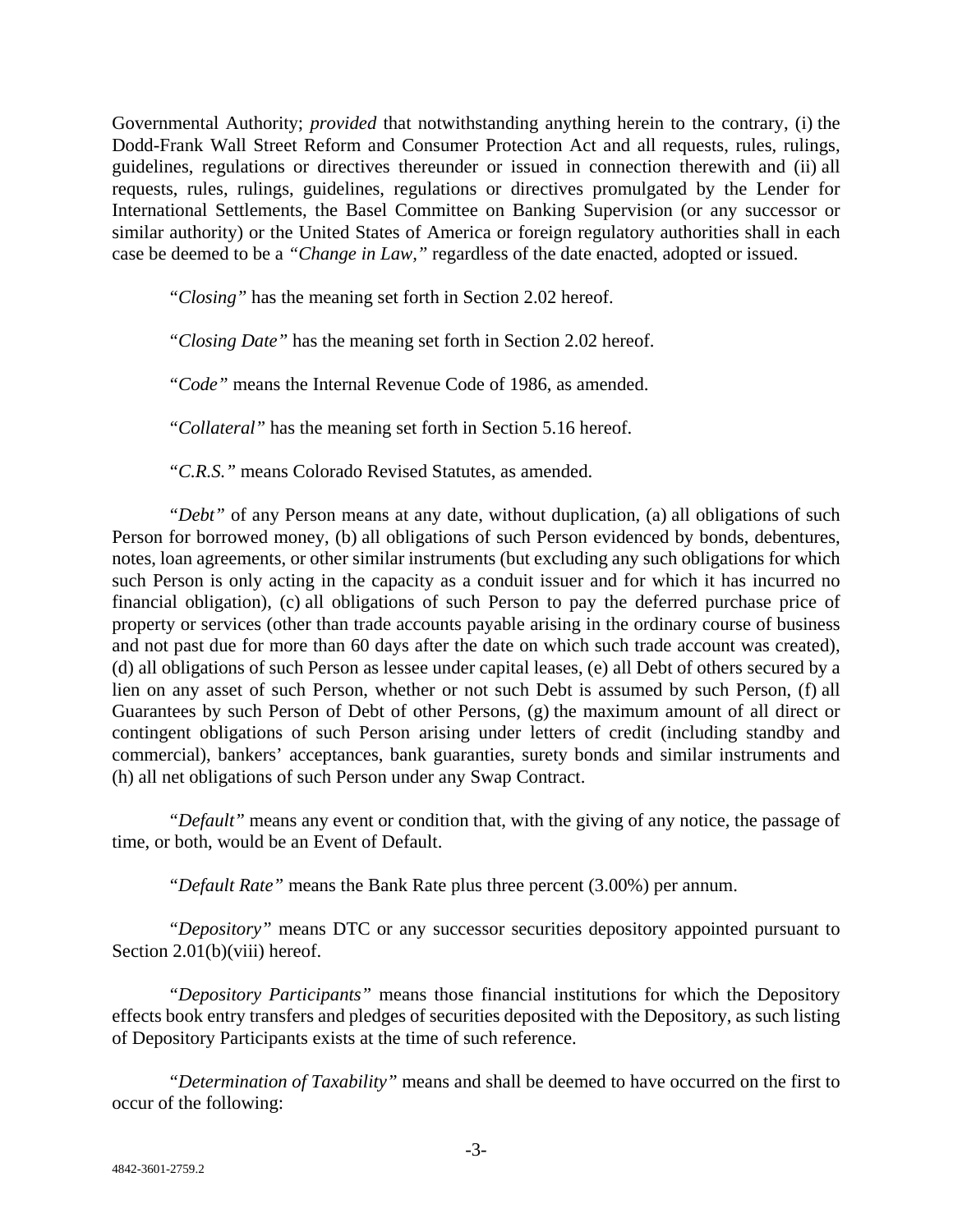(i) on the date when the Borrower files any statement, supplemental statement or other tax schedule, return or document which discloses that interest paid or payable on the Notes is includable, in whole or in part, in the gross income of the Lender, Lender Transferee or any former Lender Transferee for federal income tax purposes;

(ii) on the date when the Lender, Lender Transferee or any former Lender Transferee notifies the Borrower that it has received a written opinion by a nationally recognized firm of attorneys of substantial expertise on the subject of tax-exempt municipal finance to the effect that interest paid or payable on the Notes is includable, in whole or in part, in the gross income of the Lender, Lender Transferee or any former Lender Transferee for federal income tax purposes unless, within two hundred seventy (270) days after receipt by the Borrower of such notification from the Lender, Lender Transferee or any former Lender Transferee, the Borrower shall deliver to the Lender, Lender Transferee and any former Lender Transferee a ruling or determination letter issued to or on behalf of the Borrower by the Commissioner of the Internal Revenue Service or the Director of Tax-Exempt Bonds of the Tax-Exempt and Government Entities Division of the Internal Revenue Service (or any other government official exercising the same or a substantially similar function from time to time) to the effect that, after taking into consideration such facts as form the basis for the opinion that an Event of Taxability has occurred, an Event of Taxability shall not have occurred;

(iii) on the date when the Borrower shall be advised in writing by the Commissioner of the Internal Revenue Service or the Director of Tax-Exempt Bonds of the Tax-Exempt and Government Entities Division of the Internal Revenue Service (or any other government official exercising the same or a substantially similar function from time to time, including an employee subordinate to one of these officers who has been authorized to provide such advice) that, based upon filings of the Borrower, or upon any review or audit of the Borrower or upon any other ground whatsoever, interest paid or payable on the Notes is includable, in whole or in part, in the gross income of the Lender, Lender Transferee, or any former Lender Transferee for federal income tax purposes; or

(iv) on the date when the Borrower shall receive notice from the Lender, Lender Transferee or any former Lender Transferee that the Internal Revenue Service (or any other government official or agency exercising the same or a substantially similar function from time to time) has assessed as includable in the gross income of such Lender, Lender Transferee or such former Lender Transferee all or a portion of the interest paid or payable on the Notes;

*provided, however,* no Determination of Taxability shall occur under subparagraph (iii) or (iv) hereunder unless the Borrower has been afforded the opportunity, at its expense, to contest any such assessment, and, further, no Determination of Taxability shall occur until such contest, if made, has been finally determined; *provided further, however,* that upon demand from the Lender, Lender Transferee or former Lender Transferee, the Borrower shall promptly reimburse such Lender, Lender Transferee or former Lender Transferee for any payments, including any taxes, interest, penalties or other charges, such Lender, Lender Transferee or former Lender Transferee shall be obligated to make as a result of the Determination of Taxability.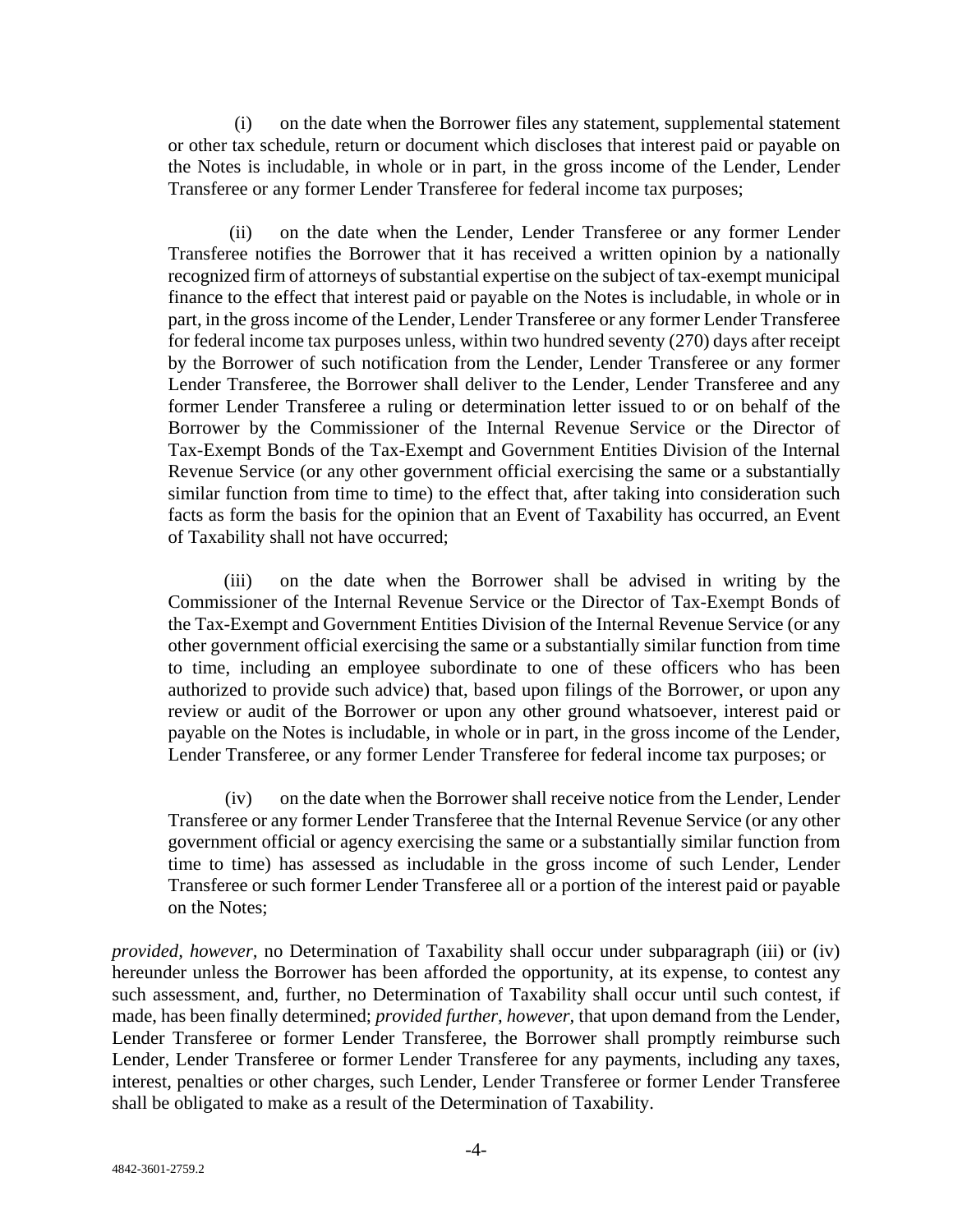*"Director"* means the director of the Borrower.

*"DTC"* means The Depository Trust Company, New York, New York, its successors and their assigns or, if DTC or its successor or assign resigns from its functions as Depository for the Note, any other Depository which agrees to follow the procedures required to be followed by a Depository in connection with the Note and which is selected by the Borrower.

*"Environmental Laws"* means any and all federal, state, local, and foreign statutes, laws, regulations, ordinances, rules, judgments, orders, decrees, permits, concessions, grants, franchises, licenses, agreements or governmental restrictions relating to pollution and the protection of the environment or the release of any materials into the environment, including those related to hazardous substances or wastes, air emissions and discharges to waste or public systems.

*"ERISA"* means the Employee Retirement Income Security Act of 1974.

*"ERISA Affiliate"* means any trade or business (whether or not incorporated) under common control with the Borrower within the meaning of Section 414(b) or (c) of the Code (and Sections 414(m) and (o) of the Code for purposes of provisions relating to Section 412 of the Code).

*"Event of Default"* has the meaning set forth in Section 7.01 hereof.

*"Event of Non-Allocation"* means the failure of the Transportation Commission to allocate funds to make CDOT Backup Loans requested by the Borrower.

*"Event of Taxability"* means a (i) change in Law or fact or the interpretation thereof, or the occurrence or existence of any fact, event or circumstance (including, without limitation, the taking of any action by the Borrower, or the failure to take any action by the Borrower, or the making by the Borrower of any misrepresentation herein or in any certificate required to be given in connection with the issuance, sale or delivery of the Loan) which has the effect of causing interest paid or payable on the Note to become includable, in whole or in part, in the gross income of the Lender or Lender Transferee or any former Lender Transferee for federal income tax purposes or (ii) the entry of any decree or judgment by a court of competent jurisdiction, or the taking of any official action by the Internal Revenue Service or the Department of the Treasury, which decree, judgment or action shall be final under applicable procedural law, in either case, which has the effect of causing interest paid or payable on the Note to become includable, in whole or in part, in the gross income of the Lender or Lender Transferee or any former Lender Transferee for federal income tax purposes with respect to the Note.

*"Excess Interest Amount"* has the meaning set forth in Section 3.04(b) hereof.

*"Federal Funds Rate"* means, for any day, the rate per annum equal to the weighted average of the rates on overnight Federal funds transactions with members of the Federal Reserve System arranged by Federal funds brokers on such day, as published by the Federal Reserve Bank of New York on the Business Day next succeeding such day; *provided* that: (a) if such day is not a Business Day, then the Federal Funds Rate for such day shall be such rate on such transactions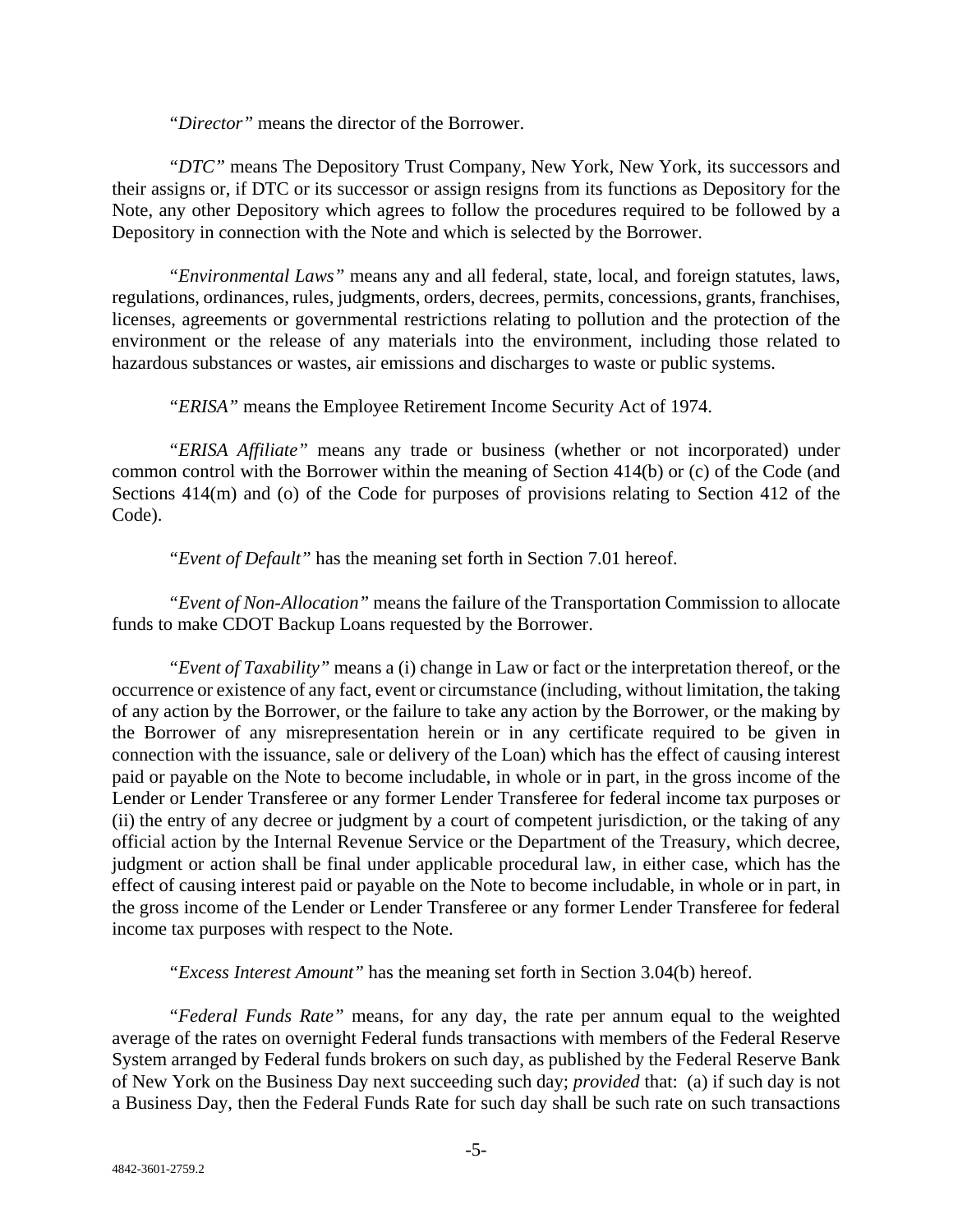on the next preceding Business Day as so published on the next succeeding Business Day; and (b) if no such rate is so published on such next succeeding Business Day, then the Federal Funds Rate for such day shall be the average rate (rounded upward, if necessary, to a whole multiple of one-hundredth of one percent) charged to the Lender on such day on such transactions as determined by the Lender. Notwithstanding anything herein to the contrary, if the Federal Funds Rate as determined as provided above would be less than zero percent (0.00%), then the Federal Funds Rate shall be deemed to be zero percent (0.00%).

*"Final Maturity Date"* means, with respect to the Loan after the Interest Rate Reset Date, the earlier to occur of (i) the third (3rd) anniversary of the Interest Rate Reset Date, or (ii) the date that the principal of and interest on the Note is accelerated following the occurrence of an Event of Default.

*"Fiscal Year"* means the twelve month period from July 1 through the following June 30.

*"Governmental Approval"* means an authorization, consent, approval, permit, license, certificate of occupancy or an exemption of, a registration or filing with, or a report to any Governmental Authority.

*"Governmental Authority"* means the government of the United States of America or any other nation or any political subdivision thereof or any governmental or quasi-governmental entity, including any court, department, commission, board, bureau, agency, administration, central bank, service, district or other instrumentality of any governmental entity or other entity exercising executive, legislative, judicial, taxing, regulatory, fiscal, monetary or administrative powers or functions of or pertaining to government (including any supra-national bodies such as the European Union or European Central Bank), or any arbitrator, mediator or other Person with authority to bind a party at law.

*"Gross Revenues"* means all amounts received by the Borrower from tolls, rates and other user fees imposed by the Borrower pursuant to C.R.S.  $\S$  43-4-806(2)(c)(I) for the privilege of traveling on the I-70 MEXL Project.

*"Guarantee"* means, as to any Person, (a) any obligation, contingent or otherwise, of such Person guaranteeing or having the economic effect of guaranteeing any Debt or other obligation payable or performable by another Person (the *"primary obligor"*) in any manner, whether directly or indirectly, and including any obligation of such Person, direct or indirect, (i) to purchase or pay (or advance or supply funds for the purchase or payment of) such Debt or other obligation, (ii) to purchase or lease property, securities or services for the purpose of assuring the obligee in respect of such Debt or other obligation of the payment or performance of such Debt or other obligation, (iii) to maintain working capital, equity capital or any other financial statement condition or liquidity or level of income or cash flow of the primary obligor so as to enable the primary obligor to pay such Debt or other obligation, or (iv) entered into for the purpose of assuring in any other manner the obligee in respect of such Debt or other obligation of the payment or performance thereof or to protect such obligee against loss in respect thereof (in whole or in part), or (b) any Lien on any assets of such Person securing any Debt or other obligation of any other Person, whether or not such Debt or other obligation is assumed by such Person (or any right, contingent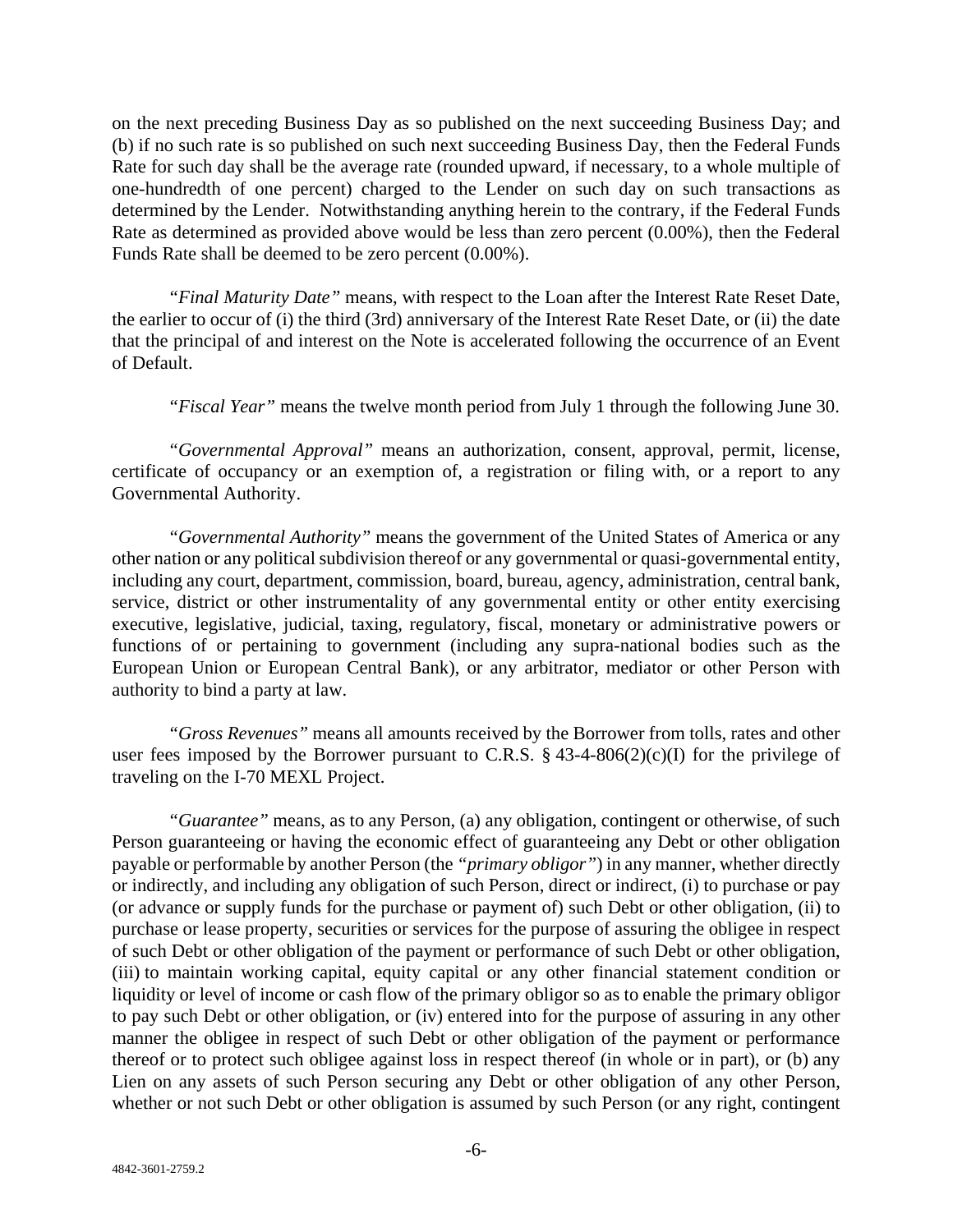or otherwise, of any holder of such Debt to obtain any such Lien). The amount of any Guarantee shall be deemed to be an amount equal to the stated or determinable amount of the related primary obligation, or portion thereof, in respect of which such Guarantee is made or, if not stated or determinable, the maximum reasonably anticipated liability in respect thereof as determined by the guaranteeing Person in good faith. The term "Guarantee" as a verb has a corresponding meaning.

*"Holder"* or *"Noteholder,"* whenever used herein with respect to the Note, means the Person in whose name the Note is registered, including, if applicable, the Lender.

*"HPTE O&M Obligations"* has the meaning set forth in the Intra-Agency Agreement.

*"HUTF"* means the Highway User Tax Fund.

*"I-70 MEXL Operating Account"* means the account created within the statewide transportation enterprise operating fund pursuant to C.R.S. § 43-4-806(4) or any other account created pursuant to, and in compliance with, applicable statutory authority of the State whereby any proceeds of CDOT Backup Loans shall be deposited; *provided* that the proceeds of such CDOT Backup Loans shall not be commingled with any other moneys deposited in such account and such proceeds shall be set aside in a designated subaccount within such statutorily created account.

*"I-70 MEXL Project"* has the meaning set forth in Section 4.01(c) hereof.

*"I-70 MEXL Revenue Account"* has the meaning set forth in Section 4.01(a) hereof.

"*I-70 MEXL Revenue Account Certificate*" has the meaning set forth in Section 6.05(n) hereof.

*"Initial Rate"* has the meaning set forth in Section 3.02(a) hereof.

*"Interest Rate Reset Date"* has the meaning set forth in Section 3.01(a) hereof.

*"Interest Payment Date"* has the meaning set forth in Section 3.02(a) hereof.

*"Interest Period"* means the period from, and including, the Interest Payment Date for the Note, to but not including, the day preceding the immediately succeeding Interest Payment Date; *provided, however*, that the first Interest Period for the Note will commence on the Closing Date; *provided further* that the last Interest Period for the Note will end on, and include, the day preceding the date the outstanding principal amount of the Note is paid in full.

*"Intra-Agency Agreement"* means the Intra-Agency Agreement dated as of January [\_\_], 2021, between the Borrower and the State of Colorado, for the use and benefit of CDOT.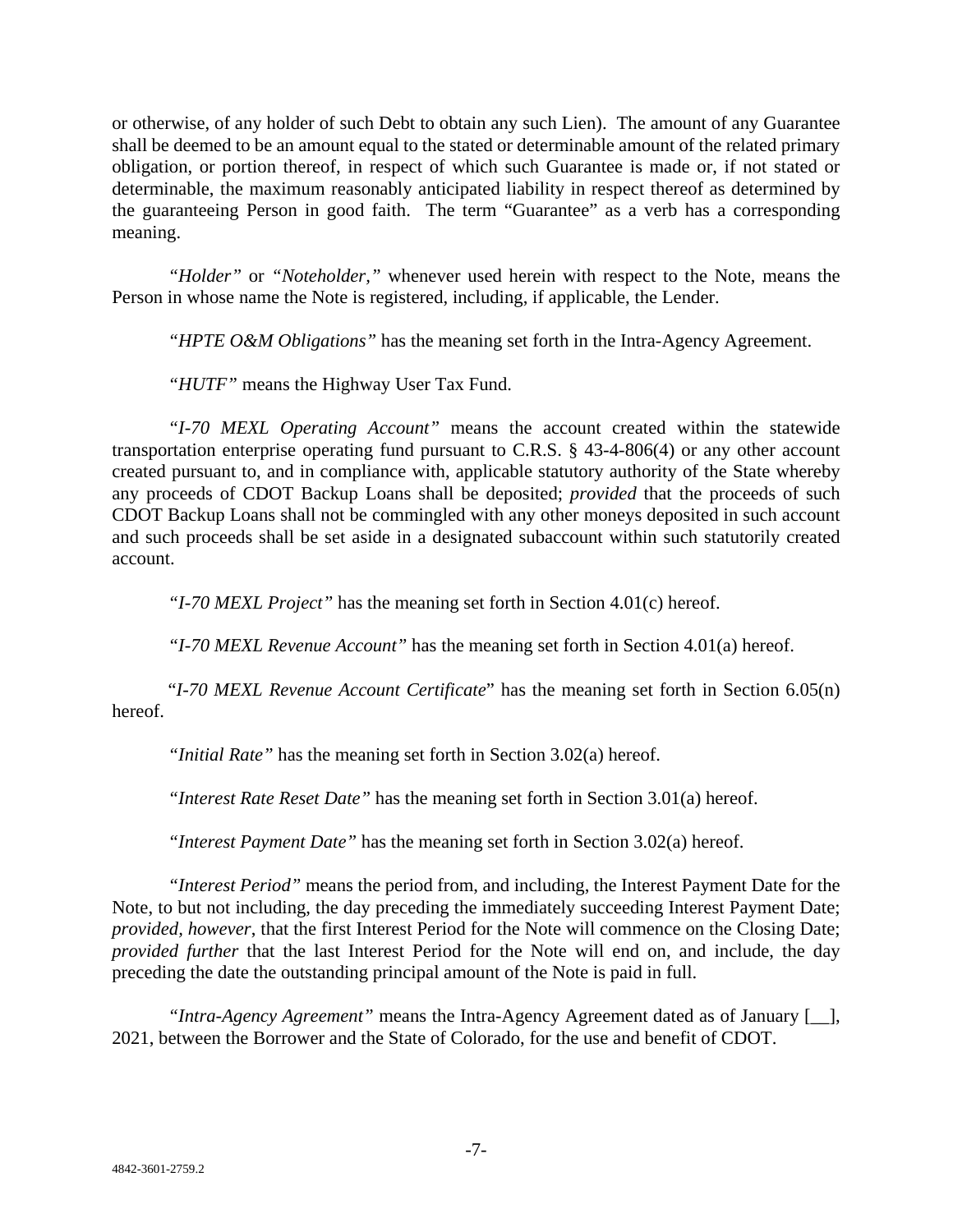*"Laws"* means any treaty or any federal, regional, state and local law, statute, rule, ordinance, regulation, code, license, authorization, decision, injunction, interpretation, order or decree of any court or other Governmental Authority.

*"Lender"* has the meaning set forth in the introductory paragraph hereof.

*"Lender Transferee"* has the meaning set forth in Section 8.19(b) hereof.

*"License"* has the meaning set forth in the Intra-Agency Agreement.

*"Lien"* means any mortgage, pledge, hypothecation, assignment, deposit arrangement, encumbrance, lien (statutory or other), charge, or preference, priority or other security interest or preferential arrangement in the nature of a security interest of any kind or nature whatsoever (including any conditional sale or other title retention agreement, any easement, right of way or other encumbrance on title to real property, and any financing lease having substantially the same economic effect as any of the foregoing).

*"Loan"* has the meaning set forth in Section 2.01 hereof.

*"Loan Obligations"* has the meaning set forth in Section 5.16 hereof.

*"Make-Whole Payment"* has the meaning set forth in Section 3.05 hereof.

*"Margin Stock"* has the meaning ascribed to such term in Regulation U promulgated by the FRB, as now and hereafter from time to time in effect.

*"Material Adverse Effect"* means: (a) a material adverse change in, or a material adverse effect upon, the operations, business, properties, liabilities (actual or contingent), condition (financial or otherwise) or prospects of the Borrower; (b) a material impairment of (i) the ability of the Borrower to perform its obligations under any Related Document to which it is a party or (ii) the ability of CDOT to perform its obligations under the Intra-Agency Agreement; or (c) a material adverse effect upon the legality, validity, binding effect or enforceability against the Borrower or CDOT of any Related Document to which it is a party or the rights, security, interests or remedies of the Lender hereunder or under any other Related Document.

*"Maximum Federal Corporate Tax Rate"* means, for any day, the maximum rate of income taxation imposed on corporations pursuant to Section 11(b) of the Code, as in effect as of such day (or, if as a result of a change in the Code, the rate of income taxation imposed on corporations generally shall not be applicable to the Lender, the maximum statutory rate of federal income taxation which could apply to the Lender as of such day).

*"Maximum Interest Rate"* means the maximum interest rate permitted by applicable law.

*"Memorandum of Understanding"* means the Amended and Restated Memorandum of Understanding (MOU) with respect to the I-70 MEXL Project by and between the Federal Highway Administration, the United States Department of Transportation (Division), CDOT and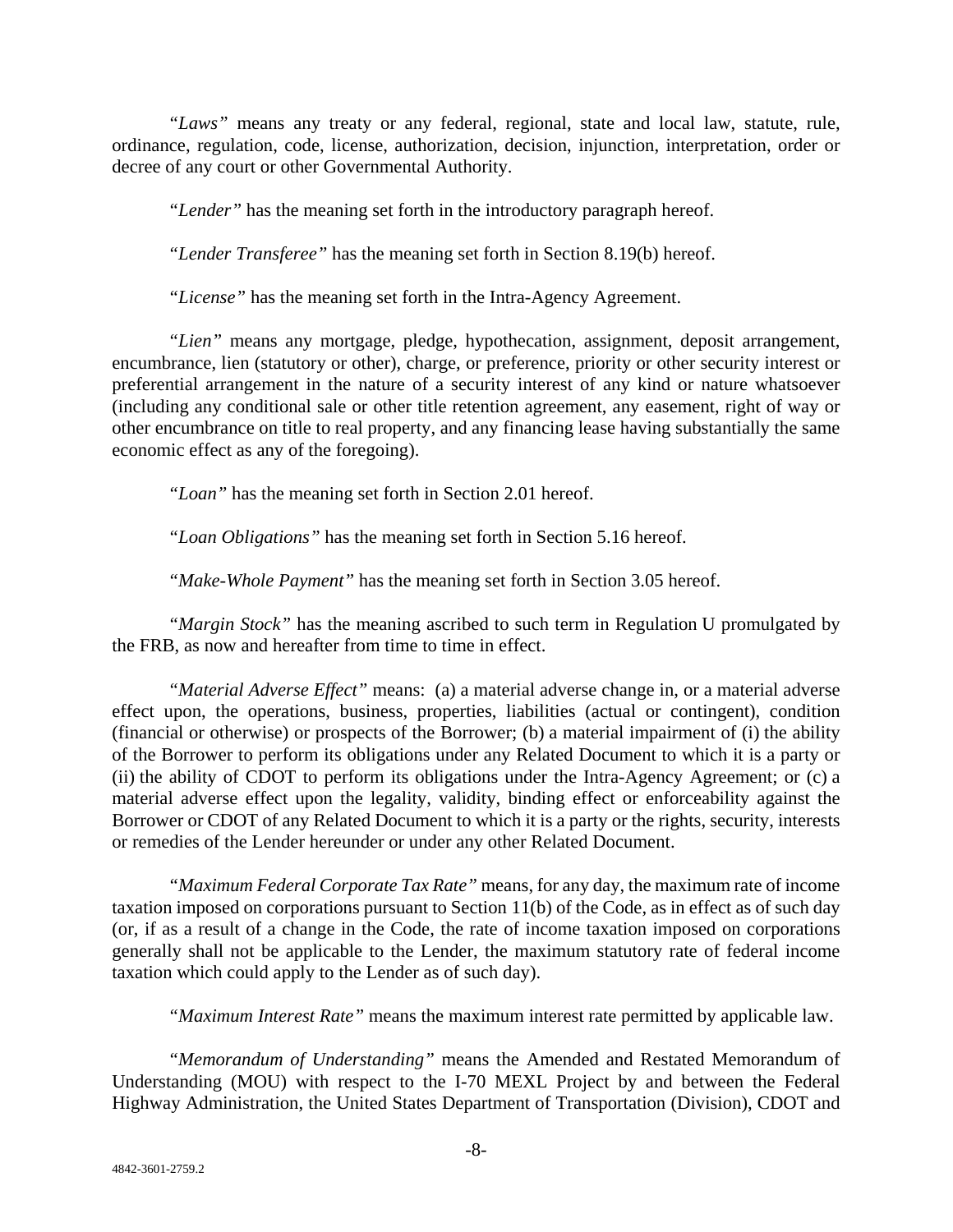the Borrower, as amended, modified or supplemented from time to time in accordance with the terms thereof and hereof.

*"Net Revenues"* means, for any Fiscal Year or other period of time, the Gross Revenues received in such Fiscal Year or other period of time less the Toll Collection Expenses incurred in such Fiscal Year or other period of time.

"*1933 Act*" means the Securities Act of 1933, as amended.

*"Nominee"* means the nominee of the Depository (currently Cede & Co.), which may be the Depository, or any nominee substituted by the Depository pursuant to Section 2.01(b)(vi) hereof.

*"Non-Lender Transferee"* has the meaning set forth in Section 8.19(c) hereof.

*"Note"* has the meaning set forth in Section 2.01(b) hereof.

*"Note Register"* means the books kept by the Note Registrar to evidence the registration and transfer of the Note.

*"Note Registrar"* or *"Paying Agent"* means the Borrower, in its capacity as note registrar and paying agent, or a successor approved in writing by the Lender.

*"Parity Debt"* means any Debt issued or incurred by or on behalf of the Borrower and secured on a parity with the Lien on the Collateral securing the payment of the principal of and interest on the Note and the Loan Obligations.

"*Participant*" means any entity to which the Lender has granted a participation in the obligations of the Lender hereunder and of the Borrower hereunder and under the Note.

*"Patriot Act"* means the Uniting and Strengthening America by Providing Appropriate Tools Required to Intercept and Obstruct Terrorism Act of 2001, Title III of Pub. L. 107-56 (signed into law October 26, 2001).

*"Person"* means any natural person, corporation, limited liability company, trust, joint venture, association, company, partnership, Governmental Authority or other entity.

*"Plan"* means any employee benefit plan within the meaning of Section 3(3) of ERISA (including a pension plan), maintained for employees of the Borrower or any ERISA Affiliate or any such Plan to which the Borrower or any ERISA Affiliate is required to contribute on behalf of any of its employees.

*"Prime Rate"* means on any day, the rate of interest per annum then most recently established by Wells Fargo Bank, National Association as its "prime rate." Any such rate is a general reference rate of interest, may not be related to any other rate, and may not be the lowest or best rate actually charged by the Wells Fargo Bank, National Association to any customer or a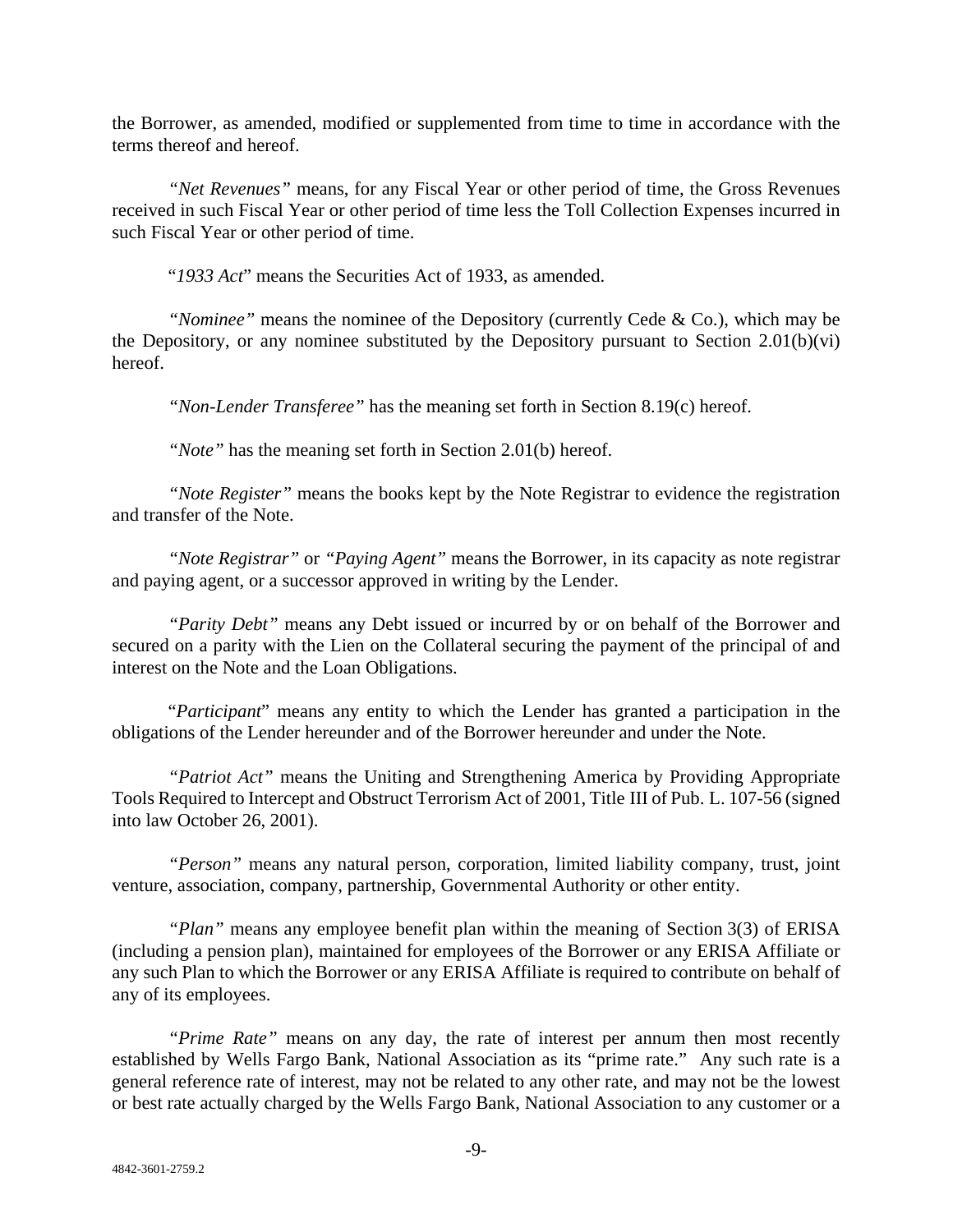favored rate and may not correspond with future increases or decreases in interest rates charged by other lenders or market rates in general, and that the Wells Fargo Bank, National Association may make various business or other loans at rates of interest having no relationship to such rate. If Wells Fargo Bank, National Association ceases to establish or publish a prime rate from which the Prime Rate is then determined, the applicable variable rate from which the Prime Rate is determined thereafter shall be instead the prime rate reported in The Wall Street Journal (or the average prime rate if a high and a low prime rate are therein reported), and the Prime Rate shall change without notice with each change in such prime rate as of the date such change is reported. Notwithstanding anything herein to the contrary, if the Prime Rate determined as provided above would be less than zero percent (0.0%), then the Prime Rate shall be deemed to be zero percent  $(0.0\%)$ .

*"Principal Amount"* has the meaning set forth in Section 2.01 hereof.

"*Prior Lender*" means Banc of America Preferred Funding Corporation, as lender under the Prior Loan Agreement.

"*Prior Loan*" means the loan made by the Prior Lender to the Borrower pursuant to the provisions of the Prior Loan Agreement.

"*Prior Loan Agreement*" means the Loan Agreement, dated as of December 19, 2014, between the Borrower and the Prior Lender.

"*Prior Note*" means the "Colorado High Performance Transportation Enterprise Toll Revenue Note (I-70 West Peak Period Shoulder Lanes Project), Series 2014 issued to and held by the Prior Lender, which evidences the Borrower's obligation to pay the principal of and interest on the Prior Loan.

*"Project Costs"* has the meaning set forth in Section 4.01(c) hereof.

*"Property"* means any interest in any kind of property or asset, whether real, personal or mixed, or tangible or intangible, whether now owned or hereafter acquired.

*"Reimbursement Party"* has the meaning set forth in Section 8.18(c) hereof.

*"Related Documents"* means this Agreement, the Intra-Agency Agreement, any CDOT Backup Loan Agreement, the Note, the Tax Compliance Certificate, the License, the TSA and the Memorandum of Understanding, and any and all future renewals and extensions or restatements of, or amendments or supplements to, any of the foregoing permitted hereunder and thereunder.

*"Related Parties"* means, with respect to any Person, such Person's Affiliates and the partners, directors, officers, employees, agents, trustees, administrators, managers, advisors and representatives of such Person and of such Person's Affiliates.

*"Representation Letter"* means the Blanket Issuer Letter of Representations from the Borrower and accepted by DTC.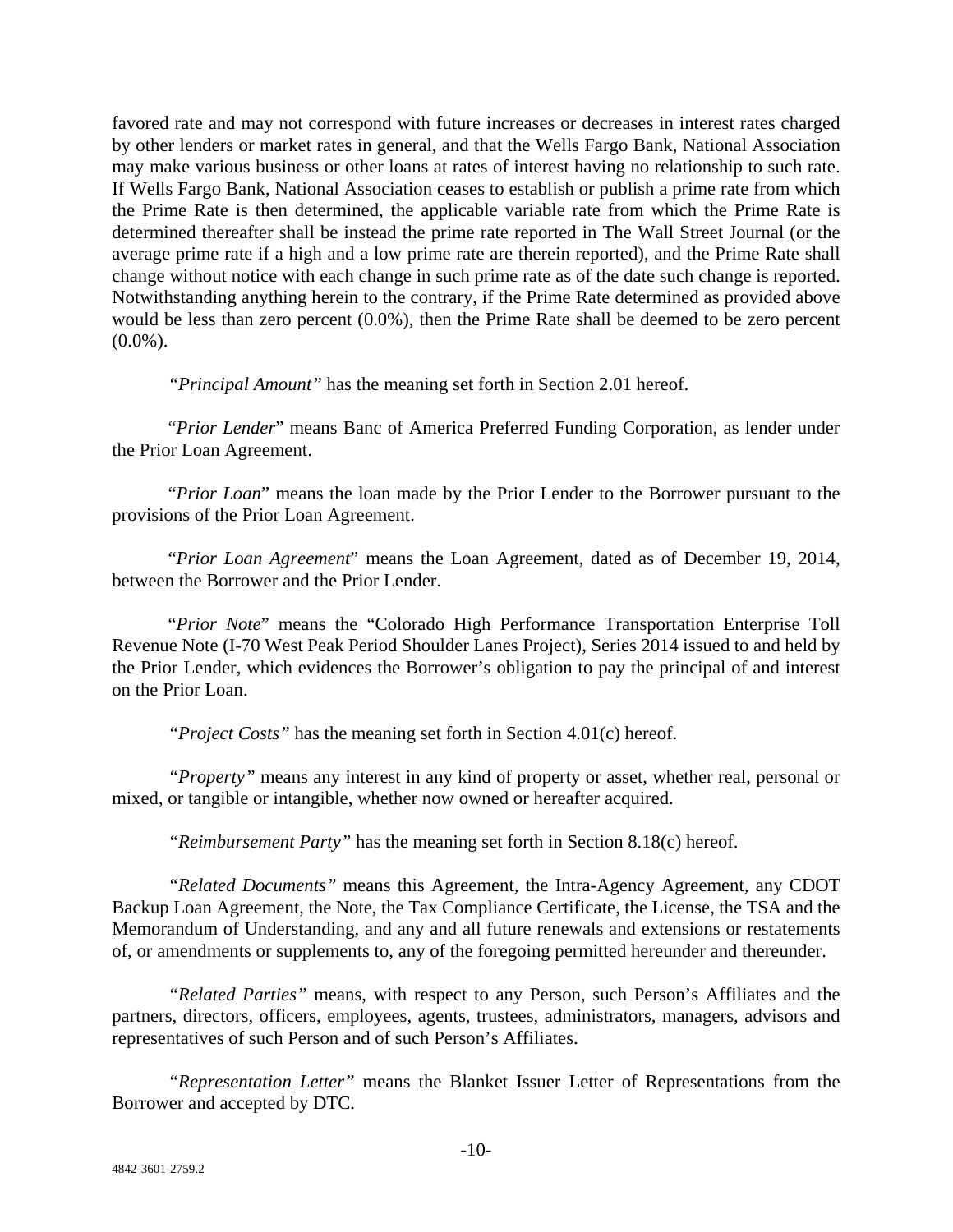*"Risk-Based Capital Guidelines"* means (a) the risk-based capital guidelines in effect in the United States of America, including transition rules, and (b) the corresponding capital regulations promulgated by regulatory authorities outside the United States of America including transition rules, and any amendment to such regulations.

*"Sanction"* or *"Sanctions"* means any and all economic or financial sanctions, sectoral sanctions, secondary sanctions, trade embargoes and restrictions and anti-terrorism laws imposed, administered or enforced from time to time by: (a) the United States of America, including those administered by the U.S. Department of the Treasury's Office of Foreign Assets Control (OFAC), the U.S. Department of State, the U.S. Department of Commerce, or through any existing or future statute or Executive Order, (b) the United Nations Security Council, (c) the European Union, (d) the United Kingdom, (e) any other governmental authority with jurisdiction over Borrower.

*"Sanctioned Target"* means any target of Sanctions, including: (a) Persons on any list of targets identified or designated pursuant to any Sanctions, (b) Persons, countries, or territories that are the target of any territorial or country-based Sanctions program, (c) Persons that are a target of Sanctions due to their ownership or control by any Sanctioned Target(s), or (d) otherwise a target of Sanctions, including vessels and aircraft, that are designated under any Sanctions program.

*"Specific Event of Default Provision"* has the meaning set forth in Section 6.26 hereof.

*"State"* means the State of Colorado.

*"Supplemental Public Securities Act"* means Title 11, Article 57, Part 2, C.R.S.

*"Swap Contract"* means (a) any and all rate swap transactions, basis swaps, credit derivative transactions, forward rate transactions, commodity swaps, commodity options, forward commodity contracts, equity or equity index swaps or options, bond or bond price or bond index swaps or options or forward bond or forward bond price or forward bond index transactions, interest rate options, forward foreign exchange transactions, cap transactions, floor transactions, collar transactions, currency swap transactions, cross-currency rate swap transactions, currency options, spot contracts, or any other similar transactions or any combination of any of the foregoing (including any options to enter into any of the foregoing), whether or not any such transaction is governed by or subject to any master agreement, and (b) any and all transactions of any kind, and the related confirmations, which are subject to the terms and conditions of, or governed by, any form of master agreement published by the International Swaps and Derivatives Association, Inc., any International Foreign Exchange Master Agreement, or any other master agreement (any such master agreement, together with any related schedules, a *"Master Agreement"*), including any such obligations or liabilities under any Master Agreement.

*"Tax Compliance Certificate"* has the meaning set forth in Section 6.22 hereof.

*"Taxable Date"* means the date on which interest on the Note is first includable in gross income of the Lender thereof as a result of an Event of Taxability as such date is established pursuant to a Determination of Taxability.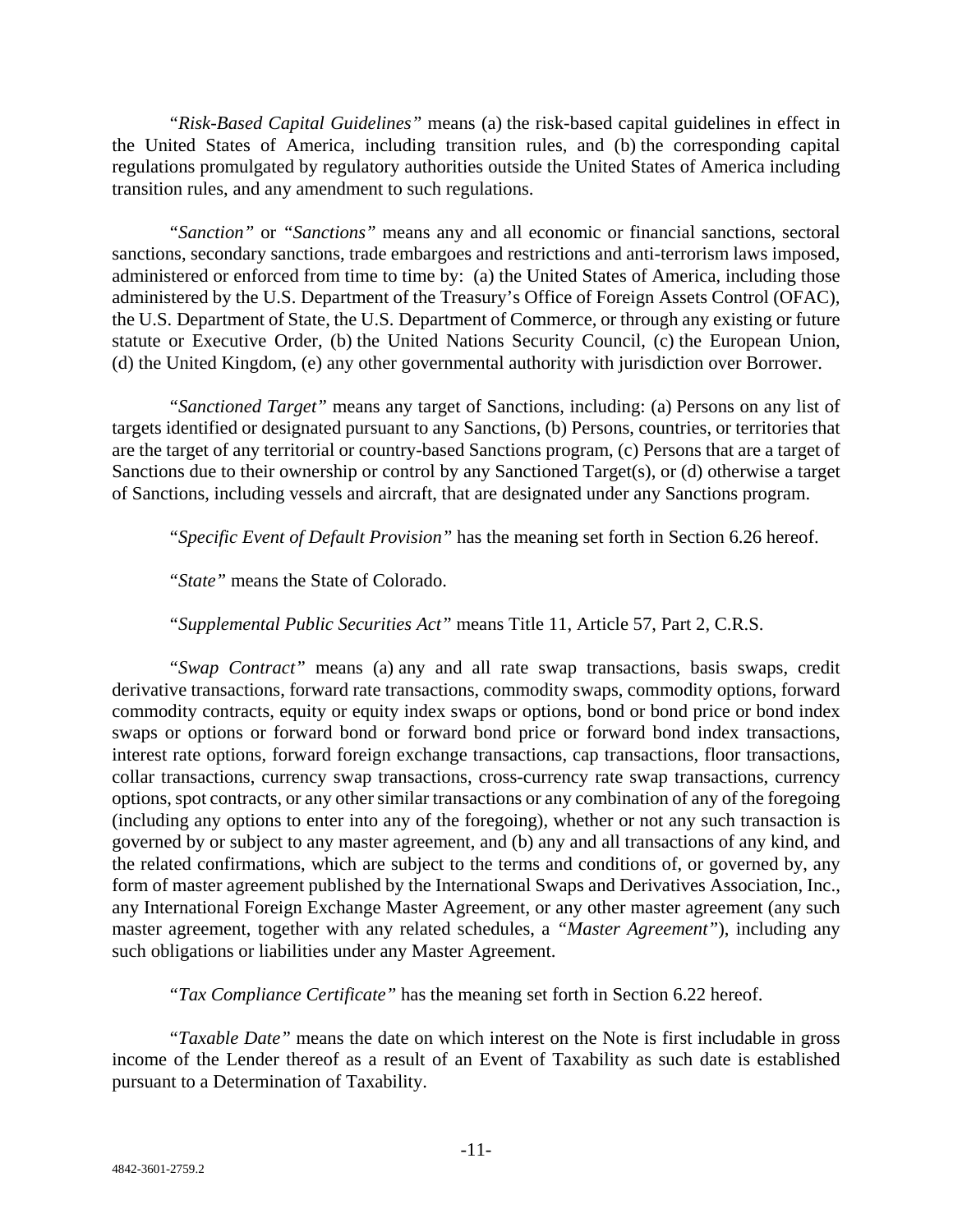*"Taxable Period"* has the meaning set forth in Section 3.03(a) hereof.

*"Taxable Rate"* means, for each day, a rate of interest per annum equal to the product of (i) the interest rate on the Note for such day and (ii) the applicable Taxable Rate Factor.

*"Taxable Rate Factor"* means for each day that the Taxable Rate is determined, the quotient of (i) one *divided by* (ii) one minus the Maximum Federal Corporate Tax Rate in effect as of such day, rounded upward to the second decimal place.

*"Toll Collection Expenses"* means all reasonable expenses of the Borrower incurred in the collection of Gross Revenues, including, without limitation, any expenses incurred in connection with the enforcement of tolls, rates and other user fees imposed by Borrower for the privilege of traveling on the I-70 MEXL Project and an allocable portion of Borrower's overhead attributable to the operation and maintenance of the I-70 MEXL Project and such collection and enforcement of Gross Revenues.

"*TEFA*" means the Tolling Equipment Financing Agreement, dated May 10, 2019, by and between the State, for the use and benefit of CDOT, and the Borrower.

"*Transportation Commission*" means the Transportation Commission of Colorado, created pursuant to C.R.S. §43-1-106.

*"Transportation Special Fund"* has the meaning set forth in Section 4.01(a) hereof.

*"TSA"* means the Managed Lanes Tolling Services Agreement dated May 7, 2015, by and between the Borrower and E-470 Public Highway Authority, as the same may be amended, supplemented or modified in accordance with the terms thereof and hereof and any other agreement entered into by the Borrower to replace the TSA in form and substance satisfactory to the Lender.

"*United States Bankruptcy Code*" means Title 11 U.S.C., Section 101 et seq., as amended and supplemented from time to time, or any successor federal act.

## **ARTICLE II**

## **LOAN**

*Section 2.01. Agreement to Make Loan*. Subject to the terms and conditions set forth in Sections 2.02 hereof, the Lender agrees to make a loan to the Borrower (the *"Loan"*), in the aggregate principal amount of \$**[\_\_\_\_**\_\_\_\_\_\_\_\_] (the *"Principal Amount"*) on the Closing Date.

(a) *Deposit and Application of Loan Proceeds*. The proceeds of the Loan shall be applied as follows:

(i) \$[\_\_\_\_\_\_\_\_\_\_\_\_] shall be applied to payment of costs of issuance related to the execution and delivery of this Agreement; and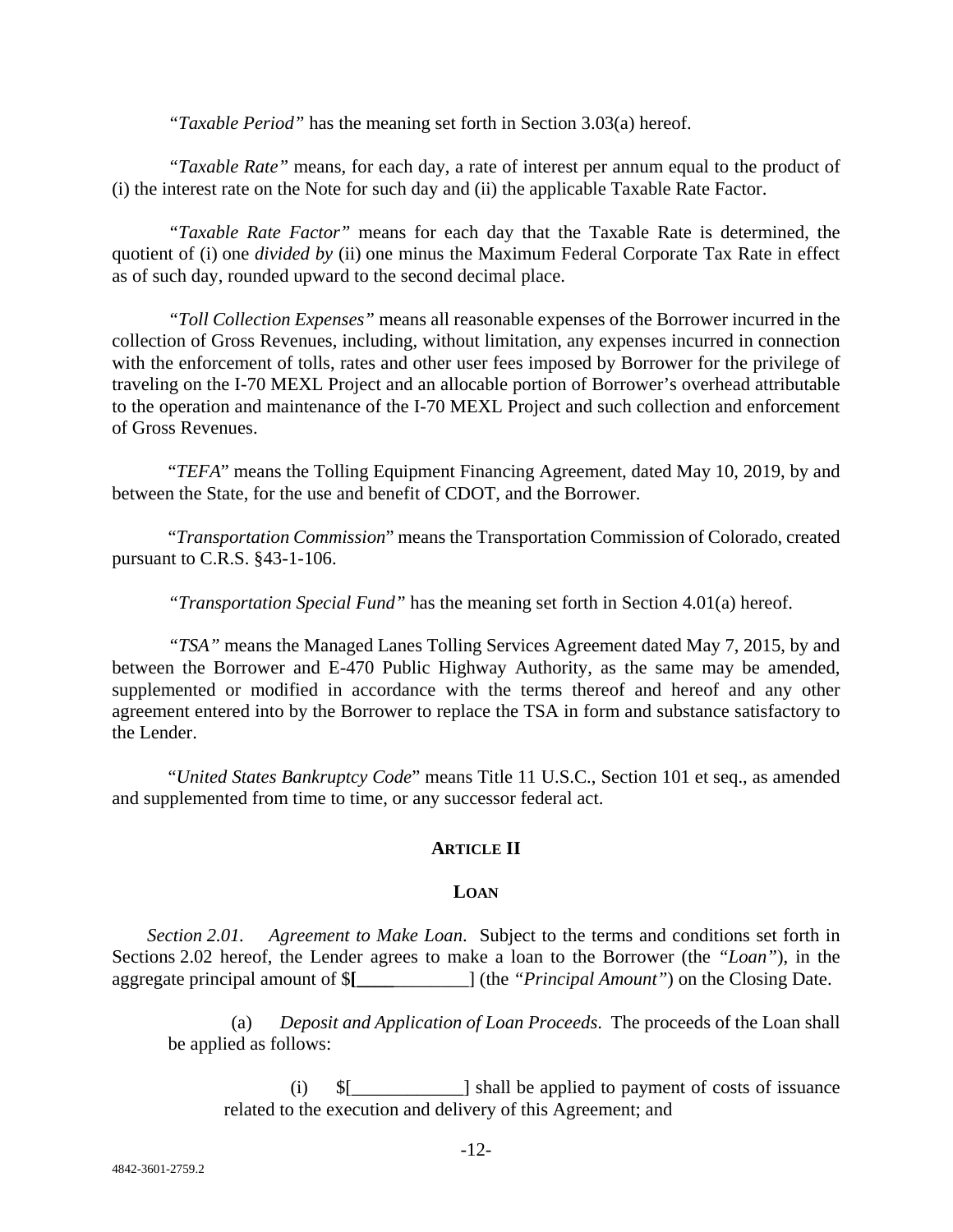(ii) \$[\_\_\_\_\_\_\_] shall be transferred to the Prior Lender and applied to the prepayment in whole of the Prior Loan and the Prior Note in accordance with the provisions of the Prior Loan Agreement.

(b) *Note*. (i) The Borrower's obligation to pay the Lender the Principal Amount of and interest on the Loan and all other Loan Obligations is evidenced by a note (the *"Note"*) in the form attached as Exhibit A hereto, which Note is a "bond" within the meaning of C.R.S. § 43-4-803(2).

(ii) The Note shall be designated as "Colorado High Performance Transportation Enterprise Toll Revenue Note (I-70 Mountain Express Lanes Project), Series 2021". The Note shall be in fully registered form, shall be in denominations of \$250,000 or any integral multiple of \$5,000 in excess thereof and shall be numbered in such reasonable fashion as may be selected by the Note Registrar.

(iii) The Note shall initially be issued in physical, certificated definitive form but may be held pursuant to a Book-Entry System administered by the Depository with no physical distribution of Note certificates to be made except as provided in this Section at the written direction of the Lender.

(iv) The Borrower shall keep books for the registration and for the transfer of the Note as provided in this Agreement at its offices and the Borrower is hereby constituted and appointed the registrar and paying agent for this issue. The Borrower is authorized to prepare, and the Note Registrar shall keep custody of, multiple Note blanks executed by the Borrower for use in the transfer and exchange of the Note. Upon surrender for transfer of any Note at the principal corporate office of the Note Registrar, duly endorsed by, or accompanied by a written instrument or instruments of transfer in form satisfactory to the Note Registrar and duly executed by the registered owner or his attorney duly authorized in writing, the Borrower shall execute and the Note Registrar shall authenticate, date and deliver in the name of the transferee or transferees a new fully registered Note of the same maturity of authorized denominations, for a like aggregate principal amount. Any fully registered Note may be exchanged at said office of the Note Registrar for a like aggregate principal amount of Note of the same maturity of other authorized denominations. The execution by the Borrower of any fully registered Note shall constitute full and due authorization of such Note and the Note Registrar shall thereby be authorized to date and deliver such Note. The Person in whose name any Note shall be registered shall be deemed and regarded as the absolute owner thereof for all purposes, and payment of the principal of or interest on any Note shall be made only to or upon the order of the registered owner thereof or his legal representative.

(v) If the Note is registered in the registration books kept by the Note Registrar in the name of the Nominee, the Borrower and the Note Registrar shall have no responsibility or obligation to any Depository Participant or to any Person on behalf of which a Depository Participant holds an interest in the Note. Without limiting the foregoing sentence, the Borrower and the Note Registrar shall have no responsibility or obligation with respect to (a) the accuracy of the records of the Depository, the Nominee,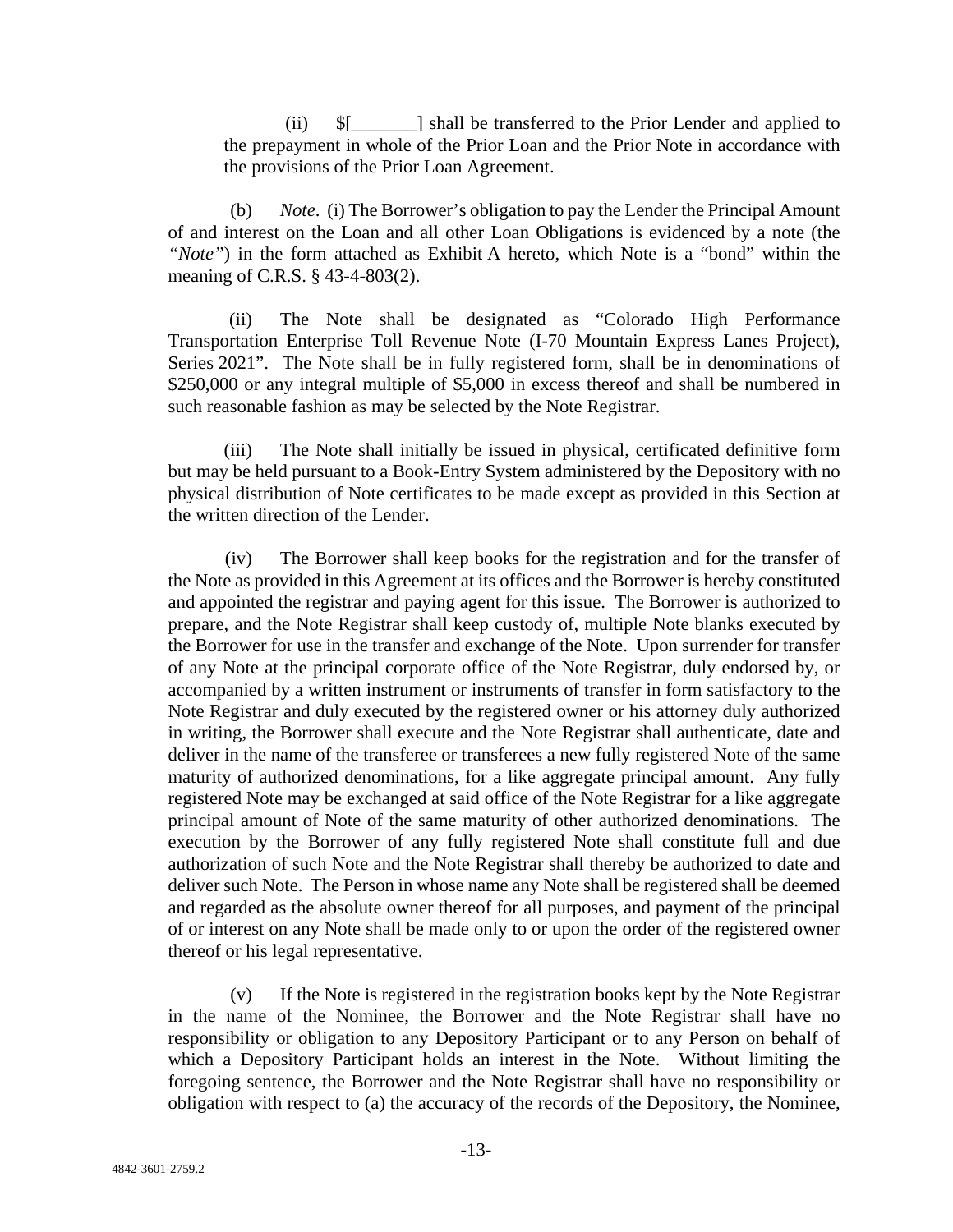or any Depository Participant with respect to any ownership interest in the Note, (b) the delivery to any Depository Participant or any other Person, other than as shown in the registration books kept by the Note Registrar, of any notice with respect to the Note, including any notice of redemption, (c) the selection by the Depository and its Depository Participants of the beneficial interests in the Note to be redeemed in the event the Note is redeemed in part, or (d) the payment to any Depository Participant or any other Person, other than a Nominee as shown in the registration books kept by the Note Registrar, of the principal or prepayment price of or interest on the Note.

(vi) Upon delivery by the Depository to the Nominee, the Note Registrar and the Borrower of written notice to the effect that the Depository has determined to substitute a new nominee in place of the Nominee, the word "Nominee" in this Agreement shall refer to such new nominee of the Depository.

(vii) (A) The Note Registrar may at any time resign by giving written notice of such resignation to the Borrower and the Lender. Upon receiving such notice of resignation, the Borrower shall promptly appoint, with the prior written consent of the Lender, a successor Note Registrar by an instrument in writing. The Note Registrar shall not be relieved of its duties until such successor Note Registrar has accepted appointment.

(B) The Borrower shall remove the Note Registrar upon the written request of the Lender.

(C) Any removal or resignation of the Note Registrar and appointment of a successor Note Registrar shall become effective upon written approval of such successor Note Registrar by the Lender and acceptance of appointment by the successor Note Registrar. If no successor Note Registrar shall have been appointed and have accepted appointment within thirty (30) days of giving notice of removal or notice of resignation as aforesaid, the resigning Note Registrar or the Lender may petition any court of competent jurisdiction for the appointment of a successor Note Registrar, and such court may thereupon, after such notice (if any) as it may deem proper, appoint such successor Note Registrar. Any successor Note Registrar appointed under this Agreement shall signify its acceptance of such appointment by executing and delivering to the Borrower and to its predecessor Note Registrar a written acceptance thereof, and thereupon such successor Note Registrar, without any further act, deed or conveyance, shall become vested with all the moneys, estates, properties, rights, powers, trusts, duties and obligations of such predecessor Note Registrar, with like effect as if originally named Note Registrar herein; but, nevertheless at the request of the successor Note Registrar, such predecessor Note Registrar shall execute and deliver any and all instruments of conveyance or further assurance and do such other things as may reasonably be required for more fully and certainly vesting in and confirming to such successor Note Registrar all the right, title and interest of such predecessor Note Registrar in and to any property held by it under this Agreement and shall pay over, transfer, assign and deliver to the successor Note Registrar any money or other property subject to the trusts and conditions herein set forth. Upon request of the successor Note Registrar, the Borrower shall execute and deliver any and all instruments as may be reasonably required for more fully and certainly vesting in and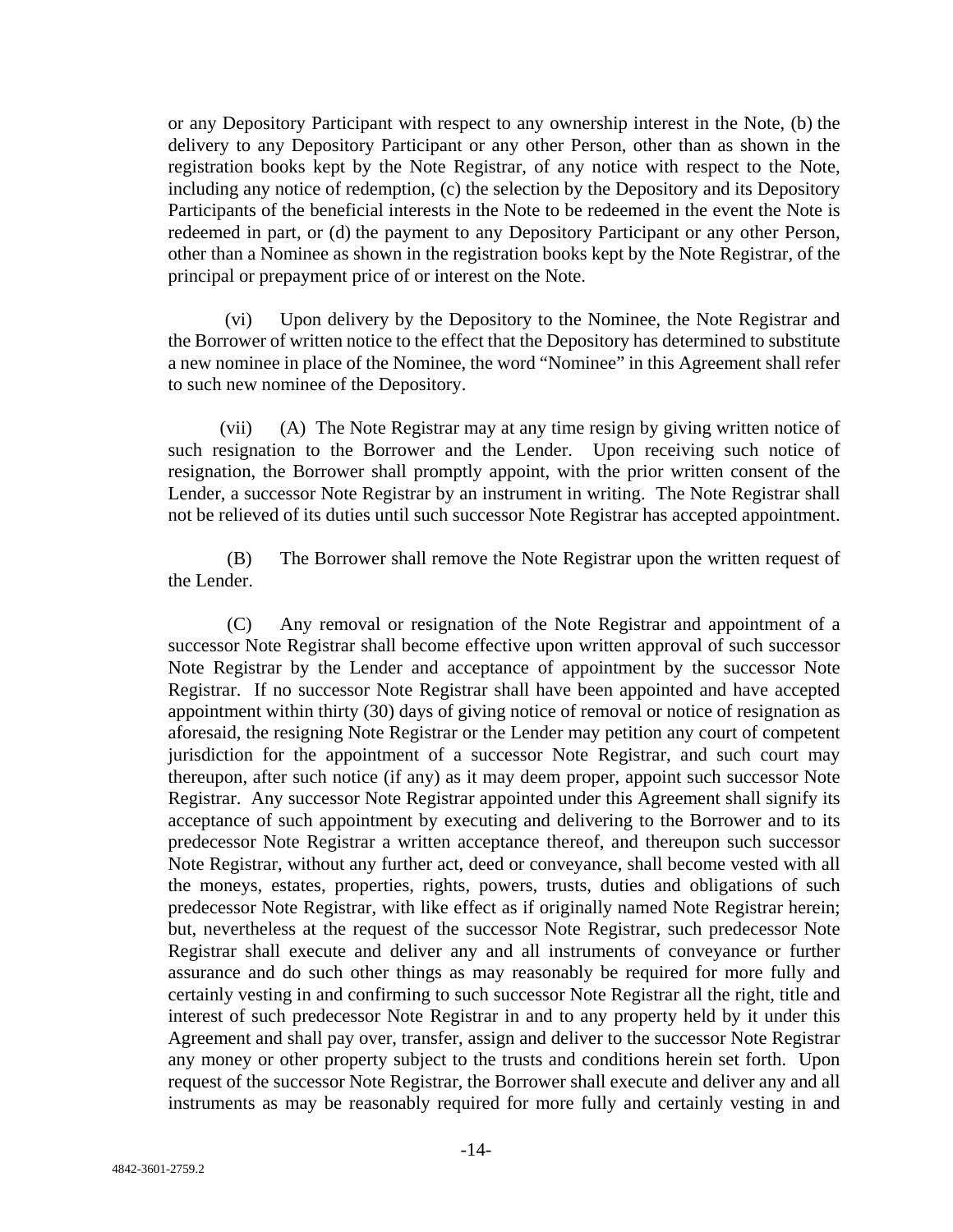confirming to such successor Note Registrar all such moneys, estates, properties, rights, powers, trusts, duties and obligations.

(viii) The Borrower may by written notice, at any time or for any reason, remove the Depository and appoint a successor or successors thereto. In the event that (a) the Depository determines not to continue to act as securities depository for the Note, or (b) the Borrower determines that the Depository will no longer so act, the Borrower shall discontinue the Book-Entry System with the Depository. If the Borrower fails to identify another qualified securities depository to replace the Depository, the Note shall no longer be restricted to being registered in the registration books kept by the Note Registrar in the name of the Nominee, but shall be registered in whatever name or names the Holders of the Note transferring or exchanging the Note shall designate, in accordance with the provisions of Section 8.19 hereof.

(ix) Notwithstanding any other provision of this Agreement to the contrary, so long as the Note is registered in the name of the Nominee, all payments of principal of and interest on the Note and all notices with respect to the Note shall be made and given, respectively, as provided in the Representation Letter with the Depository or as otherwise instructed in writing by the Depository.

*Section 2.02. Closing*. The Lender shall deliver the Principal Amount to the Borrower in immediately available funds (referred to as the *"Closing"*) on January 29, 2021, or such other date mutually agreed to by the Borrower and the Lender (such date is referred to as the *"Closing Date"*) at 10:00 a.m. Denver, Colorado time or such other time mutually agreed to by the Borrower and the Lender on the Closing Date, upon delivery to the Lender of the documents, and satisfaction of the other conditions, described below:

(a) Executed copies of this Agreement, the Note, the Tax Compliance Certificate and an Internal Revenue Service Form 8038-G – Information Return for Tax-Exempt Governmental Bonds.

(b) Certified copies of the TSA, the Intra-Agency Agreement and the Memorandum of Understanding.

(c) A certified copy of the resolution of the Board of Directors of the Borrower authorizing the execution and delivery of the Agreement, the Intra-Agency Agreement and the Note.

(d) A certified copy of the resolution of the Transportation Commission authorizing the execution and delivery of the Intra-Agency Agreement.

(e) A legal opinion from the Colorado Attorney General in form and substance satisfactory to the Lender and addressed to the Lender.

(f) A legal opinion in form and substance satisfactory to the Lender addressed to the Lender from Kutak Rock LLP, the Borrower's bond counsel, to the effect that,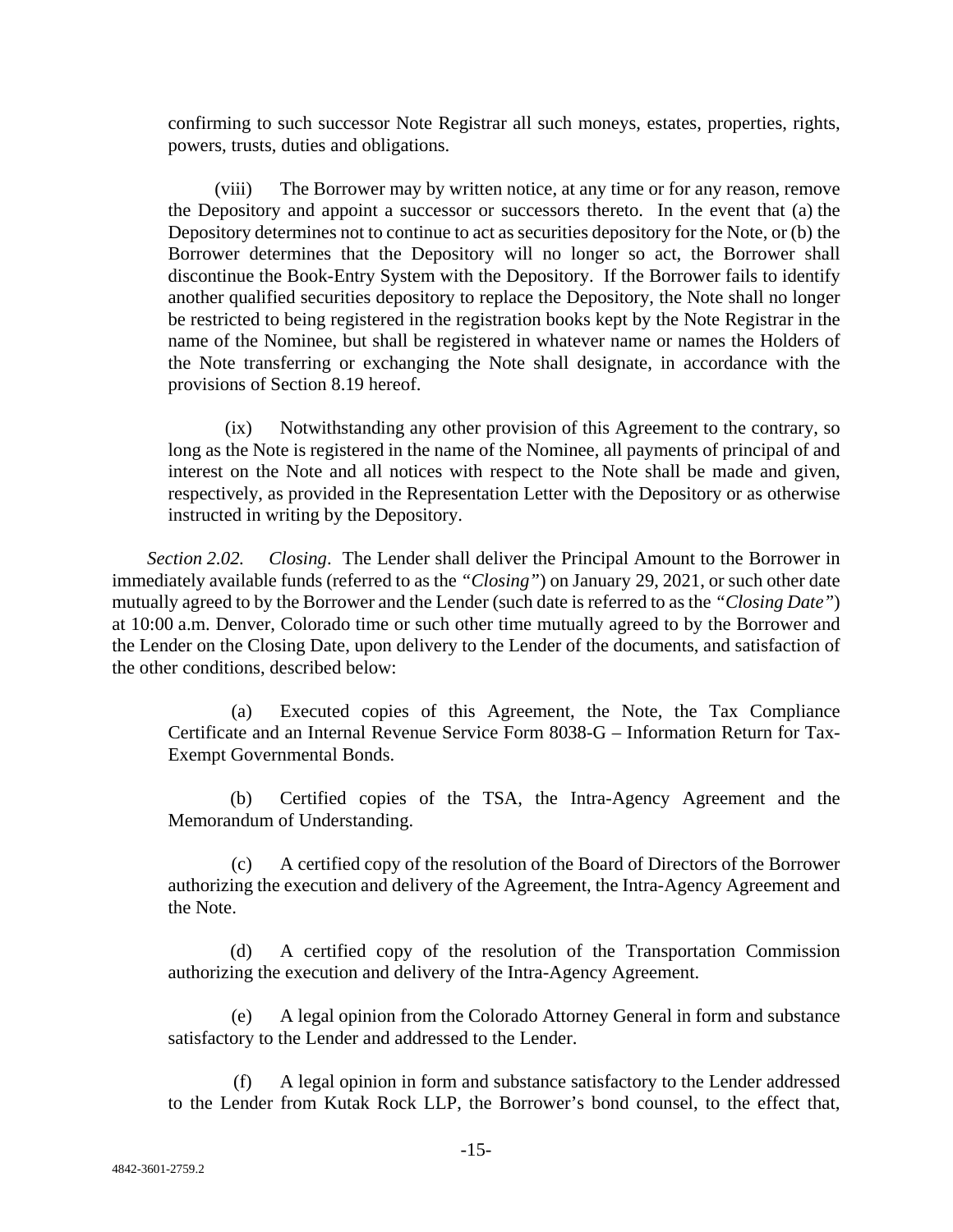assuming the enforceability of this Agreement against the Lender: (i) the Borrower is an enterprise for purposes of Article X, Section 20 of the State Constitution; (ii) this Agreement, the Note and the Intra-Agency Agreement are valid and binding obligations of the Borrower, enforceable against the Borrower in accordance with their terms, limited by bankruptcy, insolvency, reorganization, moratorium and other similar laws affecting creditors' rights generally, by equitable principles, whether considered at law or in equity, by the exercise by the State and its governmental bodies of the police power inherent in the sovereignty of the State and by the exercise by the United States of America of the powers delegated to it by the Constitution of the United States of America; and (iii) interest payable by the Borrower pursuant to this Agreement and the Note (A) is excludable from gross income for federal income tax purposes and is not an item of tax preference for purposes of the federal alternative minimum tax; and (B) is exempt from all taxation and assessments in Colorado.

(g) A legal opinion in form and substance satisfactory to the Lender addressed to the Lender from the Colorado Attorney General, CDOT's legal counsel, to the effect that, assuming the enforceability of Intra-Agency Agreement against the Borrower the Intra-Agency Agreement is a valid and binding obligation of CDOT, enforceable against CDOT in accordance with its terms, limited by bankruptcy, insolvency, reorganization, moratorium and other similar laws affecting creditors' rights generally, by equitable principles, whether considered at law or in equity, by the exercise by the State of Colorado (the *"State"*) and its governmental bodies of the police power inherent in the sovereignty of the State and by the exercise by the United States of America of the powers delegated to it by the Constitution of the United States of America.

(h) A certificate dated the Closing Date and executed by the Borrower certifying (A) that there has been no event or circumstance since June 30, 2020, that has had or could be reasonably expected to have, either individually or in the aggregate, a Material Adverse Effect, (B) that the representations and warranties contained in Article V hereof and the other Related Documents are true and correct in all material respects on the Closing Date and (C) no event has occurred and is continuing, or would result from execution and delivery of this Agreement, which would constitute a Default or Event of Default;

(i) A certificate dated the Closing Date and executed by the Borrower certifying the names, titles, offices and signatures of the persons authorized to sign, on behalf of the Borrower, the Related Documents to which it is a party and which will be executed and delivered on the Closing Date, and the other documents to be delivered by it hereunder or thereunder;

(j) A certificate dated the Closing Date and executed by CDOT certifying the names, titles, offices and signatures of the persons authorized to sign, on behalf of CDOT, the Intra-Agency Agreement;

(k) Evidence of the creation of the I-70 MEXL Revenue Account; and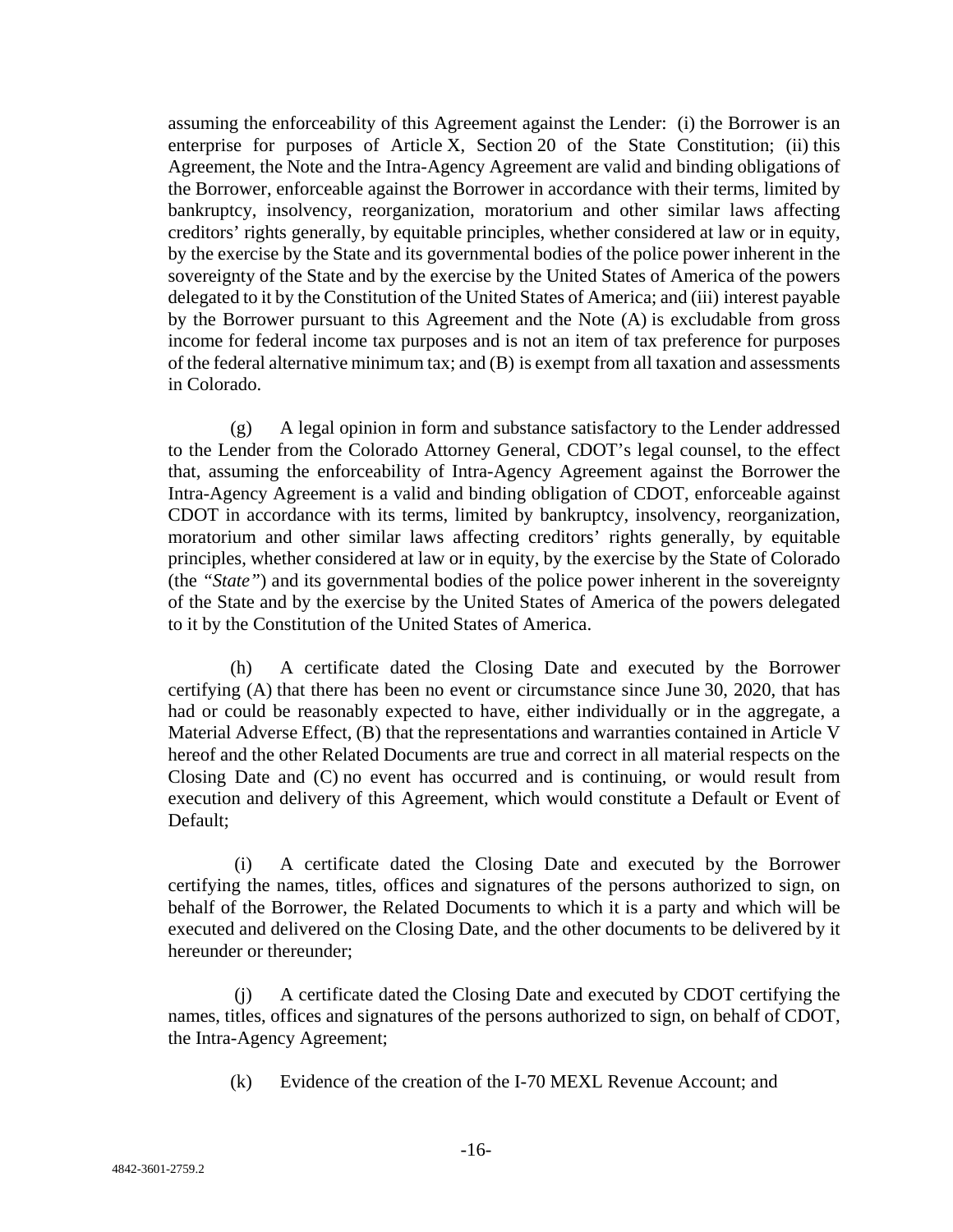(l) Arrangements satisfactory to the Lender have been made for the payment of the Lender's fees and expenses (including the legal fees of Chapman and Cutler LLP, which shall not exceed  $\S$ [ [ ]) and any other fees incurred in connection with the transactions contemplated by this Agreement.

#### **ARTICLE III**

#### **LOAN OBLIGATIONS**

*Section 3.01. Payment of Principal Amount*. (a) The Borrower shall pay to the Lender the Principal Amount of the Note in full on **[\_\_\_\_\_\_\_\_\_\_\_\_, 20\_\_\_][2](#page-20-0)** (the *"Interest Rate Reset Date"*); *provided however*, if on the Interest Rate Reset Date the following statements shall be true and correct and the Lender shall have received a certificate incorporating by reference the definitions of the capitalized terms defined in this Agreement, signed by the Director and dated the Interest Rate Reset Date, stating that (i) the representations and warranties of the Borrower contained herein and in each of the other Related Documents are true and correct on and as of the Interest Rate Reset Date as though made on and as of such date, (ii) no Default or Event of Default has occurred and is continuing as of the Interest Rate Reset Date, and (iii) no Event of Non-Allocation has occurred, commencing on the Interest Rate Reset Date, the Note shall bear interest at the Bank Rate and be subject to amortization as set forth in Section 3.01(b) below.

If the conditions set forth in Section  $3.01(a)$  are satisfied on the Interest Rate Reset Date, upon the Borrower's written request delivered to the Lender in the form of Exhibit G attached hereto no later than thirty (30) days prior to the Interest Rate Reset Date, the outstanding principal amount of the Note shall be paid in substantially equal installments payable on each Amortization Payment Date (each such payment, an *"Amortization Payment"*), with the final installment in an amount equal to the entire then-outstanding principal amount of the Note to be paid in full on the Final Maturity Date (the period commencing on the Interest Rate Reset Date and ending on the Final Maturity Date is herein referred to as the *"Amortization Period"*).

Notwithstanding the foregoing and pursuant to the terms of Section 7.02 hereof, upon an Event of Default, the Lender may cause an acceleration of the Note by delivering a written notice to the Borrower that an Event of Default has occurred and is continuing and instructing the Borrower that the Note is subject to acceleration.

*Section 3.02. Payment of Interest*. (a) From and including the Closing Date to but excluding the Interest Rate Reset Date, interest shall accrue at the rate of **[\_\_\_\_\_\_]** (the *"Initial Rate"*), computed on the basis of a 360-day year of twelve 30-day months, and shall be paid on each December 15 (the "*Interest Payment Date*") (commencing December 15, 2021), subject to the other provisions of this Article III.

(b) If the conditions set forth in Section 3.01(a) are satisfied on the Interest Rate Reset Date and upon the Borrower's written request delivered to the Lender no later than thirty (30) days

<span id="page-20-0"></span> <sup>2</sup> Tenor to be selected.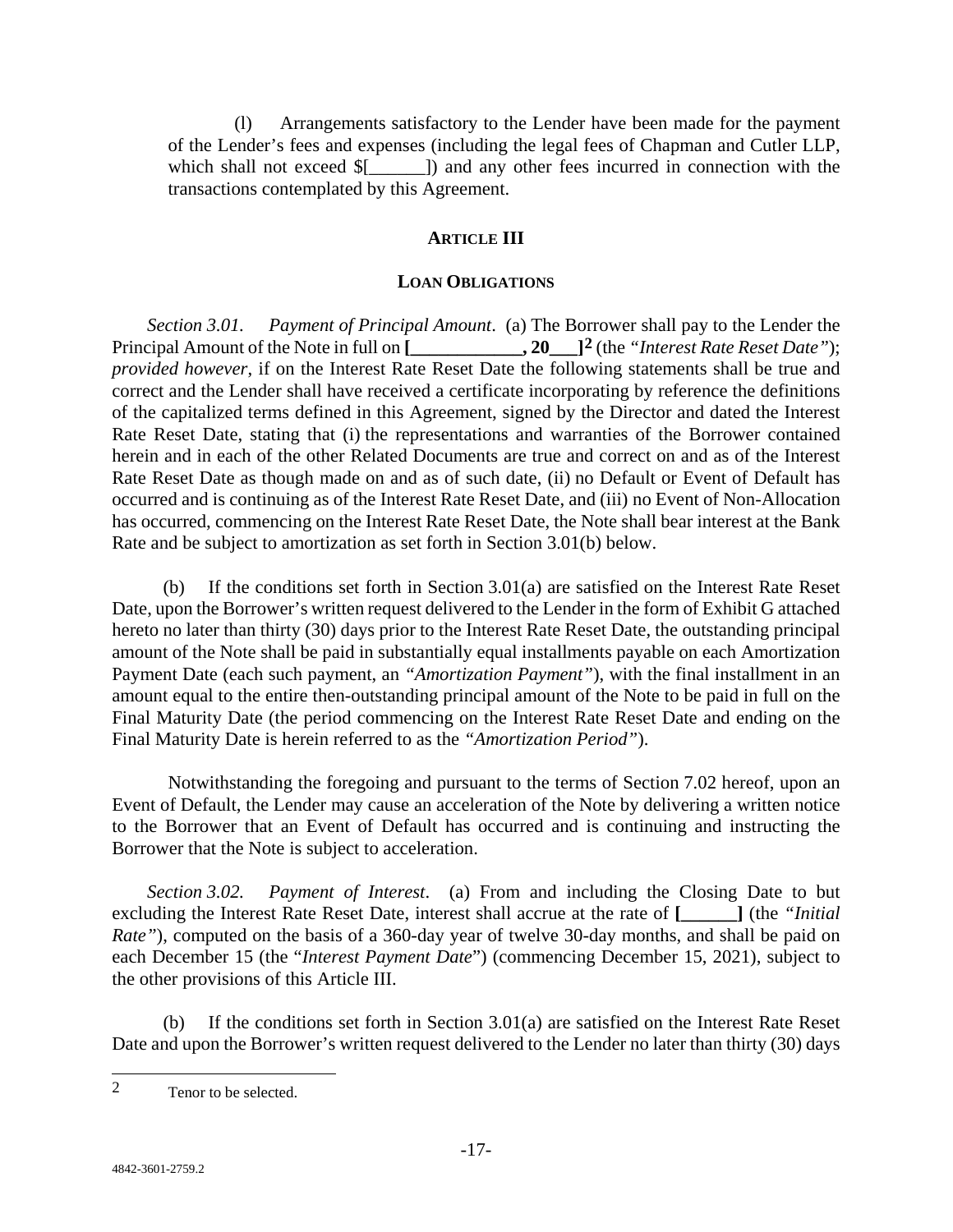prior to the Interest Rate Reset Date, interest shall accrue at the Bank Rate, computed on the basis of a 360-day year and the actual number of days elapsed, and shall be paid on the first Business Day of each calendar month.

(c) Notwithstanding the foregoing, upon the occurrence and during the continuance of an Event of Default, the Note and all other Loan Obligations shall bear interest at the Default Rate, which shall be payable by the Borrower to the Noteholder upon demand therefor and be calculated on the basis of a 360-day year and the actual number of days elapsed.

*Section 3.03. Determination of Taxability.* (a) In the event a Determination of Taxability occurs, the Borrower hereby agrees to pay to the Lender or any Noteholder on demand therefor (i) an amount equal to the difference between (A) the amount of interest that would have been paid to the Lender or such Noteholder on the Note during the period for which interest on the Note is included in the gross income of the Lender or such Noteholder if the Note had borne interest at the Taxable Rate, beginning on the Taxable Date (the *"Taxable Period"*), and (B) the amount of interest actually paid to the Lender or such Noteholder during the Taxable Period, and (ii) an amount equal to any interest, penalties or charges owed by the Lender or such Noteholder as a result of interest on the Note becoming included in the gross income of the Lender or such Noteholder, together with any and all attorneys' fees, court costs, or other out-of-pocket costs incurred by the Lender or such Noteholder in connection therewith;

(b) Subject to the provisions of paragraph (c) below, prior to making demand pursuant to paragraph (a) above, the Lender shall afford the Borrower the reasonable opportunity, at the Borrower's sole cost and expense, to contest (i) the validity of any amendment to the Code which causes the interest on the Note to be included in the gross income of the Lender or any Noteholder or (ii) any challenge to the validity of the tax exemption with respect to the interest on the Note, including the right to direct the necessary litigation contesting such challenge (including administrative audit appeals); and

(c) As a condition precedent to the exercise by the Borrower of its right to contest set forth in paragraph (b) above, the Borrower shall, on demand, immediately reimburse the Lender for any and all expenses (including reasonable attorneys' fees) for services that may be required or desirable, as determined by the Lender (in its sole discretion) that may be incurred by the Lender or any Noteholder in connection with any such contest, and shall, on demand, immediately reimburse the Lender or any Noteholder for any payments, including any taxes, interest, penalties or other charges payable by the Lender or any Noteholder for failure to include such interest in its gross income.

*Section 3.04. Maximum Interest Rate.* (a) If the amount of interest payable for any period in accordance with the terms hereof or the Note exceeds the amount of interest that would be payable for such period had interest for such period been calculated at the Maximum Interest Rate, then interest for such period shall be payable in an amount calculated at the Maximum Interest Rate.

(b) Any interest that would have been due and payable for any period but for the operation of the immediately preceding paragraph (a) shall accrue and be payable as provided in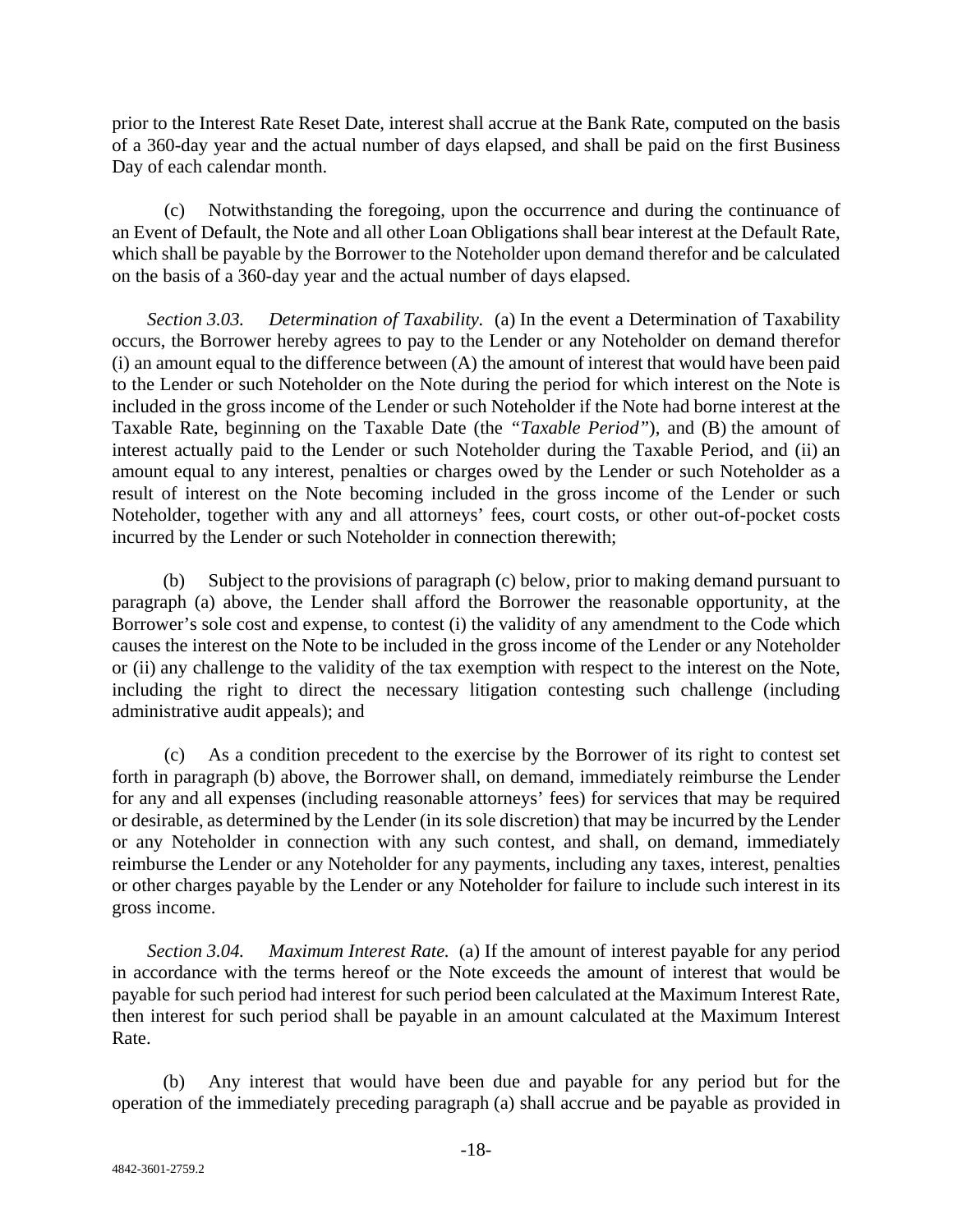this paragraph (b) and shall, less interest actually paid to the Lender for such period, constitute the *"Excess Interest Amount."* If there is any accrued and unpaid Excess Interest Amount as of any date, then the principal amount with respect to which interest is payable shall bear interest at the Maximum Interest Rate until payment to the Lender of the entire Excess Interest Amount (the difference between the amount of interest generated at the Maximum Interest Rate and that generated at the then-current rate being applied against the Excess Interest Amount due).

(c) Notwithstanding the foregoing, on the date on which no principal amount with respect to the Note remains unpaid, to the extent permitted by law, the Borrower shall pay to the Lender a fee equal to any accrued and unpaid Excess Interest Amount.

*Section 3.05. Optional Prepayment*. The Borrower shall provide the Lender with ten (10) days' prior written notice before any prepayment of the Note. The Borrower shall pay to the Lender a make-whole payment (the *"Make-Whole Payment"*) in connection with any prepayment of all or any portion of the Note in accordance with the calculation set forth on Exhibit B hereto; *provided* that for the purposes of this Section 3.05, the term *"Prepaid Installment"* shall not include any regularly scheduled principal installments required to be paid; *provided further* that no Make-Whole Payment will be due or payable pursuant to this Section 3.05 for prepayment of the Note in whole but not in part on or after **[**  $\qquad \qquad$  **.20** ].

## **ARTICLE IV**

#### **FUNDS AND ACCOUNTS**

*Section 4.01. I-70 MEXL Revenue Account*.

(a) *Creation of I-70 MEXL Revenue Account.* The "I-70 PPSL Revenue Account" created pursuant to the Prior Loan Agreement is hereby continued and designated as the I-70 MEXL Revenue Account (the *"I-70 MEXL Revenue Account"*) as a separate special account within the Transportation Special Fund (*"Fund 536"*). The I-70 MEXL Revenue Account shall be held and administered by the State Treasurer in accordance with C.R.S. § 43-4-806(3) and in accordance with the provisions of this Agreement. The I-70 MEXL Revenue Account is designated within Fund 536 as "I-70 West PPSL Toll" and identified by account number: 7520600040.

(b) *Deposits to I-70 MEXL Revenue Account*. There shall be deposited into the I-70 MEXL Revenue Account: (i) all Gross Revenues upon their receipt; (ii) earnings from the investment of moneys in the I-70 MEXL Revenue Account; (iii) other moneys delivered to the Transportation Special Fund that the Borrower directs the State Treasurer to deposit into the I-70 MEXL Revenue Account; and (iv) all payments from CDOT to the Borrower under Section I of the Intra-Agency Agreement relating to the operation and maintenance of the I-70 MEXL Project. The Borrower covenants to irrevocably direct the State Treasurer to deposit into the I-70 MEXL Revenue Account as soon as practicable upon receipt all (i) all Gross Revenues upon their receipt; and (ii) earnings from the investment of moneys in the I-70 MEXL Revenue Account.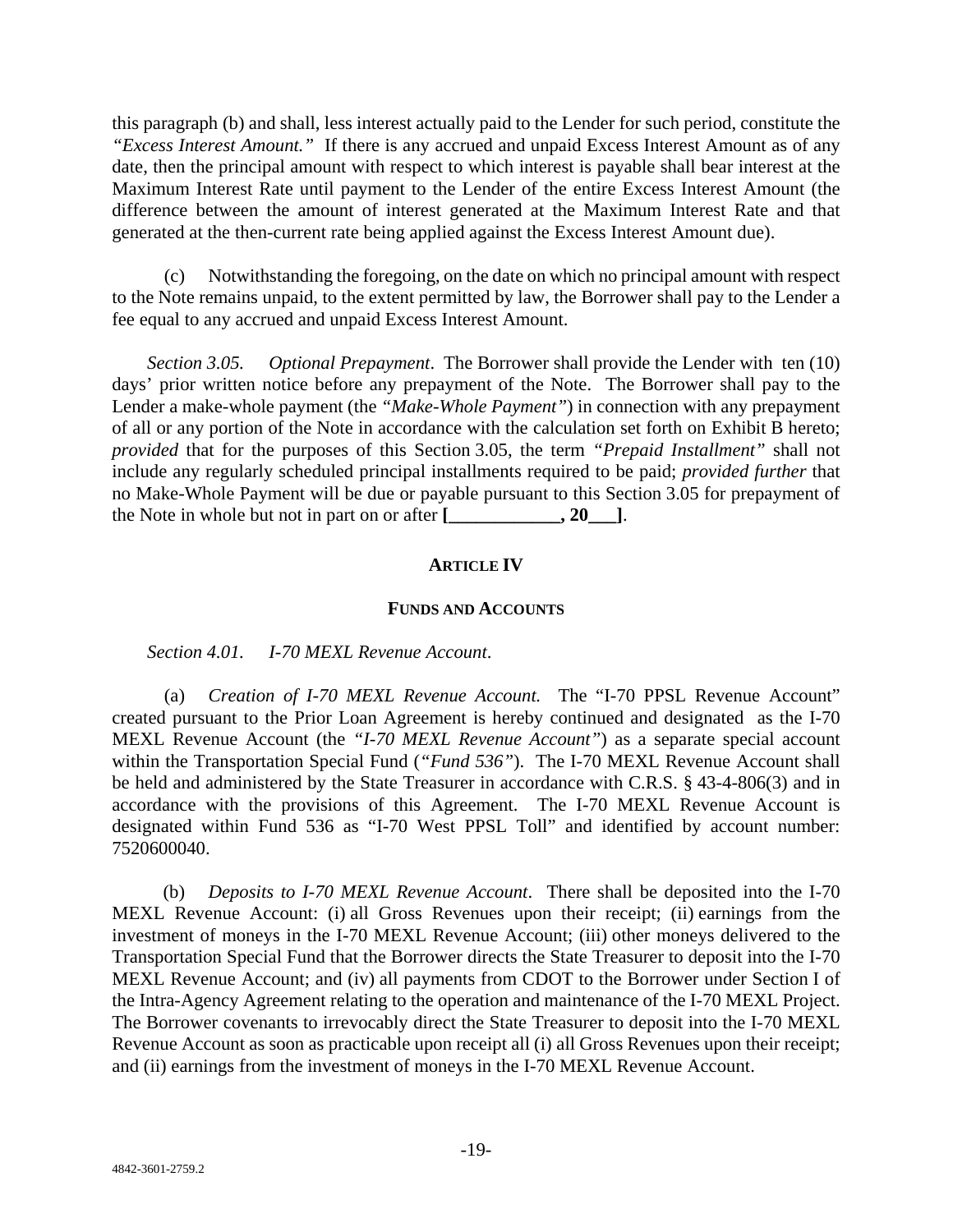(c) *Application of Moneys in I-70 MEXL Revenue Account*. Moneys in the I-70 MEXL Revenue Account shall be used by the Borrower to pay the Toll Collection Expenses, to pay the Loan Obligations, to pay the budgeted HPTE O&M Obligations, to pay any rebate amounts payable to the United States Treasury as required pursuant to the terms of the Tax Compliance Certificate, and to pay any other lawful expenses incurred by the Borrower (provided that lawful expenses shall not include the payment of any CDOT Backup Loan).

*Section 4.02. I-70 MEXL Operating Account*.

(a) *Creation of I-70 MEXL Operating Account*. In the event CDOT is to provide the Borrower with a CDOT Backup Loan, the I-70 MEXL Operating Account (the "*I-70 MEXL Operating Account*") will be created as a special account within the statewide transportation enterprise operating fund pursuant to C.R.S. §43-4-806(4). The I-70 MEXL Operating Account shall be held and administered by the State Treasurer in accordance with C.R.S. § 43-4-806(4) and in accordance with the provisions of this Agreement.

(b) *Deposits to I-70 MEXL Operating Account*. There shall be deposited into the I-70 MEXL Operating Account the proceeds of all CDOT Backup Loans.

(c) *Application of Moneys in I-70 MEXL Operating Account*. Moneys deposited into the I-70 MEXL Operating Account shall be immediately transferred to the I-70 MEXL Revenue Account in an amount sufficient to pay the principal of and interest on the Note, as applicable, and any remaining amounts shall be used to pay any other lawful expenses of the Borrower.

*Section 4.03. Limitation on Withdrawals upon Default, Event of Default or Event of Non-Allocation*. Notwithstanding any other provision of this Article, if a Default or an Event of Default has occurred and is continuing or if an Event of Non-Allocation has occurred, the Borrower shall not withdraw moneys from any of the accounts established pursuant to this Article IV without the express written consent of the Lender. The Borrower will provide immediate written notice to the Lender of each Default, Event of Default and Event of Non-Allocation.

*Section 4.04. Investment of Moneys in Accounts*. Moneys in the I-70 MEXL Revenue Account and the I-70 MEXL Operating Account shall be invested as directed by the Borrower in accordance with C.R.S. title 24, article 75, part 6, and subject to any investment instructions delivered to Borrower by bond counsel to comply with the Borrower's tax covenant in Section 6.22 hereof.

## **ARTICLE V**

#### **REPRESENTATIONS AND WARRANTIES**

The Borrower makes the following representations and warranties to the Lender:

*Section 5.01. Existence and Power*. The Borrower is government-owned business within CDOT and a divisions of CDOT in accordance with C.R.S.  $\S$  43-4-806(2)(a) and is an enterprise within the meaning of article X, Section 20(2)(d) of the Colorado Constitution receiving less than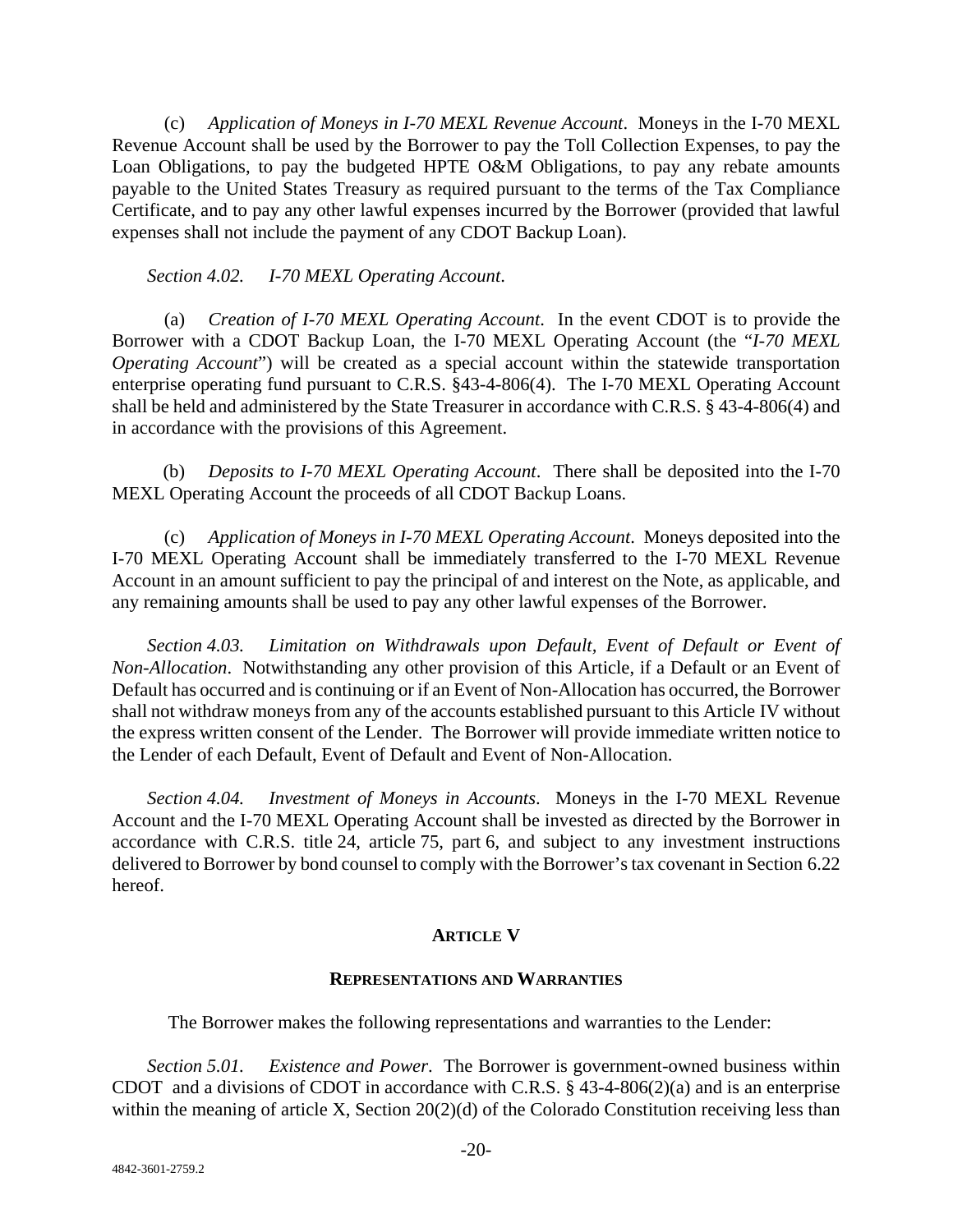10% of its annual revenue in grants from all State and local governments combined, duly organized, validly existing and in good standing under the laws of the State and has the power and authority to own its properties and to carry on its businesses as now being conducted and as currently contemplated to be conducted hereafter and is duly qualified to do business in each jurisdiction in which the character of the properties owned or leased by it or in which the transactions of any material portion of its business (as now conducted and as currently contemplated to be conducted) makes such qualification necessary.

*Section 5.02. Due Authorization*. (a) The Borrower has the corporate power, and has taken all necessary corporate action to authorize the Related Documents to which it is a party, and to execute, deliver and perform its obligations under this Agreement and each of the other Related Documents to which it is a party in accordance with their respective terms. The Borrower has approved the form of the Related Documents to which it is not a party, if any.

(b) The Borrower is duly authorized and licensed to own its Property and to operate its business under the laws, rulings, regulations and ordinances of all Governmental Authorities having the jurisdiction to license or regulate such Property or business activity and the departments, agencies and political subdivisions thereof, and the Borrower has obtained all requisite approvals of all such governing bodies required to be obtained for such purposes. All Governmental Approvals necessary for the Borrower to enter into this Agreement and the other Related Documents and to perform the transactions contemplated hereby and thereby and to conduct its business activities and own its property have been obtained and remain in full force and effect and are subject to no further administrative or judicial review. No other Governmental Approval or other action by, and no notice to or filing with, any Governmental Authority is required for the due execution, delivery and performance by the Borrower of this Agreement or the due execution, delivery or performance by the Borrower of the Related Documents.

*Section 5.03. Valid and Binding Obligations*. This Agreement and the Note have been duly executed and delivered by one or more duly authorized officers of the Borrower, and each of the Related Documents to which the Borrower is a party, when executed and delivered by the Borrower will be, a legal, valid and binding obligation of the Borrower enforceable in accordance with its terms, except as such enforceability may be limited by (a) the effect of any applicable bankruptcy, insolvency, reorganization, moratorium or similar law affecting creditors' rights generally, and (b) general principles of equity (regardless of whether such enforceability is considered in a proceeding in equity or at law).

*Section 5.04. Noncontravention; Compliance with Law*. (a) The execution, delivery and performance of this Agreement, the Note and each of the other Related Documents in accordance with their respective terms do not and will not (i) contravene the Borrower's authorizing legislation, (ii) require any consent or approval of any creditor of the Borrower, (iii) violate any Laws, (iv) conflict with, result in a breach of or constitute a default under any contract to which the Borrower is a party or by which it or any of its Property may be bound or (v) result in or require the creation or imposition of any Lien upon or with respect to any Property now owned or hereafter acquired by the Borrower or any Affiliate thereof except such Liens, if any, expressly created by any Related Document.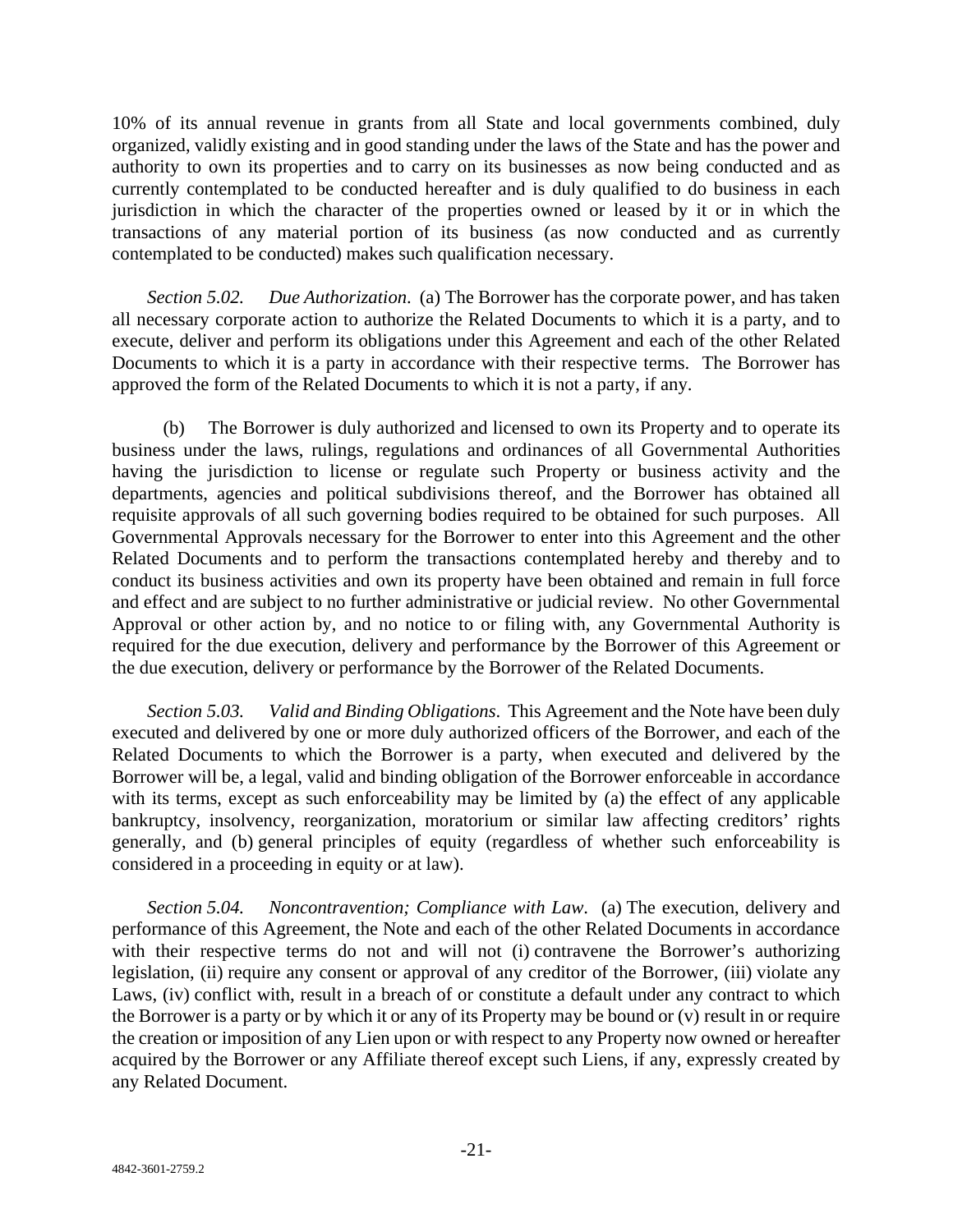(b) The Borrower is in compliance with all Laws, except for such noncompliance that, singularly or in the aggregate, has not caused or is not reasonably expected to cause a Material Adverse Effect.

*Section 5.05. Pending Litigation and Other Proceedings*. There is no action, suit or proceeding pending in any court, any other Governmental Authority with jurisdiction over the Borrower or any arbitration in which service of process has been completed against the Borrower or, to the knowledge of the Borrower, any other action, suit or proceeding pending or threatened in any court, any other Governmental Authority with jurisdiction over the Borrower or any arbitrator, in either case against the Borrower or any of its properties or revenues, or any of the Related Documents to which it is a party, which is reasonably likely to result in a Material Adverse Effect.

*Section 5.06. Financial Statements*. The Audited Financial Statements, which financial statements, accompanied by the audit report of BKD LLP, independent public accountants, heretofore furnished to the Lender, which are consistent in all material respects with the audited financial statements of the Borrower for the Fiscal Year ended June 30, 2020, fairly present the financial condition of the Borrower in all material respects as of such dates and the results of its operations for the periods then ended in conformity with GAAP. Since the date of the Audited Financial Statements, there has been no material adverse change in the financial condition or operations of the Borrower that could reasonably be expected to result in a Material Adverse Effect.

*Section 5.07. Employee Benefit Plan Compliance.* The Borrower is not subject to ERISA and maintains no Plans.

*Section 5.08. No Defaults.* No default by the Borrower has occurred and is continuing in the payment of the principal or premium, if any, of or interest on any Parity Debt including, without limitation, regularly scheduled payments on Swap Contracts which constitute Parity Debt. No bankruptcy, insolvency or other similar proceedings pertaining to the Borrower or any agency or instrumentality of the Borrower are pending or presently contemplated. No Default or Event of Default has occurred and is continuing hereunder. No "default" or "event of default" under, and as defined in, any of the other Related Documents has occurred and is continuing. The Borrower is not presently in default under any material agreement to which it is a party which could reasonably be expected to have a Material Adverse Effect. The Borrower is not in violation of any material term of the authorizing legislation applicable to the Borrower or any material term of any bond indenture or agreement to which it is a party or by which any of its Property is bound which could reasonably be expected to result in a Material Adverse Effect.

*Section 5.09. Insurance.* The Borrower currently maintains a program of self-insurance as described in Exhibit D attached hereto.

*Section 5.10. Title to Assets*. The Borrower has good and marketable title to its assets except where the failure to have good and marketable title to any of its assets would not have a Material Adverse Effect. No assets of the Borrower are subject to any Lien other than Liens permitted by Section 6.14 hereof.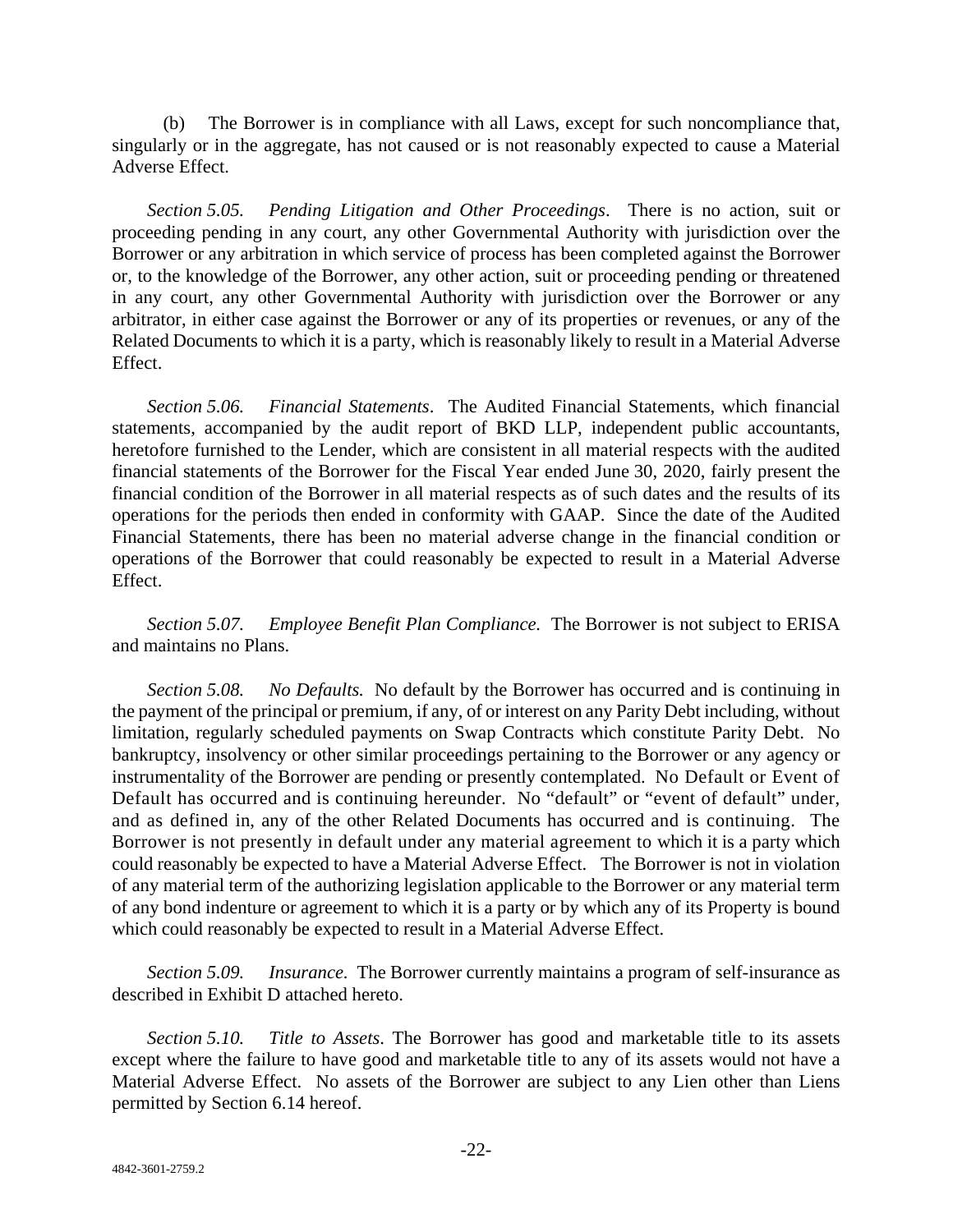*Section 5.11. Incorporation by Reference*. The representations and warranties of the Borrower contained in the other Related Documents to which the Borrower is a party, together with the related definitions of terms contained therein, are hereby incorporated by reference in this Agreement as if each and every such representation and warranty and definition were set forth herein in its entirety, and the representations and warranties made by the Borrower in such Sections are hereby made for the benefit of the Lender. No amendment to or waiver of such representations and warranties or definitions made pursuant to the relevant Related Document or incorporated by reference shall be effective to amend such representations and warranties and definitions as incorporated by reference herein without the prior written consent of the Lender.

*Section 5.12. Correct Information*. All information, reports and other papers and data with respect to the Borrower or CDOT furnished by the Borrower to the Lender were, at the time the same were so furnished, correct in all material respects. Any financial, budget and other projections furnished by the Borrower to the Lender were prepared in good faith on the basis of the assumptions stated therein, which assumptions were fair and reasonable in light of conditions existing at the time of delivery of such financial, budget or other projections, and represented, and as of the date of this representation, represent (subject to the updating or supplementation of any such financial, budget or other projections by any additional information provided to the Lender in writing, the representations contained in this Agreement being limited to financial, budget or other projections as so updated or supplemented), in the judgment of the Borrower, a reasonable, good faith estimate of the information purported to be set forth, it being understood that uncertainty is inherent in any projections and that no assurance can be given that the results set forth in the projections will actually be obtained. No fact is known to the Borrower that materially and adversely affects or in the future may (as far as it can reasonably foresee) materially and adversely affect the security for the Note, or the ability of the Borrower to repay when due the Loan Obligations, that has not been set forth in the financial statements and other documents referred to in this Section 5.12 or in such information, reports, papers and data or otherwise disclosed in writing to the Lender. As of the Closing Date, the documents furnished and statements made by the Borrower in connection with the negotiation, preparation or execution of this Agreement and the other Related Documents do not contain untrue statements of material facts or omit to state material facts necessary to make the statements contained therein, in the light of the circumstances under which they were made, not misleading.

*Section 5.13. Margin Stock.* The Borrower is not engaged in the business of extending credit for the purpose of purchasing or carrying Margin Stock, and no part of the proceeds from the Loan will be used to purchase or carry any such Margin Stock or extend credit to others for the purpose of purchasing or carrying any such Margin Stock.

*Section 5.14. Tax-Exempt Status.* The Borrower has not taken any action or omitted to take any action, and has no actual knowledge of any action taken or omitted to be taken by any other Person, which action, if taken or omitted, would adversely affect the exclusion of interest on the Note from gross income for federal income tax purposes or the exemption of interest on the Note from State personal income taxes.

*Section 5.15. Usury*. None of the Related Documents provide for any payments that would violate any applicable law regarding permissible maximum rates of interest.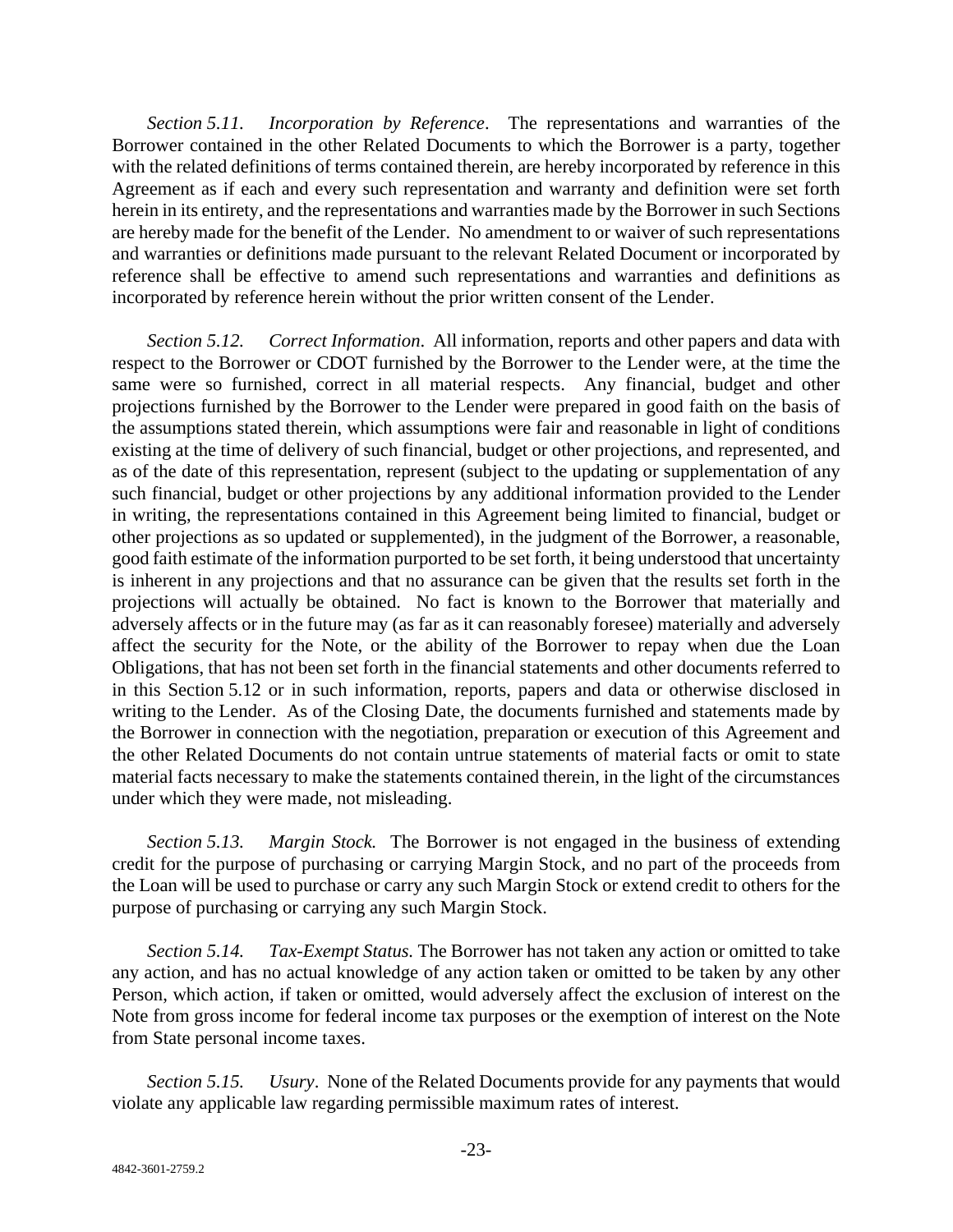*Section 5.16. Security*. The Borrower's obligation to pay the principal of and interest on the Note and any other amounts payable by the Borrower hereunder (the *"Loan Obligations"*) are special, limited obligations of the Borrower payable solely from the Net Revenues, the I-70 MEXL Revenue Account and the I-70 MEXL Operating Account, and shall constitute "bond obligations" within the meaning of C.R.S. § 43-4-803(3). The Borrower hereby pledges, on a first lien basis, for the payment of the Loan Obligations: (a) the Net Revenues, (b) all Net Revenues (and the earnings thereon) on deposit in the I-70 MEXL Revenue Account; and (c) all amounts actually loaned by CDOT to the Borrower pursuant to the Intra-Agency Agreement, including all moneys on deposit in the I-70 MEXL Operating Account (collectively, the *"Collateral"*); *provided* that nothing herein shall be deemed to require CDOT to allocate funds to make any payment under the Intra-Agency Agreement. In accordance with C.R.S. § 43-4-807(1)(e), the Collateral shall immediately be subject to the lien of such pledge without any physical delivery or other act, and the lien of such pledge shall be valid and binding against all parties having claims of any kind in tort, contract or otherwise against the Borrower regardless of whether the claiming party has notice of such lien and even though it is not recorded or filed. The pledge of the Collateral pursuant to this Section does not limit the Borrower's rights to withdraw money from the I-70 MEXL Revenue Account or the I-70 MEXL Operating Account pay for all lawful expenses and obligations of the Borrower related to the I-70 MEXL Project. Section 11-57-204 of the Supplemental Public Securities Act provides that a public entity, including the Borrower, may elect in an act of issuance to apply all or any of the provisions of the Supplemental Public Securities Act. The Borrower hereby elects to apply all of the Supplemental Public Securities Act to this Agreement, the Loan and the Note.

*Section 5.17. Pending Legislation and Decisions.* There is no amendment to the Constitution of the State, or to the knowledge of the Borrower, proposed amendment to the Constitution of the State that has passed either house of the legislature of the State or for which a petition with the requisite number of signatures has been filed with the Secretary of State of the State, or proposed amendment to any State law that has passed either house of the legislature of the State or for which a petition with the requisite number of signatures has been filed with the Secretary of State of the State, or any administrative interpretation of the Constitution of the State or any State law, or any legislation that has passed either house of the legislature of the State, or any judicial decision interpreting any of the foregoing, the effect of which could reasonably be expected to result in a Material Adverse Effect.

*Section 5.18. Solvency*. The Borrower is solvent and able to pay its debts as they become due.

*Section 5.19. Environmental Matters*. The operations of the Borrower with respect to the I-70 MEXL Project are in material compliance with all of the requirements of applicable Environmental Laws and are not the subject of any governmental investigation evaluating whether any remedial action is needed to respond to a release of any toxic or hazardous waste or substance into the environment, where a failure to comply with any such requirement or the need for any such remedial action could reasonably be expected to result in a Material Adverse Effect.

*Section 5.20. No Immunity*. The Borrower represents that, under C.R.S. § 24-10-106, its governmental immunity is limited to claims for injury which lie in tort or could lie in tort. Under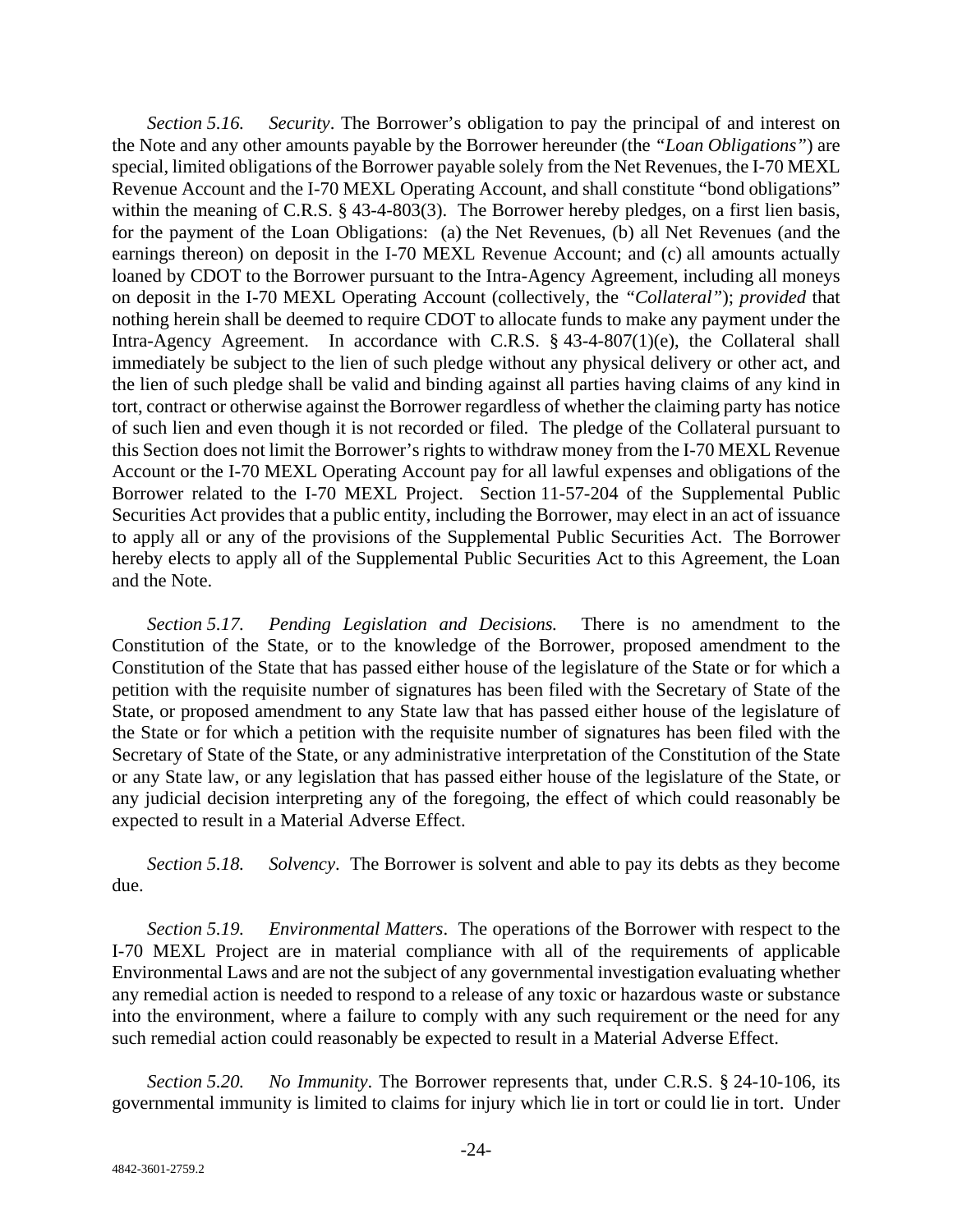existing law, the Borrower is not entitled to raise the defense of sovereign immunity in connection with any legal proceeding to enforce or collect upon this Agreement, the other Related Documents or the transactions contemplated hereby or thereby, including the payment of the principal of and interest on the Note or the payment of the other Loan Obligations; *provided however* no term or condition of this Agreement shall be construed or interpreted as a waiver, express or implied, of any of the immunities, rights, benefits, protections or other provisions of the Colorado Governmental Immunity Act, C.R.S. § 24-10-101 *et seq*., or the Federal Tort Claims Act, 28 U.S.C. §§ 1346(b) and 2671 *et seq*., as applicable now or hereafter amended.

*Section 5.21. No Public Vote or Referendum*. There is no public vote or referendum pending, proposed and that has passed either house of the legislature of the State or for which a petition with the requisite number of signatures has been filed with the Secretary of State of the State or concluded, the results of which could reasonably be expected to result in a Material Adverse Effect.

*Section 5.22. Swap Contracts*. The Borrower has not entered into any Swap Contract relating to Debt (a) wherein any termination payment thereunder is senior to or on a parity with the payment of the Loan or the other Loan Obligations or (b) which requires the Borrower to post cash collateral that is a part of the Collateral to secure its obligations thereunder.

## *Section 5.23. Sanctions; Anti-Money Laundering and Anti-Corruption Laws.*

(a) *Sanctions*. Borrower represents and warrants continuously throughout the term of this Agreement that: (a) the Borrower is not a Sanctioned Target; (b) the Borrower is not owned or controlled by, or is acting or purporting to act for or on behalf of, directly or indirectly, a Sanctioned Target; (c) the Borrower has instituted, maintains and complies with policies, procedures and controls reasonably designed to assure compliance with Sanctions; and (d) to the best of Borrower's knowledge, after due care and inquiry, the Borrower is not under investigation for an alleged violation of Sanction(s) by a governmental authority that enforces Sanctions. The Borrower shall notify the Lender in writing not more than one (1) business day after first becoming aware of any breach of this section.

(b) *Anti-Money Laundering and Anti-Corruption Laws*. The Borrower represents and warrants continuously throughout the term of this agreement that: (a) the Borrower has instituted, maintains and complies with policies, procedures and controls reasonably designed to assure compliance with Anti-Money Laundering Laws and Anti-Corruption Laws; and (b) to the best of the Borrower's knowledge, after due care and inquiry, the Borrower is not under investigation for an alleged violation of Anti-Money Laundering Laws or Anti-Corruption Laws by a governmental authority that enforces such laws.

*Section 5.24. Taxes*. The Borrower has filed or caused to be filed, if any, all material tax returns required by law to be filed and has paid or caused to be paid all material taxes, assessments and other governmental charges levied upon or in respect of any of its properties, assets or franchises, other than taxes the validity or amount of which are being contested in good faith by the Borrower by appropriate proceedings and for which the Borrower shall have set aside on its books adequate reserves in accordance with GAAP.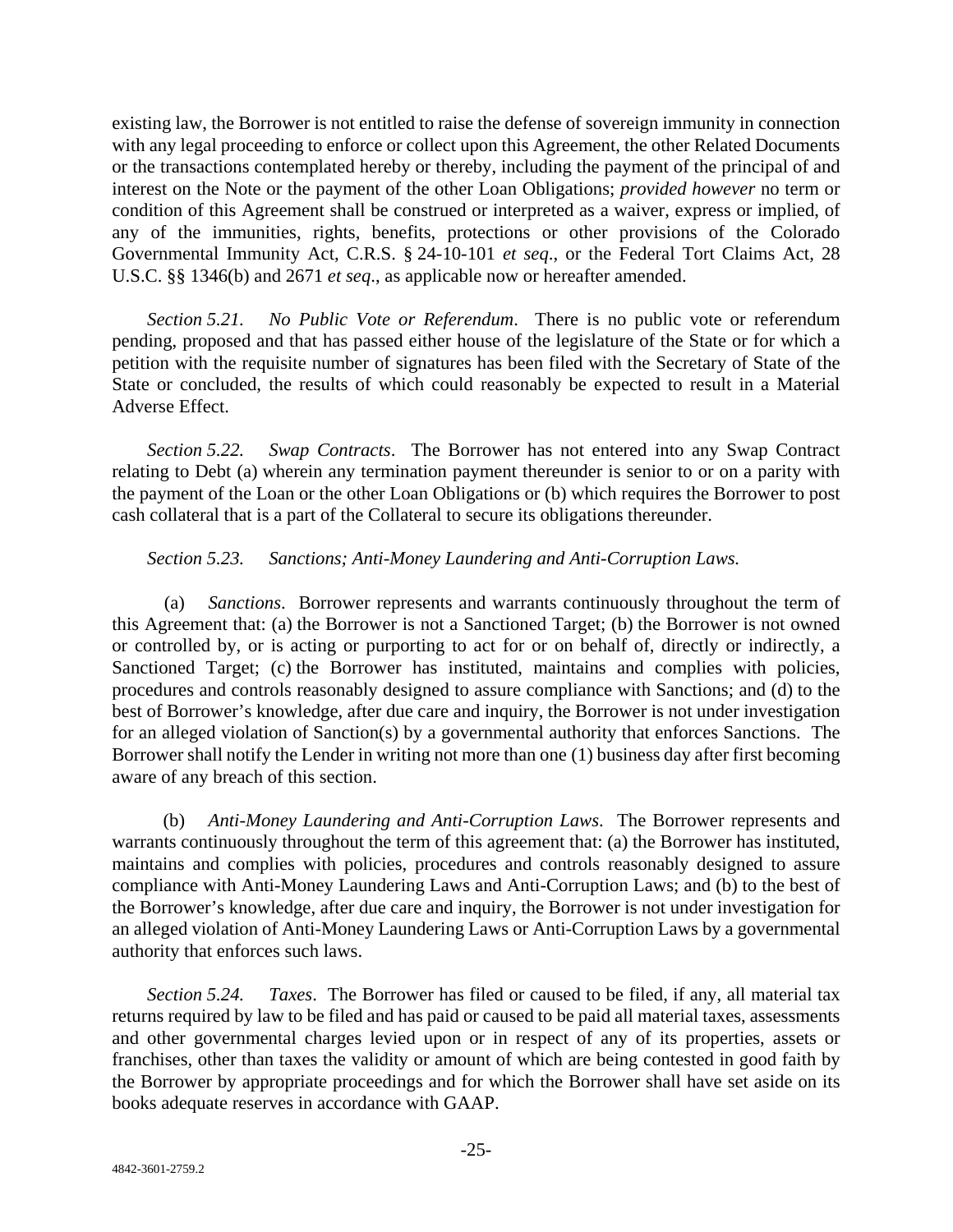*Section 5.25. Other Debt and Liens*. Except for the obligations set forth under the TEFA and except as otherwise provided in this Agreement and the Intra-Agency Agreement, the Borrower has not issued or incurred any Debt or financial obligation payable from, and has not pledged or granted a lien upon the Gross Revenues or the accounts established pursuant to Article IV hereof.

*Section 5.26. Bank Agreements*. Except for as set forth in the C-470 TIFIA Loan, the Borrower is not a party to any Bank Agreement that provides for a Specific Event of Default Provision.

#### **ARTICLE VI**

#### **COVENANTS**

The Borrower covenants and agrees, until the full and final payment and satisfaction of all of the Loan Obligations, unless the Lender shall otherwise consent in writing, that:

*Section 6.01. Existence, Etc.* The Borrower (a) shall maintain its existence as a government-owned business within CDOT and a division of CDOT pursuant to its authorizing legislation and the laws of the State and as an enterprise within the meaning of Article X, Section 20(2)(d) of the Colorado Constitution and (b) shall not liquidate or dissolve, or sell or lease or otherwise transfer or dispose of all or any substantial part of its property, assets or business, or combine, merge or consolidate with or into any other.

*Section 6.02. Maintenance of Properties.* The Borrower shall, in all material respects, maintain, preserve and keep the I-70 MEXL Project in good repair, working order and condition (ordinary wear and tear excepted). The Borrower shall operate and maintain the I-70 MEXL Project in an efficient and economical manner and in accordance with applicable law and the Related Documents.

*Section 6.03. Compliance with Laws; Taxes and Assessments.* The Borrower shall comply with all Laws applicable to it and the I-70 MEXL Project, except where non-compliance could not reasonably be expected to result in a Material Adverse Effect, such compliance to include, without limitation, paying all taxes, assessments and governmental charges imposed upon it or the I-70 MEXL Project before the same become delinquent, unless and to the extent that the same are being contested in good faith and by appropriate proceedings and reserves are provided therefor that in the opinion of the Borrower are adequate.

*Section 6.04. Insurance.* The Borrower shall maintain a self-insurance insurance program sufficient to cover such risks as are usually carried by organizations engaged in the same or a similar business and similarly situated. The Borrower shall upon request of the Lender furnish a certificate setting forth in summary form the nature and extent of the insurance maintained pursuant to this Section 6.04.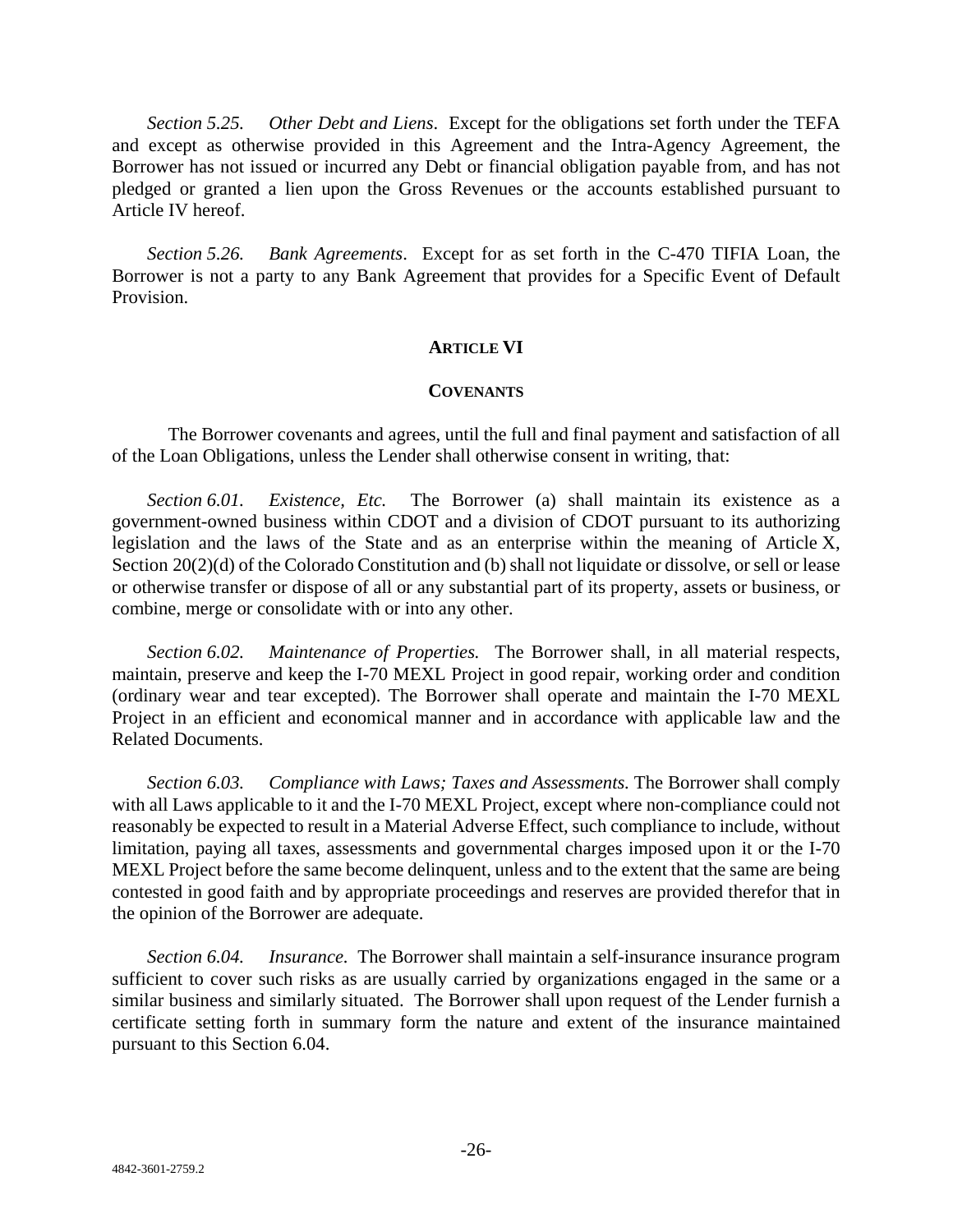*Section 6.05. Reports.* The Borrower shall furnish to the Lender in form and detail satisfactory to the Lender:

(a) *Annual Report.* As soon as available, and in any event not later than the 270 days following each Fiscal Year, the annual audited financial statements of the Borrower, together with the opinion of the Borrower's independent accountants.

(b) *Comprehensive Annual Financial Report.* As soon as available, and in any event not later than the 270 days following each Fiscal Year, the Comprehensive Annual Financial Report of the State, which shall include CDOT and the Borrower as a component unit of CDOT.

(c) *Unaudited Semi-Annual Financials.* As soon as available, and in any event within thirty (30) days after each July 1 and January 1 of each Fiscal Year, a report of Gross Revenue collections during such semi-annual period, the balances in the I-70 MEXL Revenue Account and the I-70 MEXL Operating Account, if any, as of the last day of such semi-annual period and the deposits to and withdrawals from such accounts during such semi-annual period and projections of Gross Revenues for the following Fiscal Year.

(d) *Compliance Certificate*. In connection with the financial statements required to be delivered by the Borrower pursuant to Sections 6.05(a) and (c) hereof, a Compliance Certificate in the form of Exhibit E attached hereto signed by the Director (x) stating that no Event of Default or Default has occurred, or if such Event of Default or Default has occurred, specifying the nature of such Event of Default or Default, the period of its existence, the nature and status thereof and any remedial steps taken or proposed to correct such Event of Default or Default, (y) demonstrating compliance with the financial covenant set forth in Section 6.09 hereof, if applicable as of such date, (z) stating whether or not an Event of Non-Allocation has occurred, and (aa) based on the projections of Gross Revenues included in the report delivered to the Lender pursuant to Section 6.05(c) hereof, the details of any anticipated request for a CDOT Backup Loan pursuant to the Intra-Agency Agreement.

(e) *Budget.* As soon as available, and in any event within thirty (30) days following the commencement of each Fiscal Year, the operating budget of the Borrower.

(f) *Notice of Default or Event of Default.* (i) Promptly upon obtaining knowledge of any Default or Event of Default, or notice thereof, and in any event within ten (10) Business Days thereafter, a certificate signed by the Director specifying in reasonable detail the nature and period of existence thereof and what action the Borrower has taken or proposes to take with respect thereto; and (ii) promptly following a written request of the Lender, a certificate of the Director as to the existence or absence, as the case may be, of a Default or an Event of Default under this Agreement.

(g) *Litigation.* As promptly as practicable, written notice to the Lender of all actions, suits or proceedings pending or threatened against the Borrower before any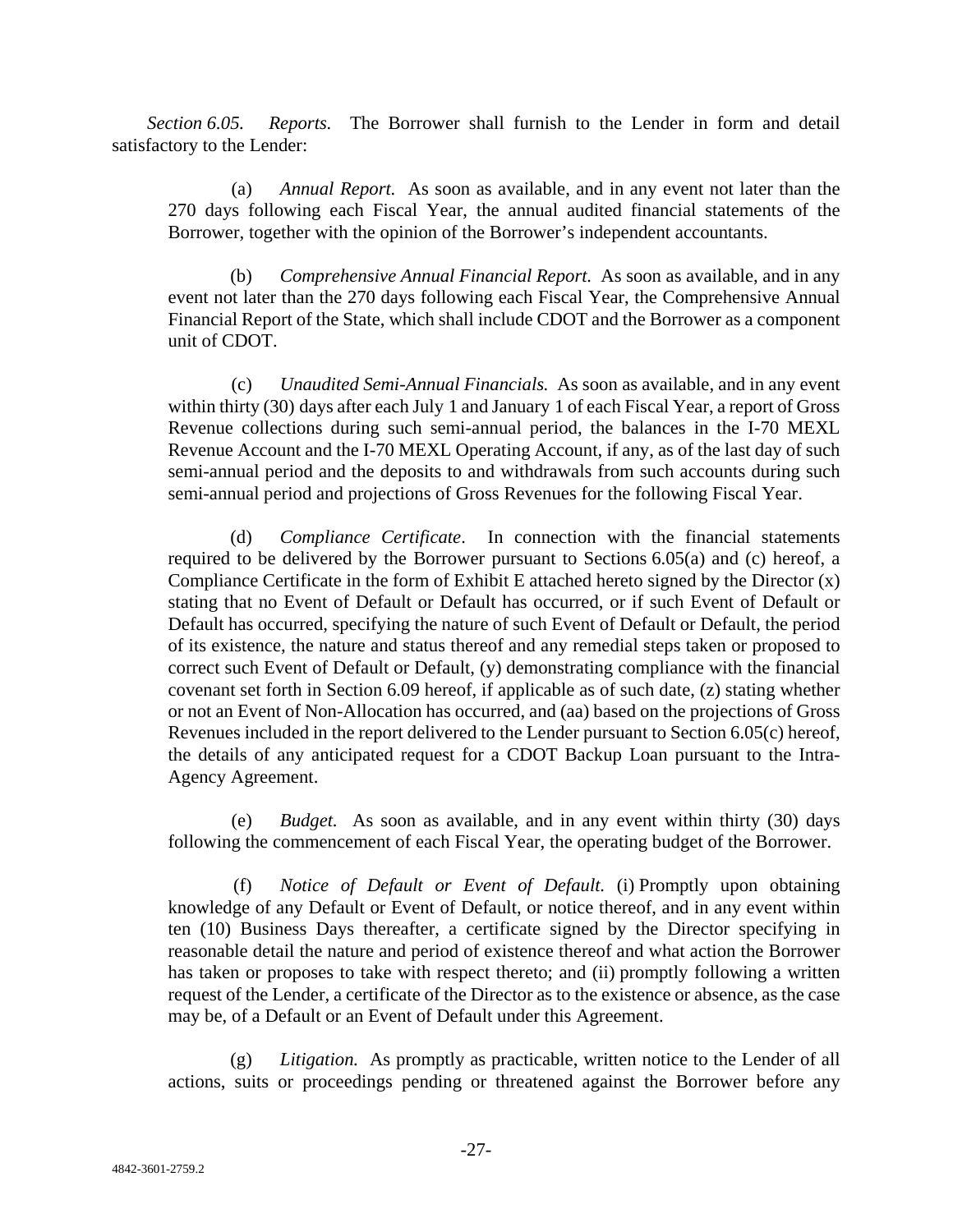arbitrator of any kind or before any court or governmental authority which could reasonably be expected to result in a Material Adverse Effect.

(h) *Amendments*. Promptly after the adoption thereof and to the extent is not required to receive and make notice of the same, copies of any amendments to the Related Documents or to any provisions of the same.

(i) *Material Adverse Effect.* Promptly upon obtaining knowledge of the occurrence of any event or any other facts that could be reasonably expected to result in a Material Adverse Effect, and in any event within ten (10) Business Days thereafter, a certificate signed by the Director specifying in reasonable detail the nature and period of existence thereof and what action the Borrower has taken or proposes to take with respect thereto.

(j) *Event of Non-Allocation.* Promptly upon obtaining knowledge of any Event of Non-Allocation or any other facts that could be reasonably expected to result in an Event of Non-Allocation, and in any event within five (5) days thereafter, a certificate signed by the Director specifying in reasonable detail such Event of Non-Allocation and what action the Borrower has taken or proposes to take with respect thereto and the Borrower shall post the occurrence of such Event of Non-Allocation on the Municipal Securities Rulemaking Board's Electronic Municipal Market Access system as soon as possible thereafter.

(k) *CDOT Backup Loans*. Promptly upon requesting the same, notice of any request for a CDOT Backup Loan pursuant to Section IIB or Section IIC of the Intra-Agency Agreement; *provided* that the Borrower shall promptly notify the Lender of any anticipated request for a CDOT Backup Loan prior the actual making of the request. The Borrower shall provide a copy to the Lender of any correspondence from CDOT regarding the approval or denial of a CDOT Backup Loan.

(l) *TSA*. Immediately upon receipt of the same, a copy of any notice of termination delivered to the Borrower by the E-470 Public Highway Authority pursuant to Section [26] of the TSA or any other provision of the TSA.

(m) *House of Representatives and Senate Report.* As soon as available, a copy of the report to the committees of the house of representatives and the senate as required by C.R.S. § 43-4-806(10).

(n) *Quarterly Certification – Balances in I-70 Revenue Account.* On each March, 15, June 15, and September 15, commencing on March 15, 2021, the Borrower shall deliver to the Lender a quarterly certification in the form of Exhibit F attached hereto (the "*I-70 MEXL Revenue Account Certificate*") and signed by the Director, certifying that amounts on deposit in the I-70 MEXL Revenue Account as of such date(i) equal or exceed the required percentage of annual debt service on the Note as provided in the I-70 MEXL Revenue Account Certificate , and (ii) that such required percentage will only be utilized for the payment of annual debt service on the Note.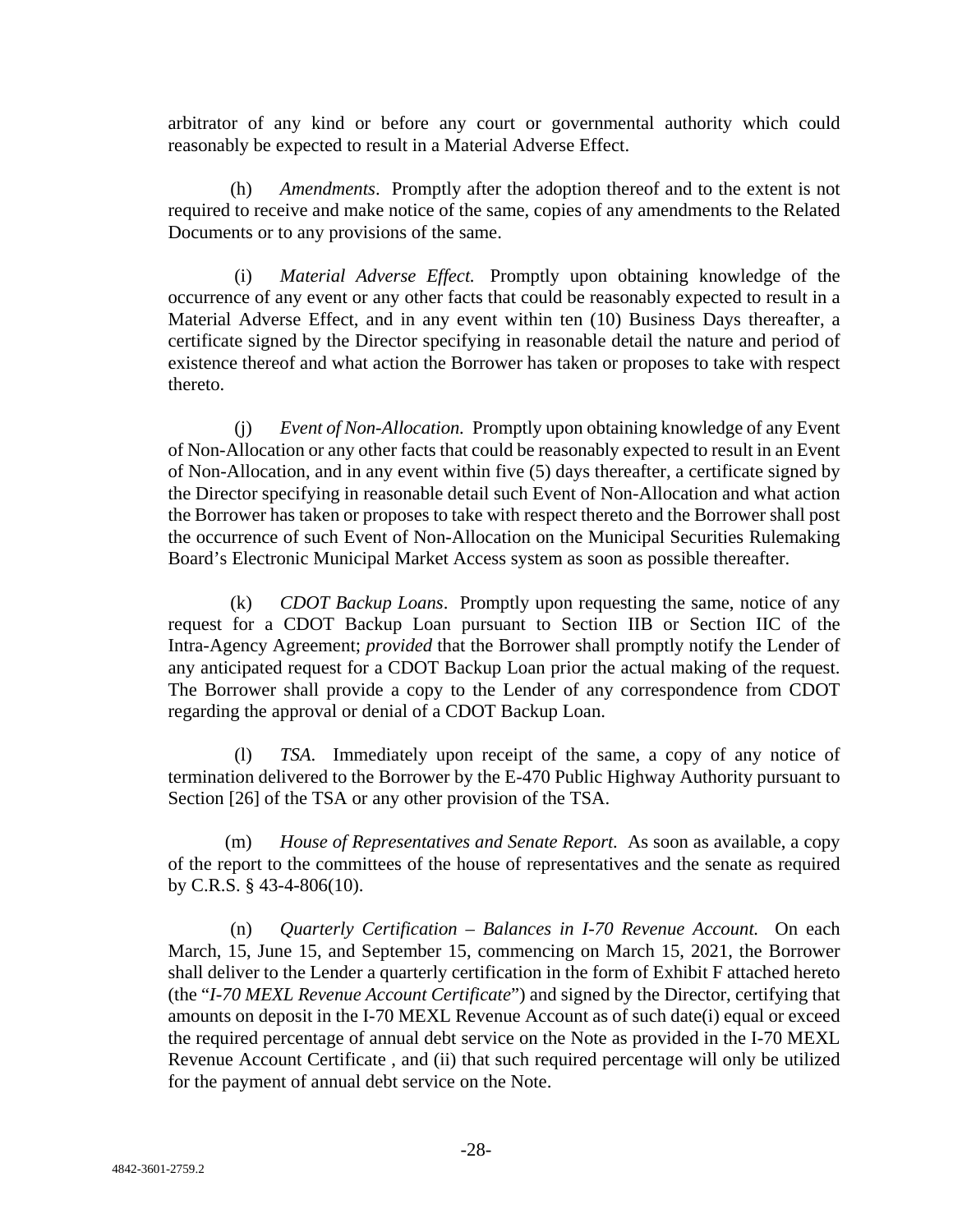(o) *HUTF Revenues.* As soon as available, a report detailing HUTF revenues received by CDOT for each applicable Fiscal Year that would have been available to make a CDOT Backup Loan to the Borrower, commencing with Fiscal Year ending June 30, 2021.

(p) *Other Information.* Such other information regarding the business affairs, financial condition and/or operations of the Borrower as the Lender may from time to time reasonably request.

*Section 6.06. Maintenance of Books and Records*. The Borrower will keep proper books of record and account in which full, true and correct entries in accordance with GAAP. All financial data (including financial ratios and other financial calculations) required to be submitted pursuant to this Agreement shall be prepared in conformity with GAAP applied on a consistent basis, as in effect from time to time, applied in a manner consistent with that used in preparing the financial statements, except as otherwise specifically prescribed herein. Except as provided in the immediately preceding sentence, in preparing any financial data or statements contemplated or referred to in this Agreement, the Borrower shall not vary or modify the accounting methods or principles from the accounting standards employed in the preparation of its audited financial statements described in Section 5.06 hereof.

*Section 6.07. Access to Books and Records*. The Borrower will permit any Person designated by the Lender to visit any of the offices of the Borrower to examine the books and financial records (except books and financial records the examination of which by the Lender is prohibited by law or by attorney or client privilege), including minutes of meetings of any relevant governmental committees or agencies, and make copies thereof or extracts therefrom, and to discuss the affairs, finances and accounts of the Borrower with their principal officers, employees and independent public accountants, all at such reasonable times and as often as the Lender may reasonably request.

*Section 6.08. Compliance With Documents*. The Borrower agrees that it will perform and comply with each and every covenant and agreement required to be performed or observed by it in the Related Documents to which it is a party, which provisions, as well as related defined terms contained therein, are hereby incorporated by reference herein with the same effect as if each and every such provision were set forth herein in its entirety all of which shall be deemed to be made for the benefit of the Lender and shall be enforceable against the Borrower. To the extent that any such incorporated provision permits the Borrower or any other party to waive compliance with such provision or requires that a document, opinion or other instrument or any event or condition be acceptable or satisfactory to the Borrower or any other party, for purposes of this Agreement, such provision shall be complied with unless it is specifically waived by the Lender in writing and such document, opinion or other instrument and such event or condition shall be acceptable or satisfactory only if it is acceptable or satisfactory to the Lender which shall only be evidenced by the written approval by the Lender of the same. Except as permitted by Section 6.13 hereof, no termination or amendment to such covenants and agreements or defined terms or release of the Borrower with respect thereto made pursuant to any of the Related Documents to which the Borrower is a party, shall be effective to terminate or amend such covenants and agreements and defined terms or release the Borrower with respect thereto in each case as incorporated by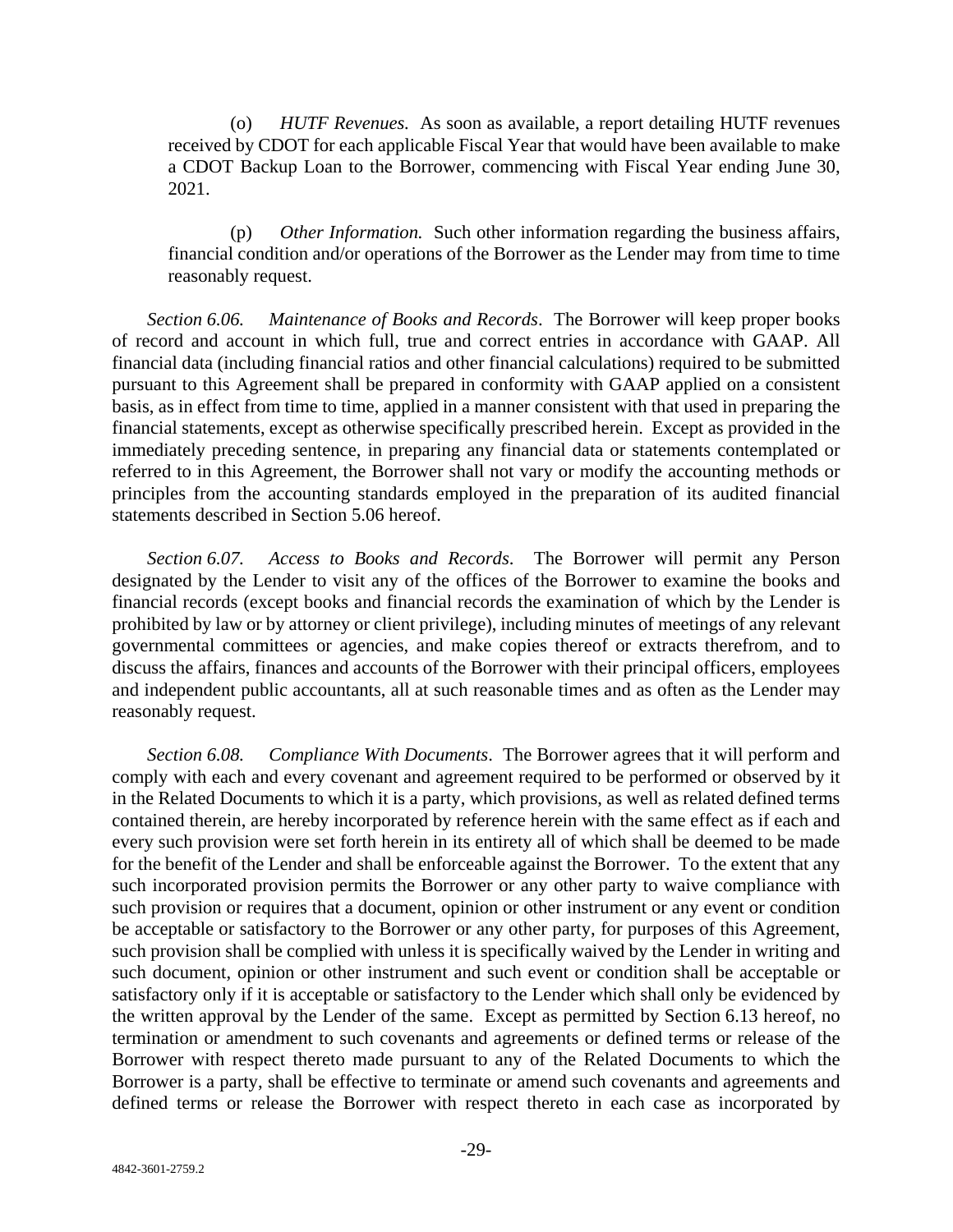reference herein without the prior written consent of the Lender. Notwithstanding any termination or expiration of any such Related Document to which the Borrower is a party, the Borrower shall continue to observe the covenants therein contained for the benefit of the Lender until the termination of this Agreement and the payment in full of the Loan and all other Loan Obligations. All such incorporated covenants shall be in addition to the express covenants contained herein and shall not be limited by the express covenants contained herein nor shall such incorporated covenants be a limitation on the express covenants contained herein.

*Section 6.09. Rate Covenant*. Following any Event of Non-Allocation, the Lender hereby directs the Borrower to and the Borrower will establish at the next regularly scheduled meeting of the Board of Directors of the Borrower and in no event later than sixty (60) days following such Event of Non-Allocation, maintain and collect at all times fees, charges and rates for the use and service of the I-70 MEXL Project sufficient at all times to (a) pay Toll Collection Expenses and (b) produce Net Revenues sufficient to pay the principal of and interest on the Note and all other Loan Obligations when due in each Fiscal Year determined as if the Amortization Period had commenced. Following the declaration by the Lender of the principal of and interest on the Note and any other Loan Obligations to be immediately due and payable pursuant to Section 7.02 hereof, the Lender hereby directs the Borrower to and the Borrower will establish at a meeting of the Board of Directors of the Borrower scheduled as soon as practicable following such declaration by the Lender and in no event later than thirty (30) days following such declaration, maintain and collect at all times fees, charges and rates for the use and service of the I-70 MEXL Project sufficient to (a) pay Toll Collection Expenses and (b) produce Net Revenues sufficient to pay to the principal of and interest on the Note all Loan Obligations then outstanding.

*Section 6.10. No Impairment*. The Borrower will not take any action which would materially adversely affect the rights, interests, remedies or security of the Lender under this Agreement or any other Related Document or which could reasonably be expected to result in a Material Adverse Effect.

*Section 6.11. Application of Loan Proceeds*. The Borrower will not take or omit to take any action, which action or omission will in any way result in the proceeds from the Loan being applied in a manner other than in accordance with Section 2.01(a) hereof or, under certain circumstances, to pay the Loan Obligations as set forth herein.

*Section 6.12. Limitation on Additional Debt*. The Borrower will not consent to, authorize, issue and/or incur any additional Debt payable from or secured by the Collateral without the prior written consent of the Lender.

*Section 6.13. Related Documents.* The Borrower shall not modify, amend or consent to any modification, amendment or waiver in any material respect of any Related Document without the prior written consent of the Lender. The Borrower shall not terminate the TSA without entering into a similar agreement with another provider that is satisfactory to the Lender in its sole discretion.

*Section 6.14. Liens*. Until the Loan Obligations are paid in full or except as approved by the Lender in writing, the Borrower will not issue or incur any other Debt or financial obligation,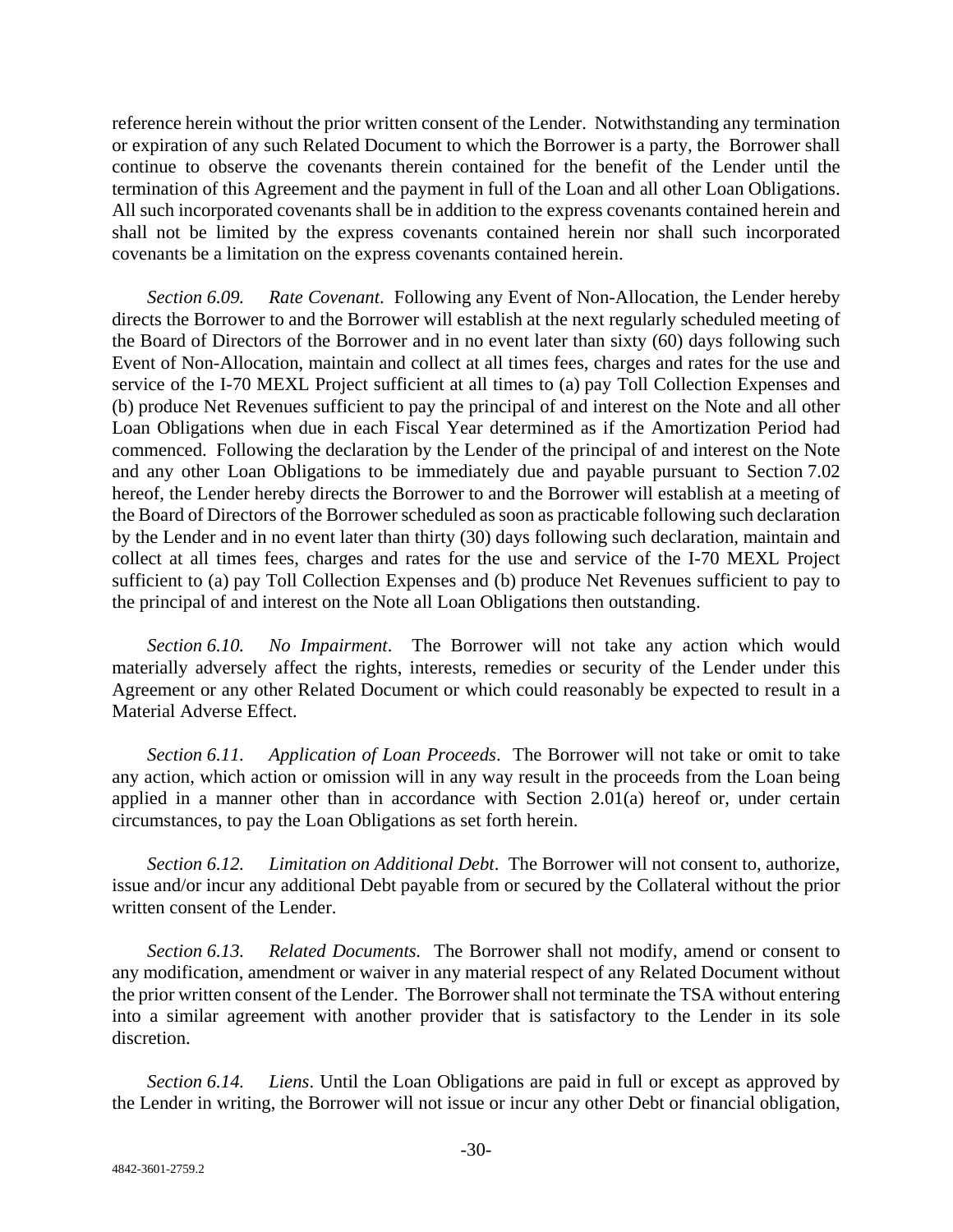and will not pledge or grant a lien upon or permit there to exist a Lien or encumbrance upon, Gross Revenues, Net Revenues, the I-70 MEXL Revenue Account, the I-70 MEXL Operating Account or any other Collateral (other than the Lien pledged to the Lender hereunder); *provided* that the foregoing shall not operate to prevent (i) contracts for the design and construction of the I-70 MEXL Project; (ii) financial obligations to make payments that qualify as Project Costs (including, but not limited to, the Borrower's obligations under the TEFA); (iii) this Agreement, the Note and the Intra-Agency Agreement; and (iv) other debt and financial obligations on which the payments by the Borrower are subordinate to payment of the Loan Obligations and that the Lender has consented to in advance in writing.

*Section 6.15. Disclosure to Participants, Lender Transferees and Non-Lender Transferees.* The Borrower shall permit the Lender to disclose the financial information received by it pursuant to this Agreement to each Participant of the Lender, Lender Transferee and Non-Lender Transferee pursuant to Section 8.19 of this Agreement, subject to confidentiality restrictions and use restrictions customary for financial institutions.

*Section 6.16. Immunity from Jurisdiction*. To the fullest extent permitted by law, the Borrower will not assert any immunity it may have as a public entity under the laws of the State from lawsuits with respect to the Loan, the other Loan Obligations, this Agreement, the Note or any other Related Document.

*Section 6.17. Swap Contracts.* Without the prior written consent of the Lender, the Borrower will not enter into any Swap Contract relating to Debt (a) wherein any termination payments thereunder are senior to or on parity with the payment of the Loan or the other Loan Obligations with respect to the Collateral or (b) which requires the Borrower to post cash collateral that is part of the Collateral to secure its obligations thereunder.

*Section 6.18. Budget and Allocation*. To the fullest extent permitted and/or required by State law, the Borrower shall cause the appropriate Borrower official(s) to take any and all ministerial actions that may be necessary to facilitate the payment of the principal of and interest on the Note and the payment of all other Loan Obligations and to include the principal of and interest on the Note and the payment of all other Loan Obligations in the annual budget of the Borrower and in any allocation measures adopted by its Board of Directors. The Borrower shall determine, in consultation with the Lender, the estimated maximum amount of Loan Obligations that is expected to be payable in the succeeding Fiscal Year and to notify the Director in writing of such amount in order for CDOT to timely budget for such amounts, on or before September 15 of the immediately preceding Fiscal Year. At any time during a Fiscal Year that Loan Obligations not contemplated by the preceding sentence are due and payable, the Borrower shall promptly notify CDOT of such amount and shall request CDOT to submit a supplemental budget request to the Transportation Commission at its next regularly scheduled meeting for an allocation or supplemental allocation of monies in the State Highway Fund for the purpose of paying such additional amounts in such Fiscal Year.

*Section 6.19. Environmental Laws*. The Borrower shall comply with all applicable Environmental Laws and cure any defect (or cause other Persons to cure any such defect) to the extent necessary to bring the I-70 MEXL Project back into compliance with Environmental Laws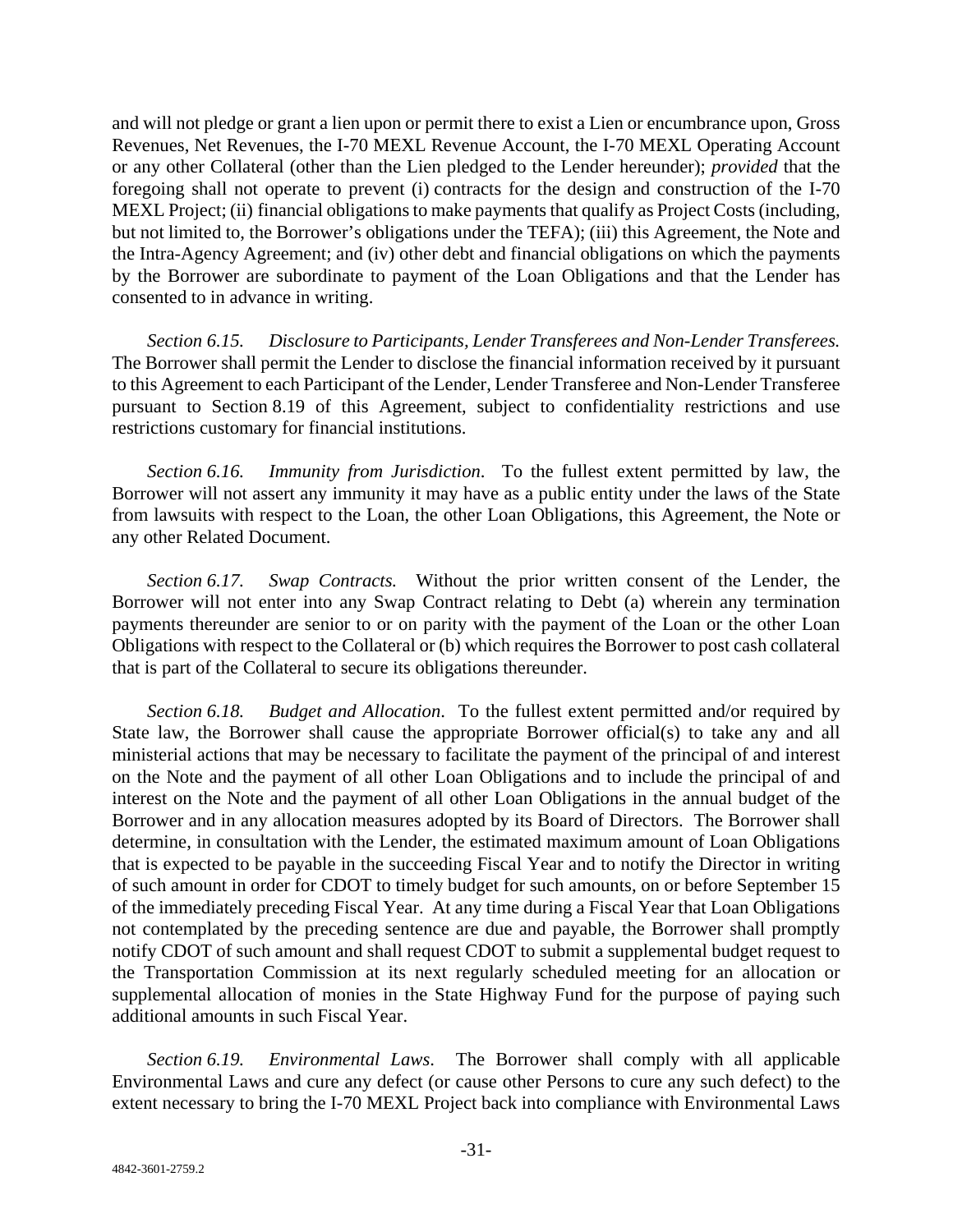and to comply with any cleanup orders issued by a Governmental Authority having jurisdiction thereover. The Borrower shall at all times use commercially reasonable efforts to render or maintain the I-70 MEXL Project safe and fit for its intended uses. The Borrower shall also immediately notify the Lender of any actual or alleged material failure to so comply with or perform, or any material breach, violation or default under any Environmental Law with respect to the I-70 MEXL Project.

*Section 6.20. Federal Reserve Board Regulations.* The Borrower shall not use any portion of the proceeds of the Loan for the purpose of carrying or purchasing any Margin Stock and shall not incur any Debt which is to be reduced, retired or purchased by the Borrower out of such proceeds.

*Section 6.21. Enforcement of Intra-Agency Agreement*. The Borrower agrees to comply with its obligations under the Intra-Agency Agreement and shall use its best efforts and all available legal means to enforce the Intra-Agency Agreement against CDOT; *provided* that Borrower and Lender acknowledge that the decision of whether the Transportation Commission will allocate funds is solely within the discretion of the Transportation Commission. The Borrower agrees to use its best efforts and all available legal means to cause CDOT to extend to the Borrower CDOT Backup Loans pursuant to the Intra-Agency Agreement and execute a CDOT Backup Loan Agreement, when needed to repay any Loan Obligations hereunder and to have the same approved by the State Comptroller. In accordance with C.R.S. §43-4-806(4), upon receipt of any money from CDOT from a CDOT Backup Loan, the Borrower shall deposit such money into the I-70 MEXL Operating Account.

*Section 6.22. Tax Covenant*. The Borrower (a) will not use or permit any other person to use the I-70 MEXL Project, and will not use, invest or direct the State Treasurer to use or invest any moneys in the Transportation Special Fund, the I-70 MEXL Revenue Account or the I-70 MEXL Operating Account in a manner that would cause, or take any other action that would cause, interest paid under this Agreement or the Note to be included in gross income for federal income tax purposes or to be an item of tax preference for purposes of the federal alternative minimum tax; and (b) will comply with the certifications, representations and agreements set forth in the tax compliance certificate executed by it in connection with this Agreement and the Note (the *"Tax Compliance Certificate"*).

*Section 6.23. Sale or Encumbrance of I-70 MEXL Project*. The Borrower covenants that, as long as there are any outstanding Loan Obligations, it will not sell or otherwise dispose of the I-70 MEXL Project or any part thereof without the prior written consent of the Lender. Nothing in this Section, however, shall limit the ability of the Borrower to dispose of surplus property or to grant any easement or license upon any portion of the I-70 MEXL Project that the Borrower reasonably determines is necessary or appropriate for the operation of the I-70 MEXL Project. The Borrower will not be a party to any merger or consolidation, or sell, transfer, lease (including, without limitation, any long-term lease with respect to the I-70 MEXL Project or any portion thereof) or otherwise dispose of (whether in a single transaction or a series of transactions) all or any part of the I-70 MEXL Project, including any disposition of the I-70 MEXL Project as a part of a sale and leaseback transaction.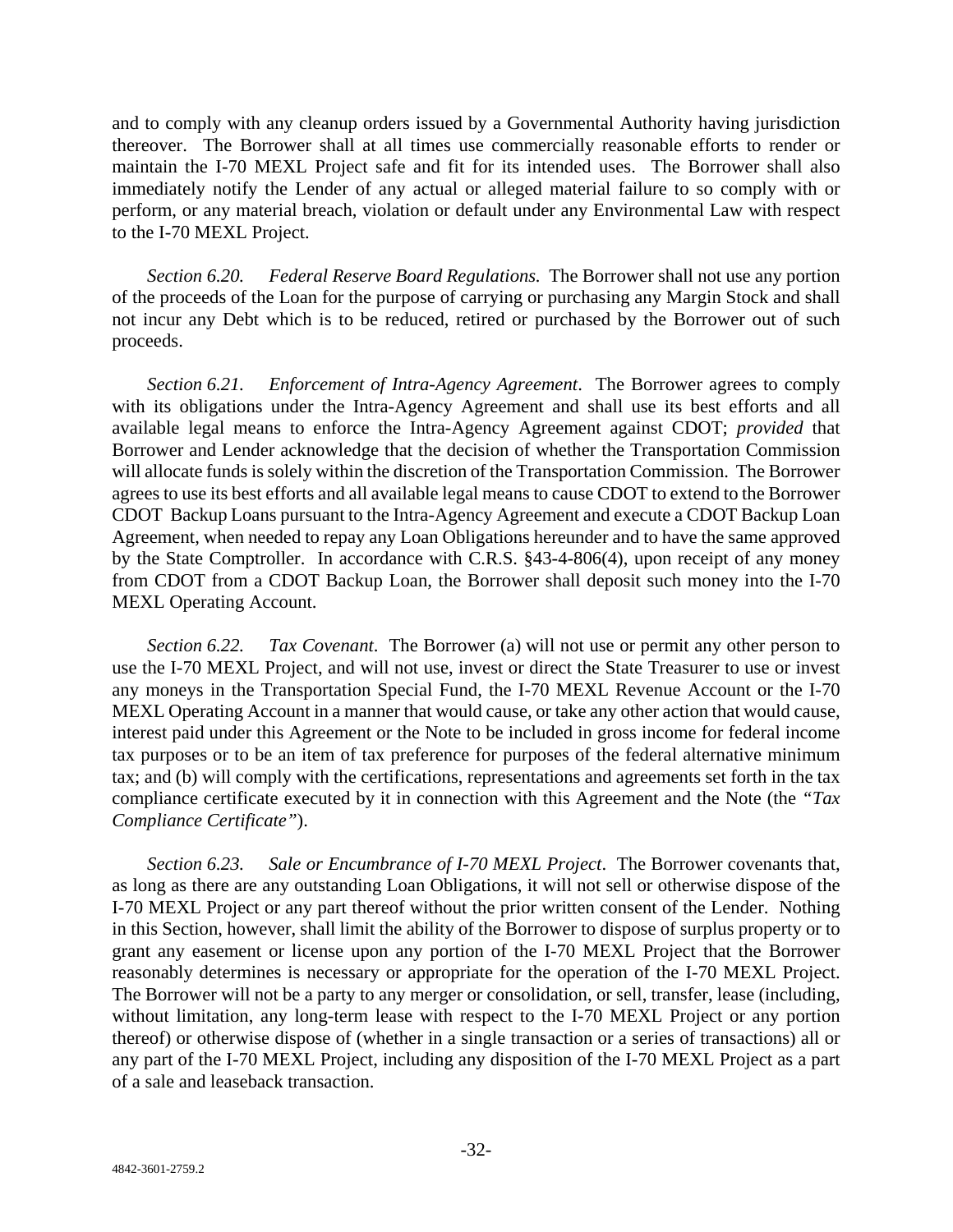*Section 6.24. CDOT Backup Loans.* The Borrower shall not make any reimbursement payment under a CDOT Backup Loan while any Loan Obligations remain outstanding.

*Section 6.25 Trust or Custodial Arrangement*. Upon the occurrence of an Event of Non-Allocation, Default or Event of Default, the Borrower shall, at the written request of the Lender, within thirty (30) days of such request, put into effect a trust or other custodial arrangement for the accounts and subaccounts created pursuant to Article IV hereof in form and substance satisfactory to the Lender.

*Section 6.26. Specific Event of Default.* To the extent that the Borrower enters into or has entered into any Bank Agreement containing an event of default provision similar to:

"The Borrower shall (i) default on the payment of the principal of or interest on any Debt (other than Parity Debt) including, without limitation, any regularly scheduled payments on Swap Contracts, aggregating in excess of \$10,000,000, beyond the period of grace, if any, provided in the instrument or agreement under which such Debt (other than Parity Debt) was created or incurred; or (ii) default in the observance or performance of any agreement or condition relating to any Debt (other than Parity Debt) aggregating in excess of \$10,000,000, or contained in any instrument or agreement evidencing, securing or relating thereto, or any other default, event of default or similar event shall occur or condition exist, the effect of which default, event of default or similar event or condition is to permit (determined without regard to whether any notice is required) any such Debt to become immediately due and payable in full as the result of the acceleration, mandatory redemption or mandatory tender of such Debt"

(together with any similar provision in any other Bank Agreement that the Borrower may enter into after the Closing Date, the *"Specific Event of Default Provision"*), then such Specific Event of Default Provision shall automatically be deemed to be incorporated into this Agreement and the Lender shall have the benefits of the Specific Event of Default Provision as if specifically set forth herein; *provided, however*, that if the Specific Event of Default Provision is subsequently removed from any Bank Agreement at any time or such Bank Agreement is terminated or expires pursuant to its terms then the provision shall be deemed to be simultaneously removed from this Agreement. The Borrower shall provide to the Lender copies of any amendments to any Bank Agreement affecting the Specific Event of Default Provision and the Borrower and the Lender shall promptly thereafter enter into an amendment to this Agreement to include or remove the Specific Event of Default Provision in accordance with this covenant; *provided* that the amendments effected by this covenant shall be effective notwithstanding any failure of the parties to execute any such amendments to this Agreement.

*Section 6.27. Account Numbers*. The Borrower shall not change the designation or account for any accounts set forth in Article IV of this Agreement without the prior written consent of the Lender.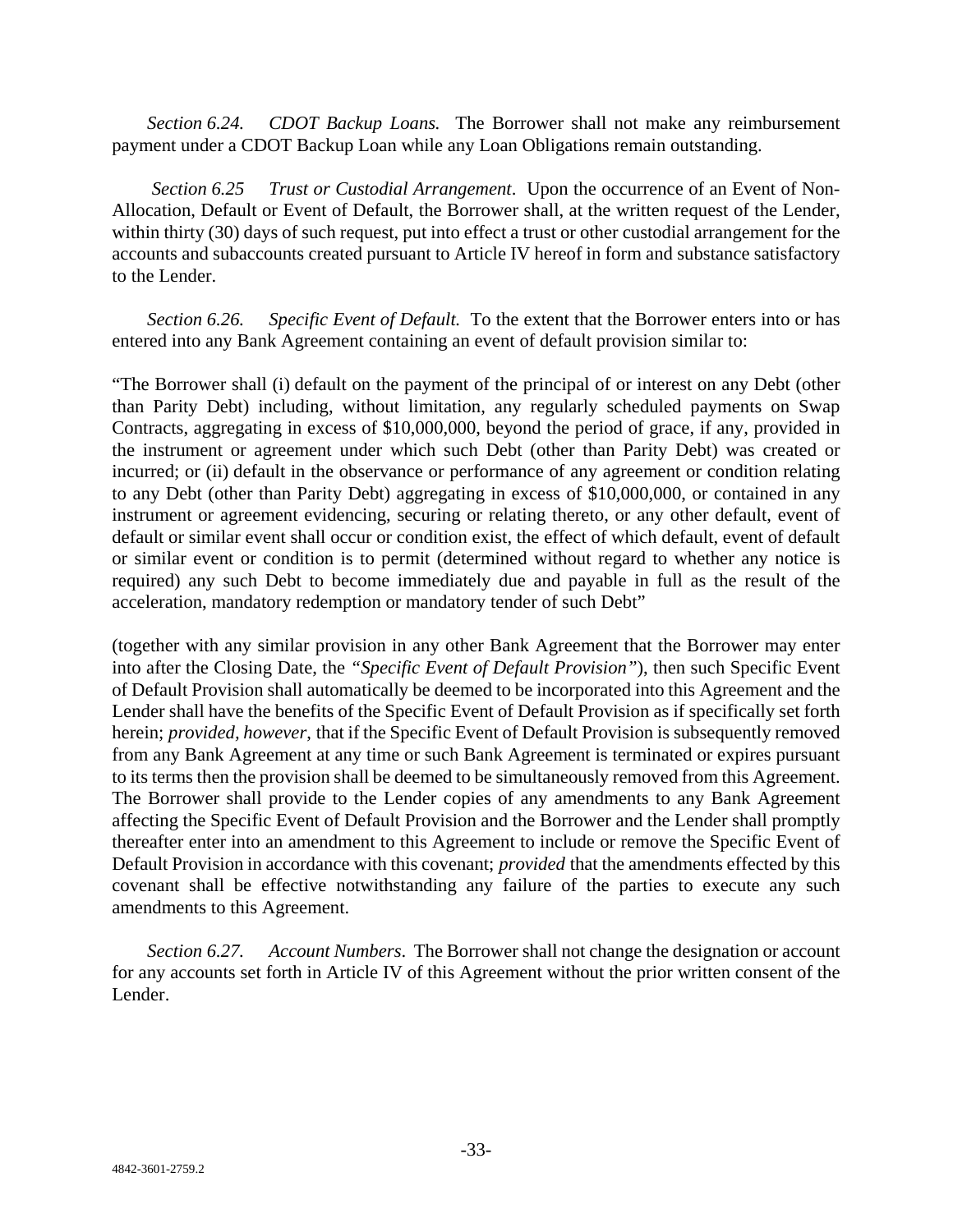#### **ARTICLE VII**

#### **EVENTS OF DEFAULT AND REMEDIES**

*Section 7.01. Events of Default.* The occurrence of any of the following events (whatever the reason for such event and whether voluntary, involuntary, or effected by operation of Law) shall be an "*Event of Default*" hereunder, unless waived in writing by the Lender:

(a) the Borrower shall fail to pay (i) the principal of or interest on the Note or any other Loan Obligation when due (whether by scheduled maturity, required prepayment or otherwise) or (ii) any other amount payable under this Agreement, the Note, or any other Loan Obligation;

(b) any representation or warranty made by or on behalf of the Borrower in this Agreement or in any other Related Document or in any certificate or statement delivered hereunder or thereunder shall be incorrect or untrue in any material respect when made or deemed to have been made or delivered;

(c) the Borrower shall default in the due performance or observance of any of the covenants set forth in Sections 6.01, 6.05 (except in the case of 6.05(d) hereof), 6.07, 6.09, 6.10, 6.11, 6.12, 6.13, 6.14, 6.16, 6.17, 6.18, 6.20, 6.21, 6.22, 6.23, 6.24, 6.25 or 6.26 hereof; or

(d) the Borrower shall default in the due performance or observance of any other term, covenant or agreement contained in this Agreement or any other Related Document and such default shall remain unremedied for a period of thirty (30) days after the occurrence thereof;

(e) the Borrower or CDOT shall (i) have entered involuntarily against it an order for relief under the United States Bankruptcy Code, as amended and such proceeding is not terminated within thirty (30) days after the institution of such proceeding or such court enters an order granting the relief sought in such proceeding, (ii) become insolvent or shall not pay, or be unable to pay, or admit in writing its inability to pay, its debts generally as they become due, (iii) make an assignment for the benefit of creditors, (iv) apply for, seek, consent to, or acquiesce in, the appointment of a receiver, custodian, trustee, examiner, liquidator or similar official for it or any substantial part of its Property, (v) institute any proceeding seeking to have entered against it an order for relief under the United States Bankruptcy Code, as amended, to adjudicate it insolvent, or seeking dissolution, winding up, liquidation, reorganization, arrangement, marshalling of assets, adjustment or composition of it or its debts under any law relating to bankruptcy, insolvency or reorganization or relief of debtors or fail to file an answer or other pleading denying the material allegations of any such proceeding filed against it, (vi) take any corporate action in furtherance of any matter described in parts (i) through (v) above, or (vii) fail to contest in good faith any appointment or proceeding described in Section 7.01(f) hereof;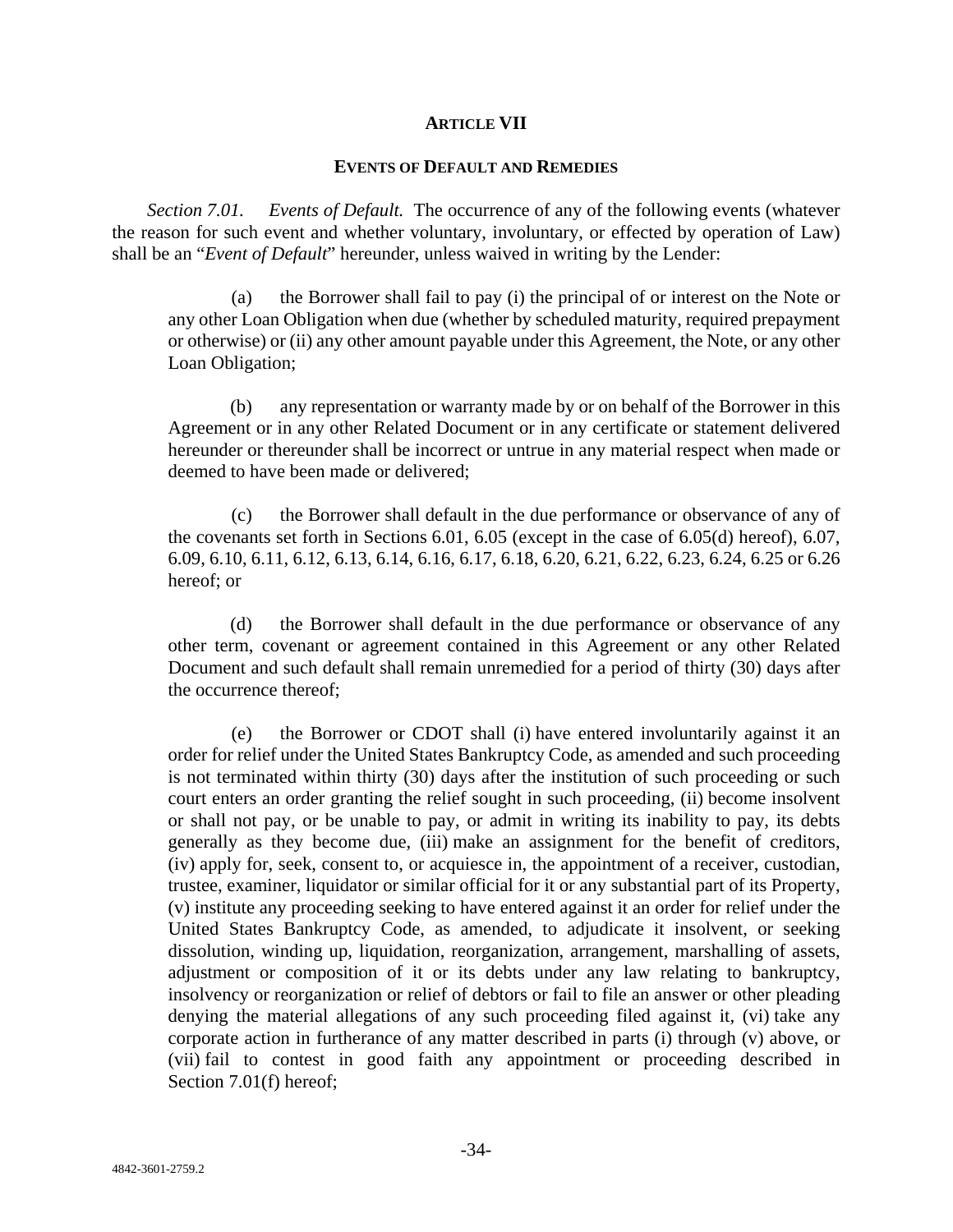(f) a custodian, receiver, trustee, examiner, liquidator or similar official shall be appointed for the Borrower or CDOT or any substantial part of their respective Property, or a proceeding described in Section  $7.01(e)(v)$  hereof shall be instituted against the Borrower or CDOT and such proceeding continues undischarged or any such proceeding continues undismissed or unstayed for a period of thirty (30) or more days;

a debt moratorium, debt restructuring, debt adjustment or comparable restriction is imposed on the repayment when due and payable of the principal of or interest on any Debt of the Borrower or CDOT, as applicable, by the Borrower or CDOT, as applicable, or any Governmental Authority with appropriate jurisdiction;

(h) (i) any provision of this Agreement or any Related Document related to (A) the payment of principal of or interest on the Note or any Parity Debt or (B) any material provision of this Agreement, including, but not limited to, the Collateral, or any other Related Document, shall at any time for any other reason cease to be valid and binding on the Borrower or CDOT, as applicable, as a result of any legislative or administrative action by a Governmental Authority with competent jurisdiction or shall be declared in a final non-appealable judgment by any court with competent jurisdiction to be null and void, invalid, or unenforceable, or the validity or enforceability thereof shall be publicly contested by the Borrower or CDOT, as applicable; *provided* that any decision of the Transportation Commission not to allocate funds for any CDOT Backup Loan shall not be considered to be an event described by this subsection;

(ii) the validity or enforceability of any material provision of this Agreement or any Related Document related to (A) payment of principal of or interest on the Note or any Parity Debt, or (B) the validity or enforceability of the pledge of the Collateral shall be publicly contested by the Borrower; or

(iii) any other material provision of this Agreement or any other Related Document, other than a provision described in clause (i) above, shall at any time for any reason cease to be valid and binding on the Borrower or shall be declared in a final non-appealable judgment by any court with competent jurisdiction to be null and void, invalid, or unenforceable, or the validity or enforceability thereof shall be publicly contested by the Borrower;

(i) dissolution or termination of the existence of the Borrower or CDOT;

(j) the Borrower shall (i) default on the payment of the principal of or interest on any Parity Debt including, without limitation, any regularly scheduled payments on Swap Contracts which constitute Parity Debt, beyond the period of grace, if any, provided in the instrument or agreement under which such Parity Debt was created or incurred; or (ii) default in the observance or performance of any agreement or condition relating to any Parity Debt or contained in any instrument or agreement evidencing, securing or relating thereto, or any other default, event of default or similar event shall occur or condition exist, the effect of which default, event of default or similar event or condition is to cause (determined without regard to whether any notice is required) any such Parity Debt to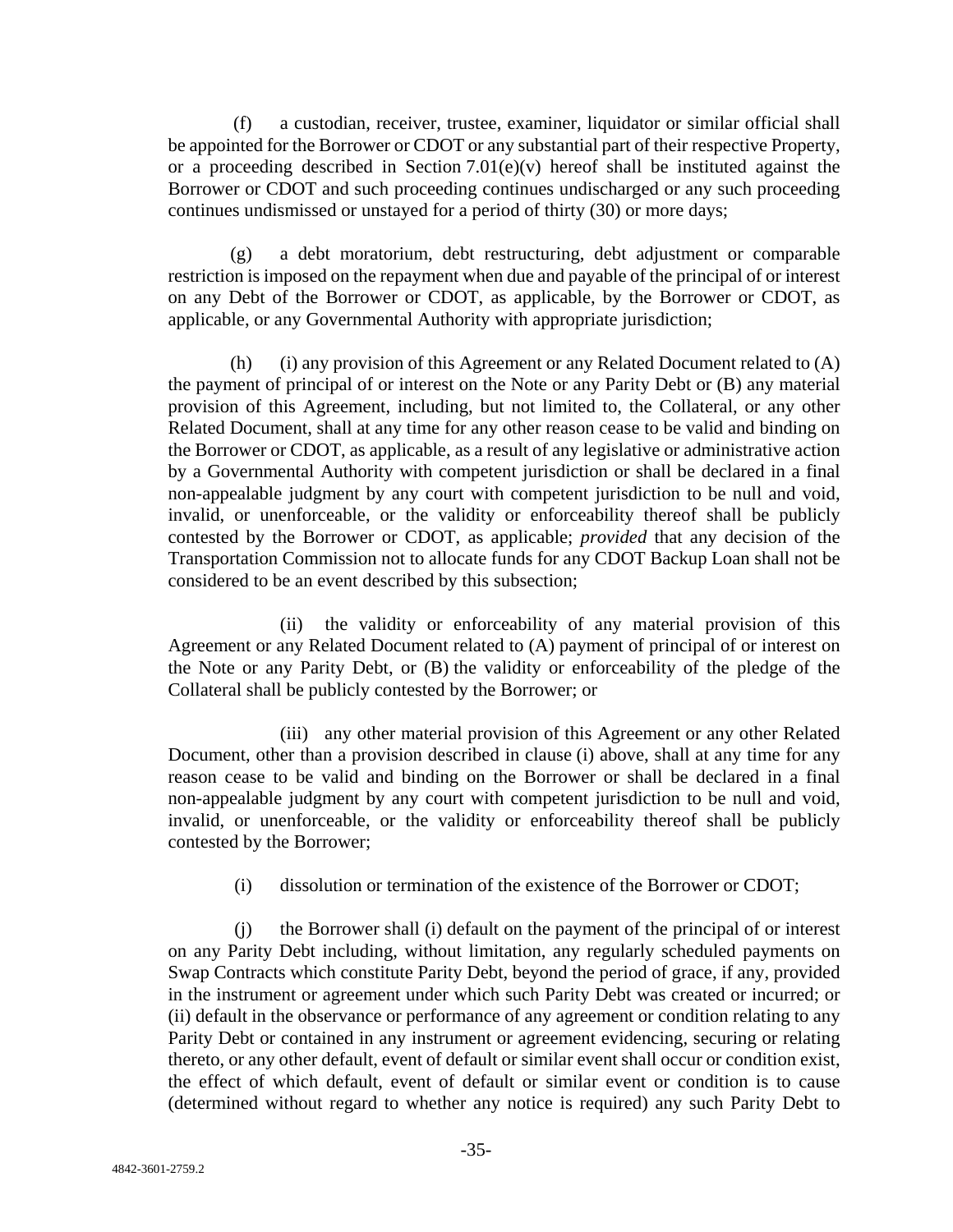become immediately due and payable in full as the result of the acceleration, mandatory redemption or mandatory tender of such Parity Debt;

(k) any final, unappealable judgment or judgments, writ or writs or warrant or warrants of attachment, or any similar process or processes, which are not covered in full by insurance and which would be payable from Gross Revenues, with written acknowledgement of such coverage having been provided by the provider of such insurance coverage to the Borrower, in an aggregate amount in excess of \$10,000,000 shall be entered or filed against the Borrower or against any of its Property and remain unpaid, unvacated, unbonded or unstayed for a period of sixty (60) days;

(l) any "event of default" under any Related Document (as defined respectively therein) shall have occurred that could reasonably be expected to result in a Material Adverse Effect; or

(m) the Intra-Agency Agreement is terminated or CDOT fails to perform any of its obligations under the Intra-Agency Agreement; *provided, however*, that an Event of Non-Allocation shall not be considered an Event of Default;

*Section 7.02. Consequences of an Event of Default.* If an Event of Default specified in Section 7.01 hereof shall occur and be continuing, the Lender may take one or more of the following actions at any time and from time to time (regardless of whether the actions are taken at the same or different times):

(I) (a) by written notice to the Borrower, declare the outstanding amount of the Loan Obligations under this Agreement and the Note to be immediately due and payable without presentment, demand, protest or further notice of any kind, all of which are hereby expressly waived, and an action therefor shall immediately accrue; *provided, further* that upon the Lender declaring all outstanding amounts to be immediately due and payable, the Borrower shall cause the State Treasurer to immediately transfer all amounts in the I-70 MEXL Revenue Account and the I-70 MEXL Operating Account, if any, to the Lender;

(b) either personally or by attorney or agent without bringing any action or proceeding, or by a receiver to be appointed by a court in any appropriate action or proceeding, take whatever action at law or in equity may appear necessary or desirable to collect the amounts due and payable under the Related Documents or to enforce performance or observance of any obligation, agreement or covenant of the Borrower under the Related Documents, whether for specific performance of any agreement or covenant of the Borrower or in aid of the execution of any power granted to the Lender in the Related Documents;

(c) at the expense of the Borrower, cure any Default, Event of Default or event of nonperformance hereunder or under any Related Document; *provided, however,* that the Lender shall have no obligation to effect such a cure; and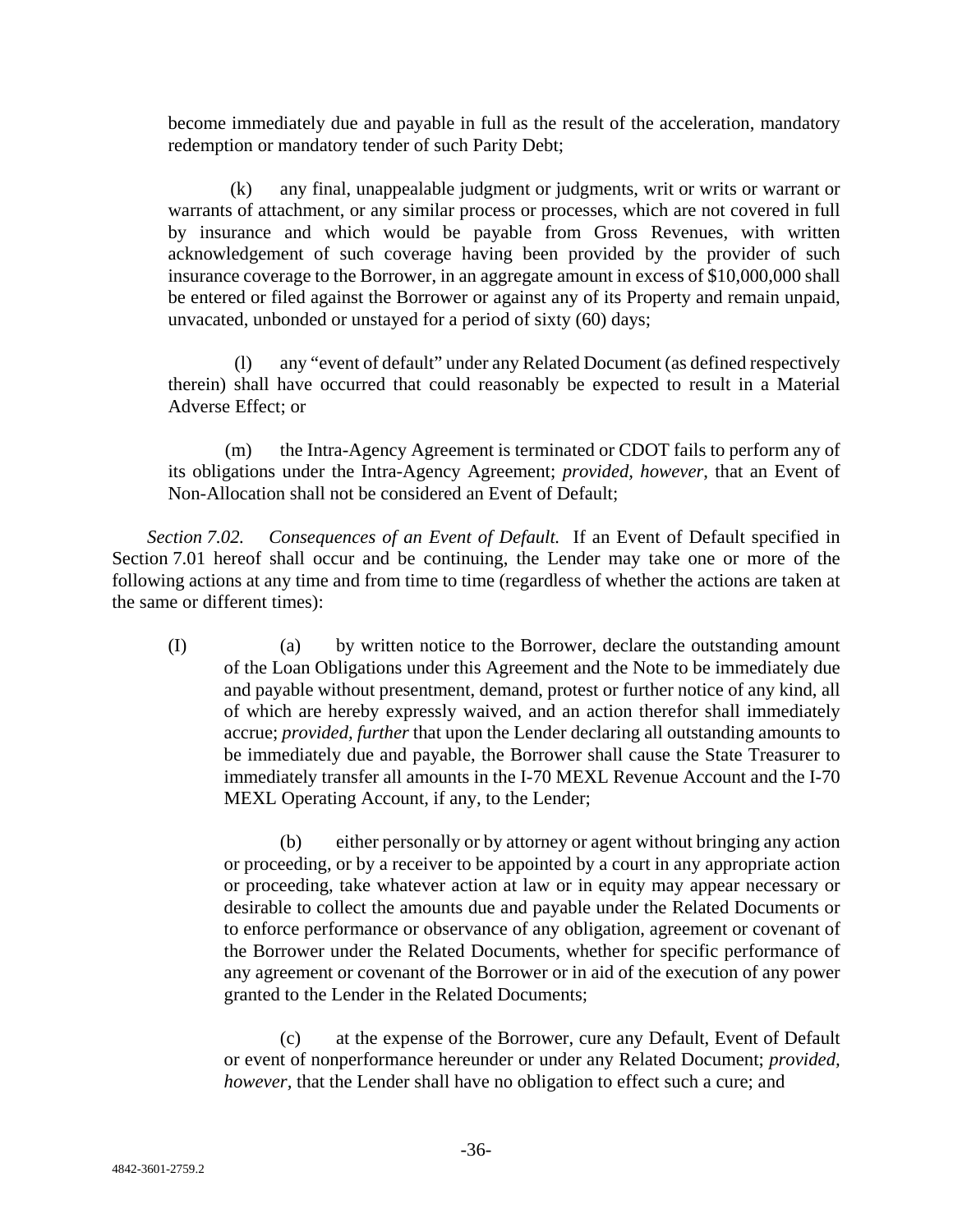(d) exercise, or cause to be exercised, any and all remedies as it may have under the Related Documents (other than as provided for in clause (b) of this Section 7.02(I)) and as otherwise available at law and at equity.

(II) Notwithstanding the provisions of Section 7.02(I)(a), (x) the Lender shall not cause the outstanding amount of the Loan Obligations under this Agreement and the Note to be immediately due and payable as described in Section 7.02(I)(a) until seven (7) days after the occurrence of an Event of Default specified in Section 7.01(a)(i), 7.01(g), 7.01(h)(i), 7.01(h)(ii), 7.01(i), 7.01(j), 7.01(k), or 7.01(m) and (y) the Lender shall notify the Borrower that all outstanding amounts of the Loan Obligations under this Agreement and the Note are immediately due and payable at least one hundred eighty (180) days prior thereto in the case of any Event of Default not specified in the immediately preceding clause (x). Notwithstanding the foregoing sentence of this Section 7.02(II), (i) if any other holder of Parity Debt or any counterparty under any Swap Contract related thereto has the right to cause such Parity Debt to be immediately due and payable (whether by repurchase, mandatory tender, mandatory redemption, acceleration or otherwise) on a date earlier than, or pursuant to a notice period which is shorter than what is set forth in the first sentence of this Section 7.02(II) in connection with a default related to such Parity Debt, then the Purchaser shall automatically have such right or shorter notice period, as applicable, or (ii) if any other holder, credit enhancer or liquidity provider of Parity Debt or any counterparty under any Swap Contract related thereto causes any such Parity Debt or other obligations of the Borrower to become immediately due and payable (whether by repurchase, mandatory tender, mandatory redemption, acceleration or otherwise), then the Purchaser may immediately, without notice, avail itself of the remedies set forth in Section 7.02(I)(a) hereof and/or declare or cause to be declared the unpaid principal amount of all outstanding Note, all interest accrued and unpaid thereon, and all other amounts owing or payable hereunder to be immediately due and payable. Further, notwithstanding the foregoing, if an Event of Default under Section 7.01(e) Section 7.01(f) or Section 7.01(g) hereof occurs, the Lender may immediately, without notice, avail itself of the remedies set forth in Section 7.02(I)(a) hereof.

*Section 7.03. Solely for the Benefit of Lender.* The rights and remedies of the Lender specified herein are for the sole and exclusive benefit, use and protection of the Lender, and the Lender is entitled, but shall have no duty or obligation to the Borrower or any other Person or otherwise, to exercise or to refrain from exercising any right or remedy reserved to the Lender hereunder or under any of the other Related Documents.

*Section 7.04. Discontinuance of Proceedings.* In case the Lender shall proceed to invoke any right, remedy or recourse permitted hereunder or under the Related Documents and shall thereafter elect to discontinue or abandon the same for any reason, the Lender shall have the unqualified right so to do and, in such event, the Borrower and the Lender shall be restored to their former positions with respect to the Loan Obligations, the Related Documents and otherwise, and the rights, remedies, recourse and powers of the Lender hereunder shall continue as if the same had never been invoked.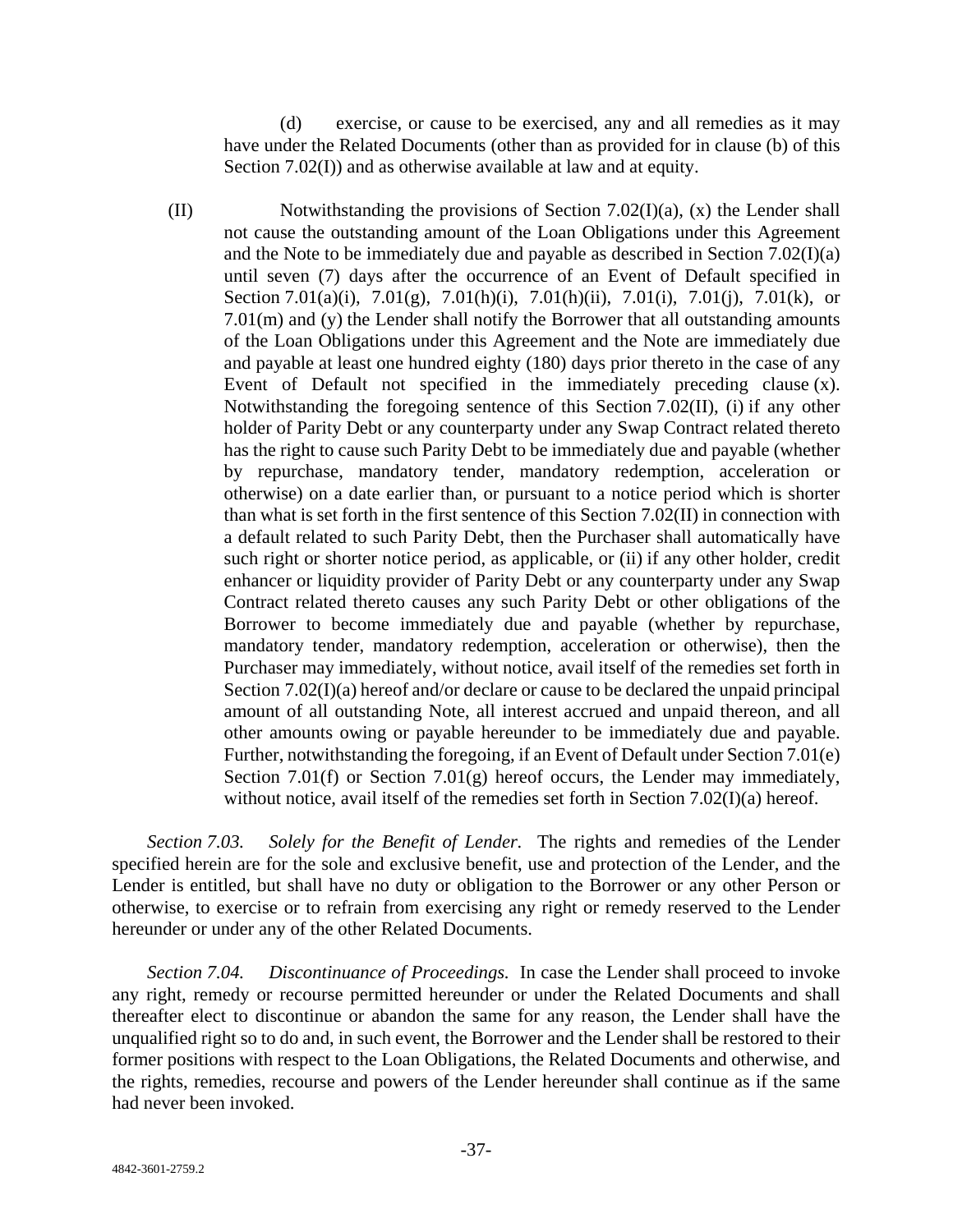#### **ARTICLE VIII**

#### **MISCELLANEOUS**

*Section 8.01. Further Assurances and Corrective Instruments*. From time to time upon the request of either party hereto, the other shall promptly and duly execute, acknowledge and deliver any and all such further instruments and documents as the requesting party may in its reasonable discretion deem necessary or desirable to confirm this Agreement, and the other Related Documents, to carry out the purpose and intent hereof and thereof or to enable the requesting party to enforce any of its rights hereunder or thereunder. At any time, and from time to time, upon request by the Lender, the Borrower will, at the Borrower's expense, (a) correct any defect, error or omission which may be discovered in the form or content of any of the Related Documents, and (b) make, execute, deliver and record, or cause to be made, executed, delivered and recorded, any and all further instruments, certificates, and other documents as may, in the opinion of the Lender, be necessary or desirable in order to complete, perfect or continue and preserve the Lien of Section 5.16 hereof. Upon any failure by the Borrower to do so, the Lender may make, execute and record any and all such instruments, certificates and other documents for and in the name of the Borrower, all at the sole expense of the Borrower, and the Borrower hereby appoints the Lender the agent and attorney-in-fact of the Borrower to do so, this appointment being coupled with an interest and being irrevocable. Without limitation of the foregoing, the Borrower irrevocably authorizes the Lender at any time and from time to time to file any initial financing statements, amendments thereto and continuation statements deemed necessary or desirable by the Lender to establish or maintain the validity, perfection and priority of the security interests granted in Section 5.16 hereof, and the Borrower ratifies any such filings made by the Lender prior to the date hereof.In addition, at any time, and from time to time, upon request by the Lender, the Borrower will, at the Borrower's expense, provide any and all further instruments, certificates and other documents as may, in the opinion of the Lender, be necessary or desirable in order to verify the Borrower's identity and background in a manner satisfactory to the Lender.

*Section 8.02. Interpretation and Construction*. This Agreement and all terms and provisions hereof shall be liberally construed to effectuate the purposes set forth herein to sustain the validity of this Agreement. For purposes of this Agreement, except as otherwise expressly provided or unless the context otherwise requires:

(a) All references in this Agreement to designated "Articles," "Sections," "subsections," "paragraphs," "clauses" and other subdivisions are to the designated Articles, Sections, subsections, paragraphs, clauses and other subdivisions of this Agreement. The words "herein," "hereof," "hereto," "hereby," "hereunder" and other words of similar import refer to this Agreement as a whole and not to any particular Article, Section or other subdivision.

(b) The terms defined herein have the meanings assigned to them herein and include the plural as well as the singular.

(c) All accounting terms not otherwise defined herein have the meanings assigned to them in accordance with generally accepted accounting principles applicable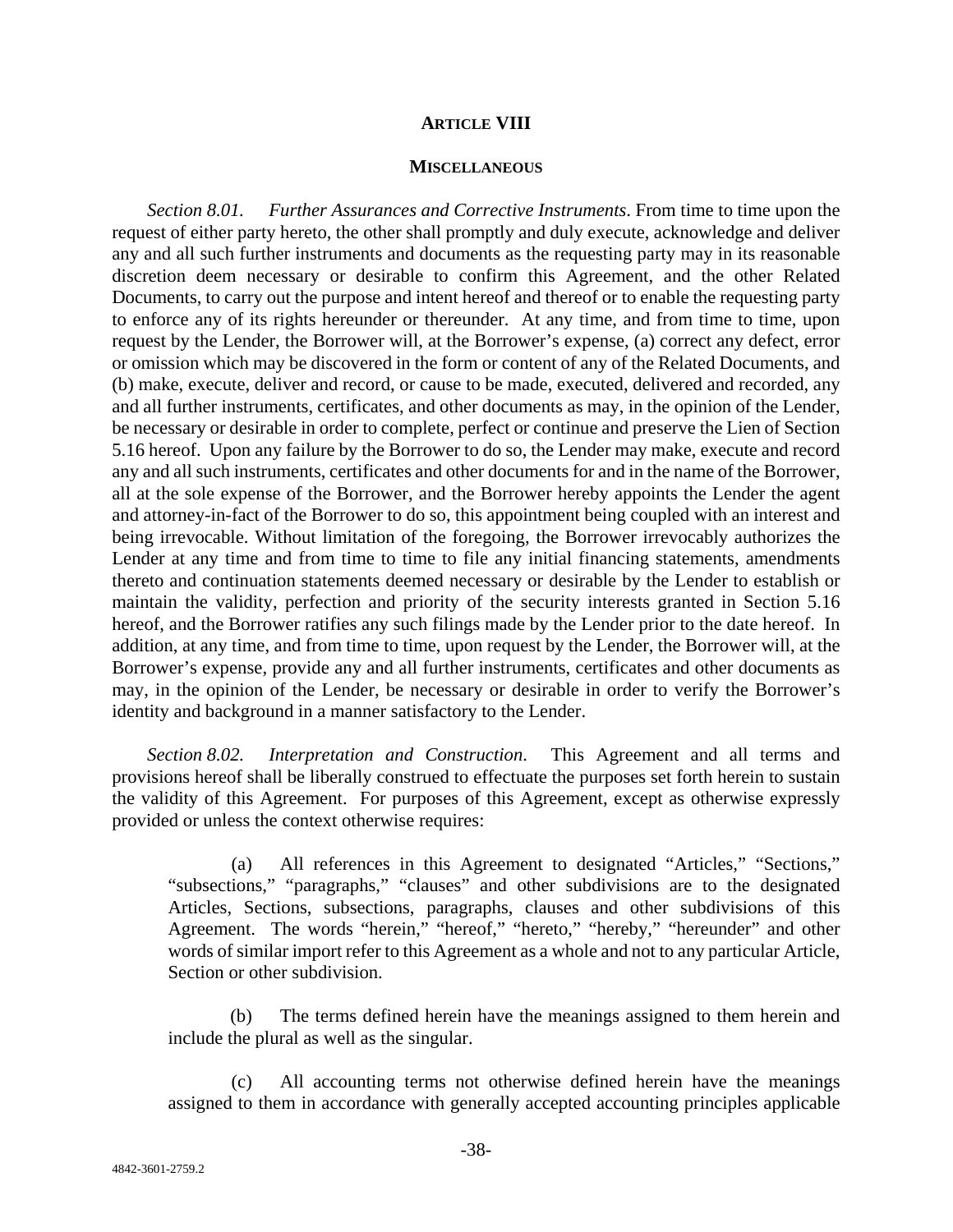to governmental entities, subject to statutory exceptions and modifications, as in effect from time to time.

(d) The term "money" includes any cash, check, deposit, investment security or other form in which any of the foregoing are held hereunder.

In the computation of a period of time from a specified date to a later specified date, the word "from" means "from and including" and each of the words "to" and "until" means "to but excluding."

*Section 8.03. Borrower and Lender Representatives*. Whenever under the provisions hereof any action may be taken by the Borrower or the Lender, unless otherwise specifically provided, such action may be taken for the Borrower by the Director and for the Lender by any authorized officer of the Lender; *provided* that each party hereunder may authorize one or more additional persons to take action hereunder by written notice to the other party signed by the person designated above in this Section 8.03.

*Section 8.04. Manner of Giving Notices*. All notices, certificates or other communications hereunder shall be in writing and shall be deemed given when mailed by first class United States mail, postage prepaid, or when sent by facsimile transmission or electronic mail, addressed as follows: if to the Borrower, to Colorado High Performance Transportation Enterprise, 2829 W. Howard Place, Denver, CO 80204, Attention: HPTE Director, electronic mail address: nicholas.farber@state.co.us; and if to the Lender, to Wells Fargo Municipal Capital Strategies, LLC, **[NAME]**, **[TITLE]**, **[ADDRESS]**, Telephone: **[\_\_\_\_\_\_\_\_\_\_\_\_\_\_\_\_\_]**, electronic mail address: **[\_\_\_\_\_\_\_\_\_\_\_\_\_\_\_\_\_]**. Any notice party may, by written notice, designate any further or different addresses to which subsequent notices, certificates or other communications shall be sent.

*Section 8.05. No Individual Liability*. All covenants, stipulations, promises, agreements and obligations of the Borrower or the Lender, as the case may be, contained herein shall be deemed to be the covenants, stipulations, promises, agreements and obligations of the Borrower or the Lender, as the case may be, and not of any member, director, officer, employee, servant or other agent of the Borrower or the Lender in his or her individual capacity, and no recourse shall be had on account of any such covenant, stipulation, promise, agreement or obligation, or for any claim based thereon or hereunder, against any member, director, officer, employee, servant or other agent of the Borrower or the Lender or any natural person executing this Agreement or any related document or instrument; provided that such person is acting within the scope of his or her employment, membership, directorship or agency, as applicable, and not in a manner that constitutes gross negligence or willful misconduct.

*Section 8.06. Amendments*. No amendment or waiver of any provision of this Agreement or any other Related Document, and no consent to any departure by the Borrower therefrom, shall be effective unless in writing signed by the Lender and the Borrower, and each such waiver or consent shall be effective only in the specific instance and for the specific purpose for which given. In the case of any such waiver or consent relating to any provision hereof, any Default or Event of Default so waived or consented to shall be deemed to be cured and not continuing, but no such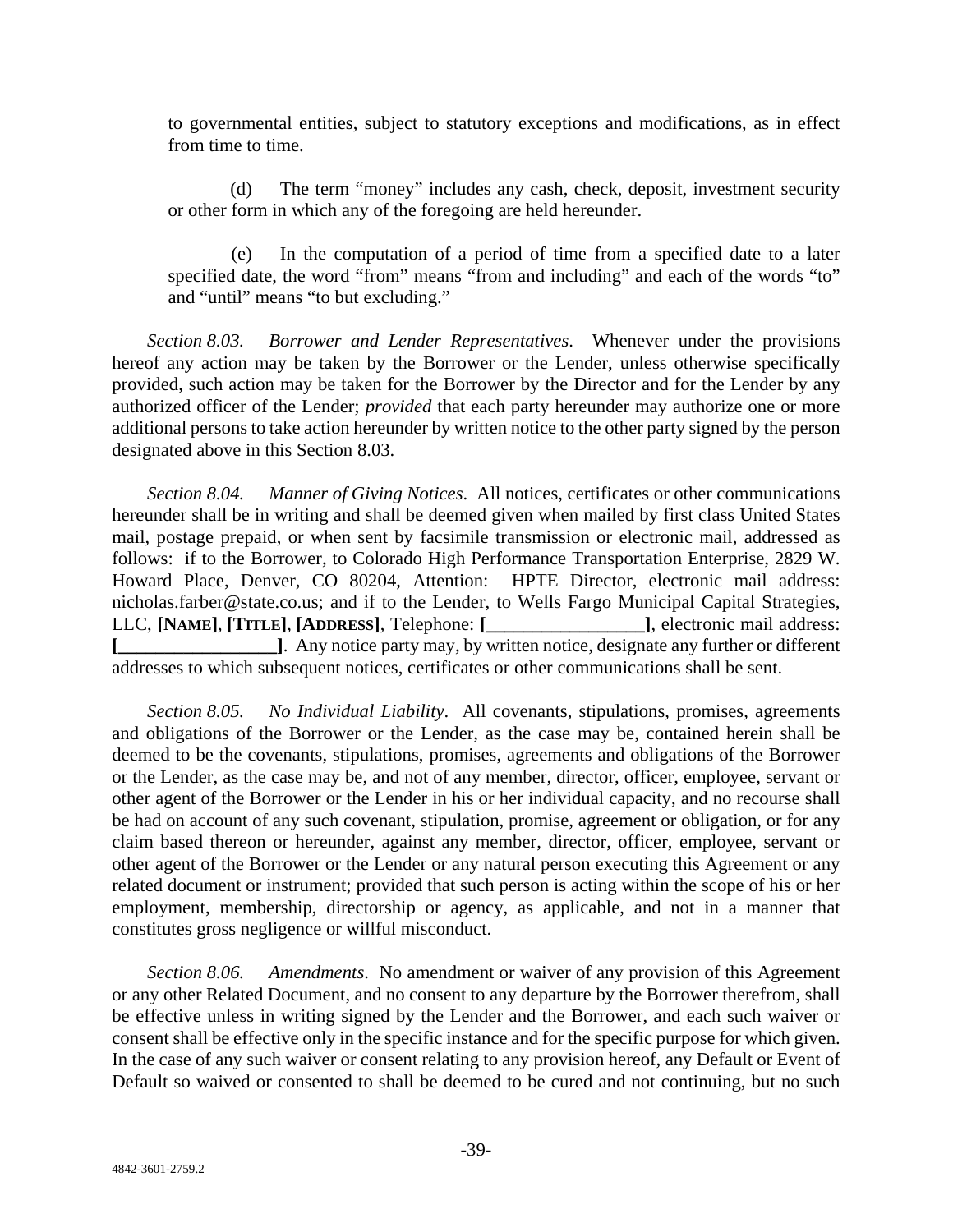waiver or consent shall extend to any other or subsequent Default or Event of Default or impair any right consequent thereto.

*Section 8.07. No Waiver; Cumulative Remedies.* No failure by the Lender to exercise, and no delay by the Lender in exercising, any right, remedy, power or privilege hereunder or under any other Related Document shall operate as a waiver thereof; nor shall any single or partial exercise of any right, remedy, power or privilege hereunder preclude any other or further exercise thereof or the exercise of any other right, remedy, power or privilege. The rights, remedies, powers and privileges herein provided, and provided under each other Related Document, are cumulative and not exclusive of any rights, remedies, powers and privileges provided by law.

*Section 8.08. Events Occurring on Days that are not Business Days*. If the date for making any payment or the last day for performance of any act or the exercising of any right under this Agreement is a day that is not a Business Day, such payment may be made, such act may be performed or such right may be exercised on the next succeeding Business Day, with the same force and effect as if done on the nominal date provided in this Agreement.

*Section 8.09. Severability*. If any provision of this Agreement or the other Related Documents is held to be illegal, invalid or unenforceable, (a) the legality, validity and enforceability of the remaining provisions of this Agreement and the other Related Documents shall not be affected or impaired thereby and (b) the parties shall endeavor in good faith negotiations to replace the illegal, invalid or unenforceable provisions with valid provisions the economic effect of which comes as close as possible to that of the illegal, invalid or unenforceable provisions. The invalidity of a provision in a particular jurisdiction shall not invalidate or render unenforceable such provision in any other jurisdiction.

*Section 8.10. Execution in Counterparts; Electronic Signatures.* This Agreement may be executed in several counterparts, including counterparts that are manually executed and counterparts that are in the form of electronic records and are electronically executed, all or any of which shall be regarded for all purposes as one original and shall constitute and be but one and the same instrument.

An electronic signature means a signature that is executed by symbol attached to or logically associate with a record and adopted by a party with the intent to sign such record, including facsimile or e-mail signatures. The parties hereby acknowledge and agree that electronic records and electronic signatures, as well as facsimile signatures, may be used in connection with the execution of this Agreement and electronic signatures, facsimile signatures or signatures transmitted by electronic mail in so-called PDF format shall be legal and binding and shall have the same full force and effect as if a paper original of this Agreement had been delivered that had been signed using a handwritten signature. All parties to this Agreement (a) agree that an electronic signature, whether digital or encrypted, of a party to this Agreement is intended to authenticate this writing and to have the same force and effect as a manual signature; (ii) intended to be bound by the signatures (whether original, faxed, or electronic) on any document sent or delivered by facsimile or electronic mail or other electronic means; (iii) are aware that the other party(ies) will rely on such signatures; and, (iv) hereby waive any defenses to the enforcement of the terms of this Agreement based on the foregoing forms of signature. If this Agreement has been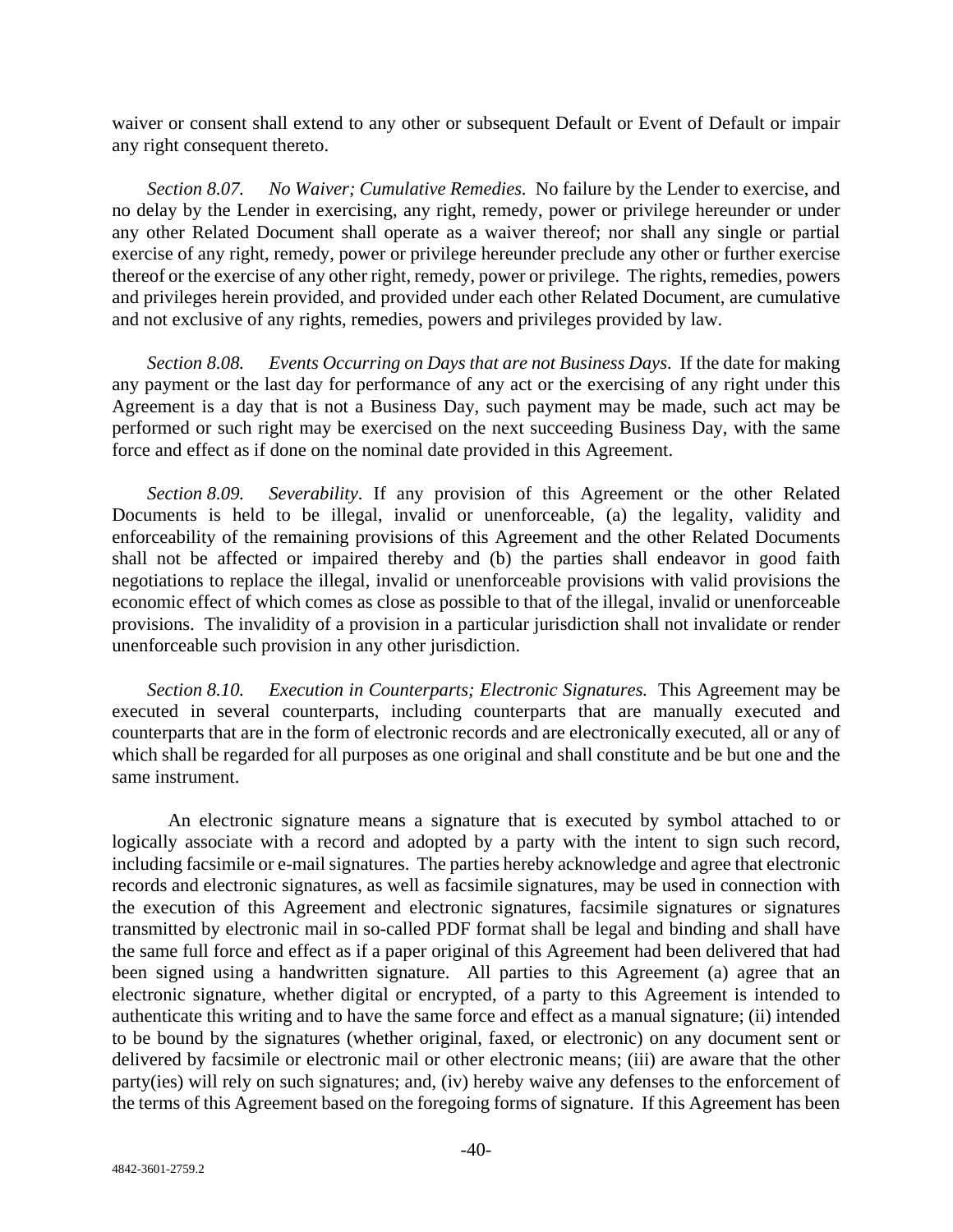executed by electronic signature, all parties executing this Agreement are expressly consenting, under the United States Federal Electronic Signatures in Global and National Commerce Act of 2000 ("E-SIGN"), the Colorado Uniform Electronic Transactions Act ("CUETA") (C.R.S. Section 24-71.3-101 et seq.), the New York Electronic Signatures and Records Act ("NYESRA") or any other similar state laws based on Uniform Electronic Transactions Act, that a signature by fax, email, or other electronic means shall constitute an Electronic Signature to an Electronic Record under E-SIGN, CUETA and NYESRA with respect to this specific transaction..

*Section 8.11. Time of the Essence.* Time is of the essence of the Related Documents.

*Section 8.12. No Third-Party Rights.* Nothing in this Agreement, whether express or implied, shall be construed to give to any Person other than the parties hereto and the Noteholders any legal or equitable right, remedy or claim under or in respect of this Agreement, which is intended for the sole and exclusive benefit of the parties hereto.

*Section 8.13. Captions*. The captions or headings herein are for convenience only and in no way define, limit or describe the scope or intent of any provisions or Sections of this Agreement.

*Section 8.14. Governing Law; Jurisdiction; Etc.* (a) THIS AGREEMENT AND THE OTHER RELATED DOCUMENTS AND ANY CLAIMS, CONTROVERSY, DISPUTE OR CAUSE OF ACTION (WHETHER IN CONTRACT OR TORT OR OTHERWISE) BASED UPON, ARISING OUT OF OR RELATING TO THIS AGREEMENT OR ANY OTHER RELATED DOCUMENT (EXCEPT, AS TO ANY OTHER RELATED DOCUMENT, AS EXPRESSLY SET FORTH THEREIN) AND THE TRANSACTIONS CONTEMPLATED HEREBY AND THEREBY SHALL BE GOVERNED BY, AND CONSTRUED IN ACCORDANCE WITH, THE LAW OF THE STATE OF COLORADO.

(b) *Submission to Jurisdiction*. THE BORROWER IRREVOCABLY AND UNCONDITIONALLY AGREES THAT IT WILL NOT COMMENCE ANY ACTION, LITIGATION OR PROCEEDING OF ANY KIND OR DESCRIPTION, WHETHER IN LAW OR EQUITY, WHETHER IN CONTRACT OR IN TORT OR OTHERWISE, AGAINST THE LENDER OR ANY RELATED PARTY OF THE LENDER IN ANY WAY RELATING TO THIS AGREEMENT OR ANY OTHER RELATED DOCUMENT OR THE TRANSACTIONS RELATING HERETO OR THERETO, IN ANY FORUM OTHER THAN THE COURTS OF THE STATE OF COLORADO SITTING IN DENVER COUNTY AND OF THE UNITED STATES DISTRICT COURT OF THE DISTRICT OF COLORADO, AND ANY APPELLATE COURT FROM ANY THEREOF, AND EACH OF THE PARTIES HERETO IRREVOCABLY AND UNCONDITIONALLY SUBMITS TO THE JURISDICTION OF SUCH COURTS AND AGREES THAT ALL CLAIMS IN RESPECT OF ANY SUCH ACTION, LITIGATION OR PROCEEDING MAY BE HEARD AND DETERMINED IN SUCH COLORADO STATE COURT OR, TO THE FULLEST EXTENT PERMITTED BY APPLICABLE LAW, IN SUCH FEDERAL COURT. EACH OF THE PARTIES HERETO AGREES THAT A FINAL JUDGMENT IN ANY SUCH ACTION, LITIGATION OR PROCEEDING SHALL BE CONCLUSIVE AND MAY BE ENFORCED IN OTHER JURISDICTIONS BY SUIT ON THE JUDGMENT OR IN ANY OTHER MANNER PROVIDED BY LAW. NOTHING IN THIS AGREEMENT OR IN ANY OTHER RELATED DOCUMENT SHALL AFFECT ANY RIGHT THAT THE LENDER MAY OTHERWISE HAVE TO BRING ANY ACTION OR PROCEEDING RELATING TO THIS AGREEMENT OR ANY OTHER RELATED DOCUMENT AGAINST THE BORROWER OR ITS PROPERTIES IN THE COURTS OF ANY JURISDICTION.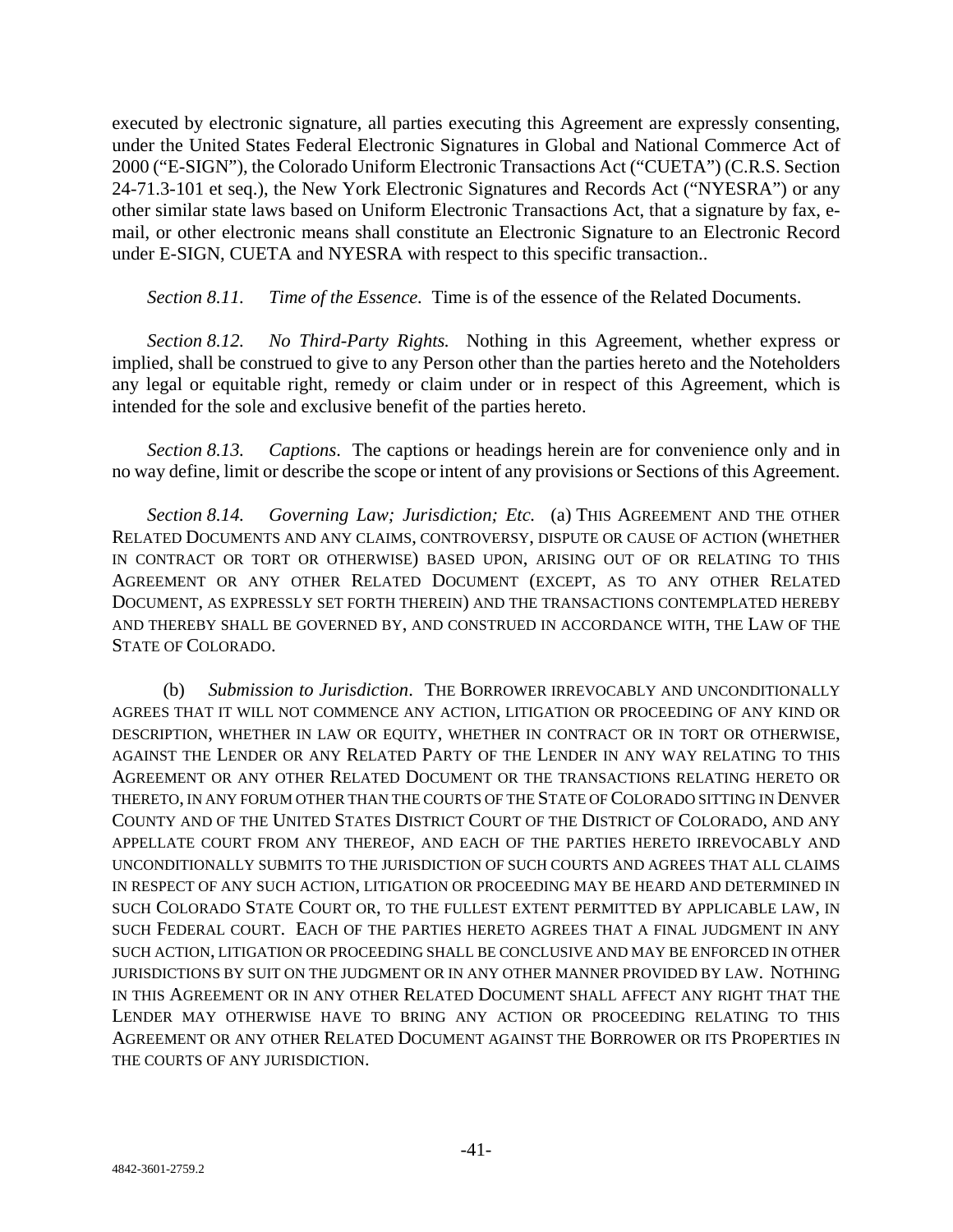(c) *Waiver of Venue*. THE BORROWER IRREVOCABLY AND UNCONDITIONALLY WAIVES, TO THE FULLEST EXTENT PERMITTED BY APPLICABLE LAW, ANY OBJECTION THAT IT MAY NOW OR HEREAFTER HAVE TO THE LAYING OF VENUE OF ANY ACTION OR PROCEEDING ARISING OUT OF OR RELATING TO THIS AGREEMENT OR ANY OTHER RELATED DOCUMENT IN ANY COURT REFERRED TO IN PARAGRAPH (B) OF THIS SECTION. EACH OF THE PARTIES HERETO HEREBY IRREVOCABLY WAIVES, TO THE FULLEST EXTENT PERMITTED BY APPLICABLE LAW, THE DEFENSE OF AN INCONVENIENT FORUM TO THE MAINTENANCE OF SUCH ACTION OR PROCEEDING IN ANY SUCH COURT.

(d) *Service of Process*. EACH PARTY HERETO IRREVOCABLY CONSENTS TO SERVICE OF PROCESS IN THE MANNER PROVIDED FOR NOTICES IN SECTION 8.04 HEREOF. NOTHING IN THIS AGREEMENT WILL AFFECT THE RIGHT OF ANY PARTY HERETO TO SERVE PROCESS IN ANY OTHER MANNER PERMITTED BY APPLICABLE LAW.

*Section 8.15. Waiver of Jury Trial*. EACH PARTY HERETO HEREBY IRREVOCABLY WAIVES, TO THE FULLEST EXTENT PERMITTED BY APPLICABLE LAW, ANY RIGHT IT MAY HAVE TO A TRIAL BY JURY IN ANY LEGAL PROCEEDING DIRECTLY OR INDIRECTLY ARISING OUT OF OR RELATING TO THIS AGREEMENT OR ANY OTHER RELATED DOCUMENT OR THE TRANSACTIONS CONTEMPLATED HEREBY OR THEREBY (WHETHER BASED ON CONTRACT, TORT OR ANY OTHER THEORY). EACH PARTY HERETO (A) CERTIFIES THAT NO REPRESENTATIVE, AGENT OR ATTORNEY OF ANY OTHER PERSON HAS REPRESENTED, EXPRESSLY OR OTHERWISE, THAT SUCH OTHER PERSON WOULD NOT, IN THE EVENT OF LITIGATION, SEEK TO ENFORCE THE FOREGOING WAIVER AND (B) ACKNOWLEDGES THAT IT AND THE OTHER PARTIES HERETO HAVE BEEN INDUCED TO ENTER INTO THIS AGREEMENT AND THE OTHER RELATED DOCUMENTS BY, AMONG OTHER THINGS, THE MUTUAL WAIVERS AND CERTIFICATIONS IN THIS SECTION.

*Section 8.16. Employee Financial Interest*. The signatories to this Agreement aver that, to their knowledge, no employee of the State has any personal or beneficial interest whatsoever in the service or property described herein.

*Section 8.17. Execution in Counterparts*. This Agreement may be executed in counterparts (and by different parties hereto in different counterparts), each of which shall constitute an original, but all of which when taken together shall constitute a single contract. This Agreement and the other Related Documents constitute the entire contract among the parties relating to the subject matter hereof and supersede any and all previous agreements and understandings, oral or written, relating to the subject matter hereof. Except as provided in Section 4.01, this Agreement shall become effective when it shall have been executed by the Lender and when the Lender shall have received counterparts hereof that, when taken together, bear the signatures of each of the other parties hereto. Delivery of an executed counterpart of a signature page of this Agreement by fax transmission or e-mail transmission (*e.g.,* "*pdf*" or "*tif*") shall be effective as delivery of a manually executed counterpart of this Agreement. Without limiting the foregoing, to the extent a manually executed counterpart is not specifically required to be delivered under the terms of any Related Document, upon the request of any party, such fax transmission or e-mail transmission shall be promptly followed by such manually executed counterpart.

*Section 8.18. Costs and Expenses; Damage Waiver.* (a) The Borrower shall pay, but only from proceeds of the Loan or from the Collateral (i) all reasonable out-of-pocket expenses incurred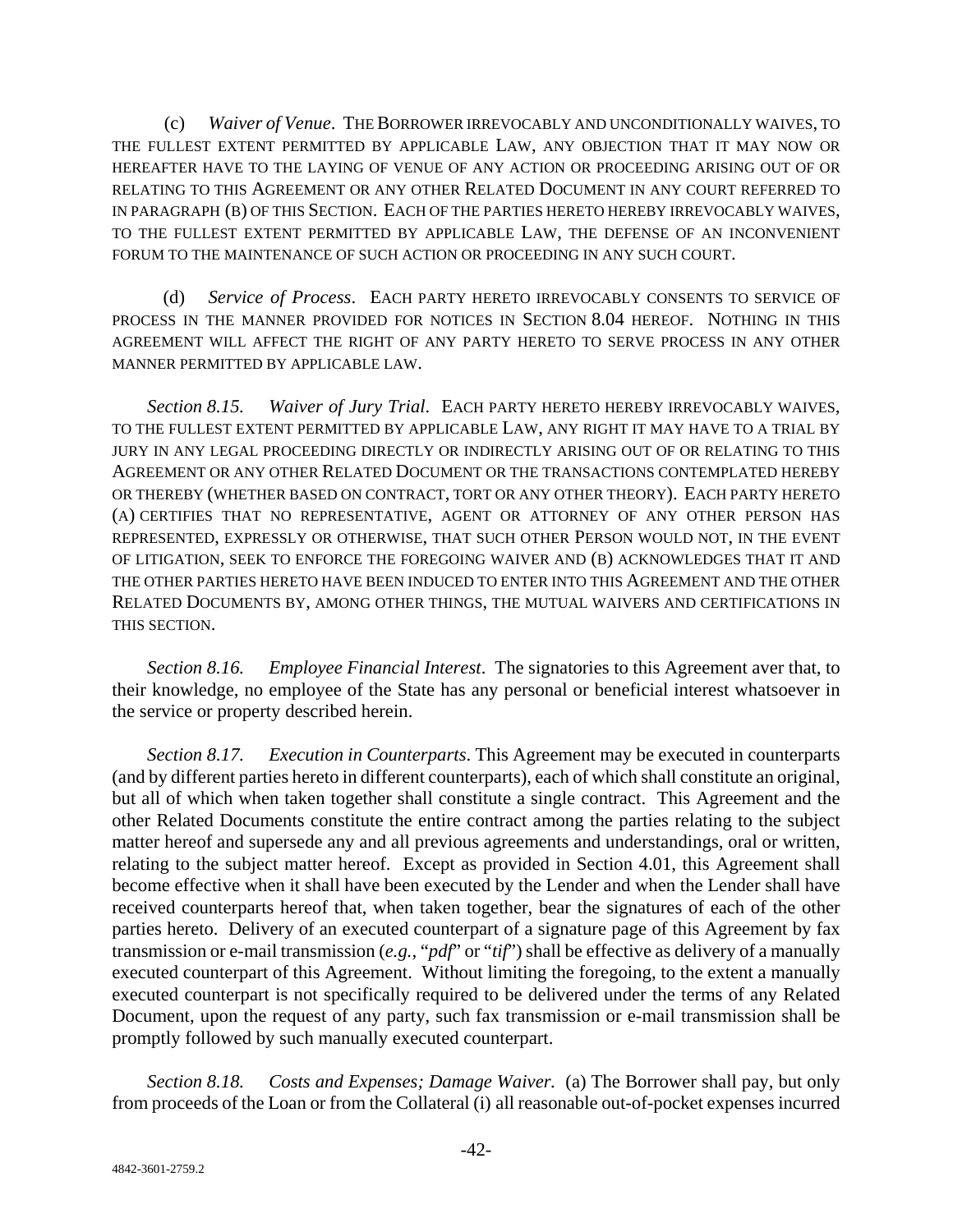by the Lender and its Affiliates (including the reasonable fees, charges and disbursements of counsel for the Lender), in connection with the preparation, negotiation, execution, delivery and administration of this Agreement and the other Related Documents or any amendments, modifications or waivers of the provisions hereof or thereof (whether or not the transactions contemplated hereby or thereby shall be consummated), (ii) all reasonable out-of-pocket expenses incurred by the Lender in connection with the making of the Loan and the transactions contemplated hereby and (iii) all out-of-pocket expenses incurred by the Lender (including the fees, charges and disbursements of any counsel for the Lender), and all fees and time charges for attorneys who may be employees of the Lender, in connection with the enforcement or protection of its rights (A) in connection with this Agreement and the other Related Documents, including its rights under this Section, or (B) in connection with the making of the Loan, including all such out-of-pocket expenses incurred during any workout, restructuring or negotiations in respect of the transactions contemplated hereby.

## (b) *Reserved.*

(c) *Waiver of Consequential Damages, Etc.* To the fullest extent permitted by applicable law, the Borrower shall not assert, and hereby waives, and acknowledges that no other Person shall have, any claim against the Lender, each Lender Transferee, and each Related Party (each such Person being called an *"Reimbursement Party"*), on any theory of liability, for special, indirect, consequential or punitive damages (as opposed to direct or actual damages) arising out of, in connection with, or as a result of, this Agreement, any other Related Document or any agreement or instrument contemplated hereby, the transactions contemplated hereby or thereby, the making of the Loan or the use of the proceeds thereof. No Reimbursement Party shall be liable for any damages arising from the use by unintended recipients of any information or other materials distributed to such unintended recipients by such Reimbursement Party through telecommunications, electronic or other information transmission systems in connection with this Agreement or the other Related Documents or the transactions contemplated hereby or thereby other than for direct or actual damages resulting from the gross negligence or willful misconduct of such Reimbursement Party as determined by a final and nonappealable judgment of a court of competent jurisdiction.

(d) *Reimbursements.* All reimbursements required under this Section shall be payable not later than ten (10) Business Days after demand therefor.

(e) *Survival.* The agreements in this Section shall survive the payment in full of the Loans, the repayment, satisfaction or discharge of all other Loan Obligations and the termination of this Agreement; *provided* that all payment obligations under this Section 8.18 shall be payable on a basis subordinate to the payment of any Debt or other obligation incurred by Borrower, the proceeds of which are used to prepay the Note or any other Loan Obligation.

## *Section 8.19. Successors and Assigns.*

(a) *Successors and Assigns Generally*. This Agreement is a continuing obligation and shall be binding upon the Borrower, its successors, transferees and assigns and shall inure to the benefit of the Holders of the Notes and their respective permitted successors, transferees and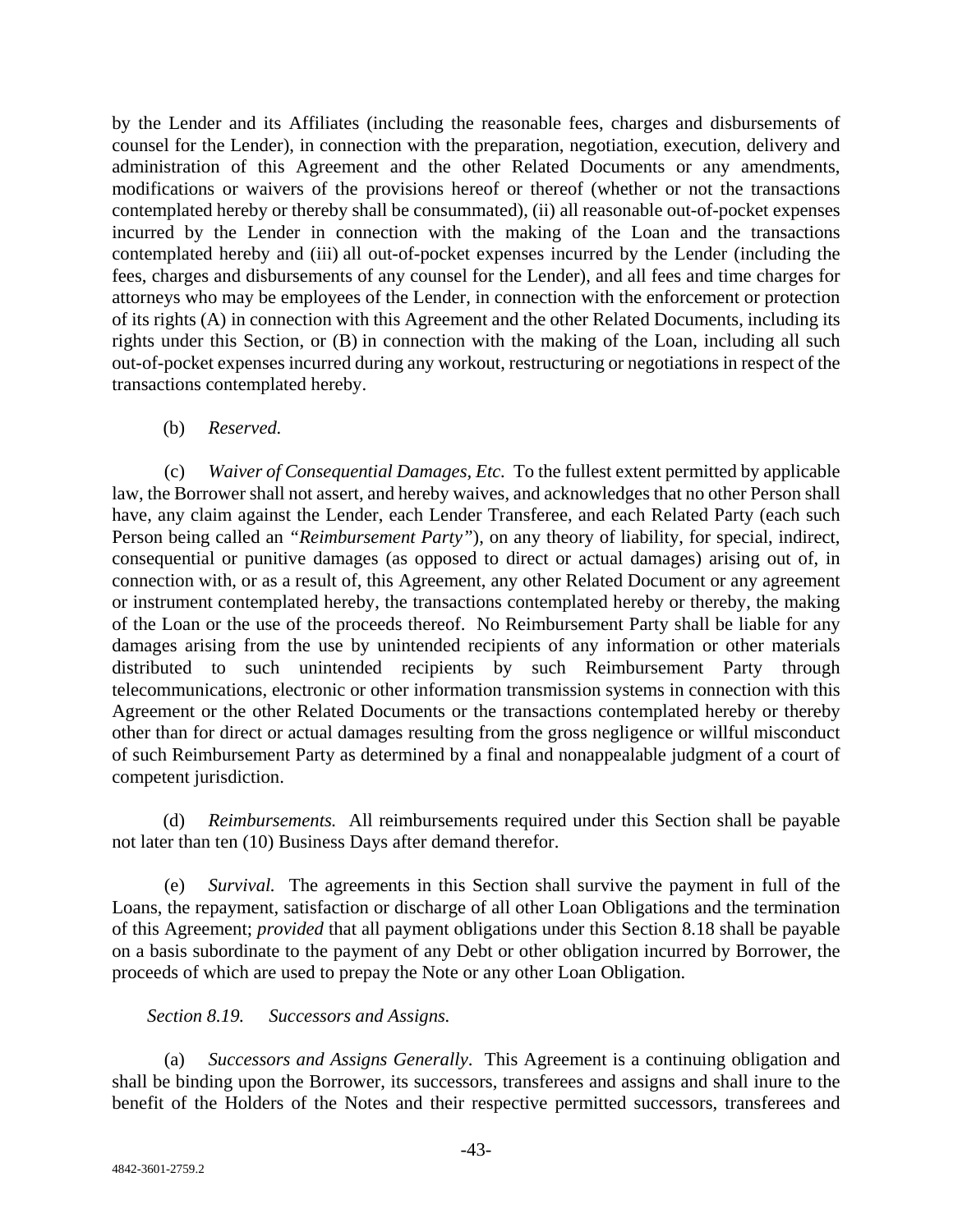assigns. Each Noteholder may, in its sole discretion and in accordance with applicable Law, from time to time assign, sell or transfer in whole or in part, this Agreement, its interest in the Note(s) and the other Related Documents in accordance with the provisions of paragraph (b) or (c) of this Section. Each Noteholder may at any time and from time to time enter into participation agreements in accordance with the provisions of paragraph (d) of this Section. Each Noteholder may at any time pledge or assign a security interest subject to the restrictions of paragraph (e) of this Section.

(b) *Sales and Transfers by Noteholder to a Lender Transferee.* Notwithstanding subsection (a) above, the Lender may at any time sell or otherwise transfer to one or more transferees all or a portion of the Note(s) to a Person that is (i) an Affiliate of the Lender (a *"Lender Affiliate"*) or (ii) a trust or other custodial arrangement established by the Lender or a Lender Affiliate, the owners of any beneficial interest in which are limited to "qualified institutional buyers" as defined in Rule 144A promulgated under the 1933 Act (each, a *"Lender Transferee"*). From and after the date of such sale or transfer, Wells Fargo Municipal Capital Strategies, LLC (and its successors) shall continue to have all of the rights of the Lender hereunder and under the other Related Documents as if no such transfer or sale had occurred; *provided, however,* that (A) no such sale or transfer referred to in clause  $(b)(i)$  or  $(b)(ii)$  hereof shall in any way affect the obligations of the Lender hereunder, (B) the Borrower shall be required to deal only with the Lender with respect to any matters under this Agreement and (C) in the case of a sale or transfer referred to in clause (b)(i) or (b)(ii) hereof, only the Lender shall be entitled to enforce the provisions of this Agreement against the Borrower. Upon the request of the Borrower, the Lender shall provide the addresses and related information with respect to the Lender Transferee to the Borrower.

Anything herein to the contrary notwithstanding, including without limitation Section 8.23 hereof, if any Lender Transferee shall incur increased costs or capital adequacy requirements as contemplated by Section 8.23 hereof, and such increased costs or capital adequacy requirements are greater than those that the Lender would have incurred had it not sold or otherwise transferred all or a portion of a Note to such Lender Transferee provided for in this Section 8.19(b)), then the Borrower shall not be obligated to pay to such Lender Transferee any portion of the cost greater than that which the Borrower would have paid under the provisions of Section 8.23 hereof had the Lender not sold or otherwise transferred all or a portion of such Note to a Lender Transferee

(c) *Sales and Transfers by Noteholder to a Non-Lender Transferee.* Notwithstanding subsection (a) above, a Noteholder may at any time sell or otherwise transfer all or a portion of the Note(s) to one or more transferees which are not Lender Transferees but each of which constitutes (i) a "qualified institutional buyer" as defined in Rule 144A promulgated under the 1933 Act and (ii) a commercial bank organized under the laws of the United States, or any state thereof, or any other country which is a member of the Organization for Economic Cooperation and Development, or a political subdivision of any such country, and, in any such case, having a combined capital and surplus, determined as of the date of any transfer pursuant to this clause (c), of not less than \$5,000,000,000 (each a *"Non-Lender Transferee"*), if written notice of such sale or transfer, including that such sale or transfer is to a Non-Lender Transferee, together with addresses and related information with respect to the Non-Lender Transferee, shall have been given to the Borrower and the Lender (if different than the Noteholder) by such selling Noteholder and Non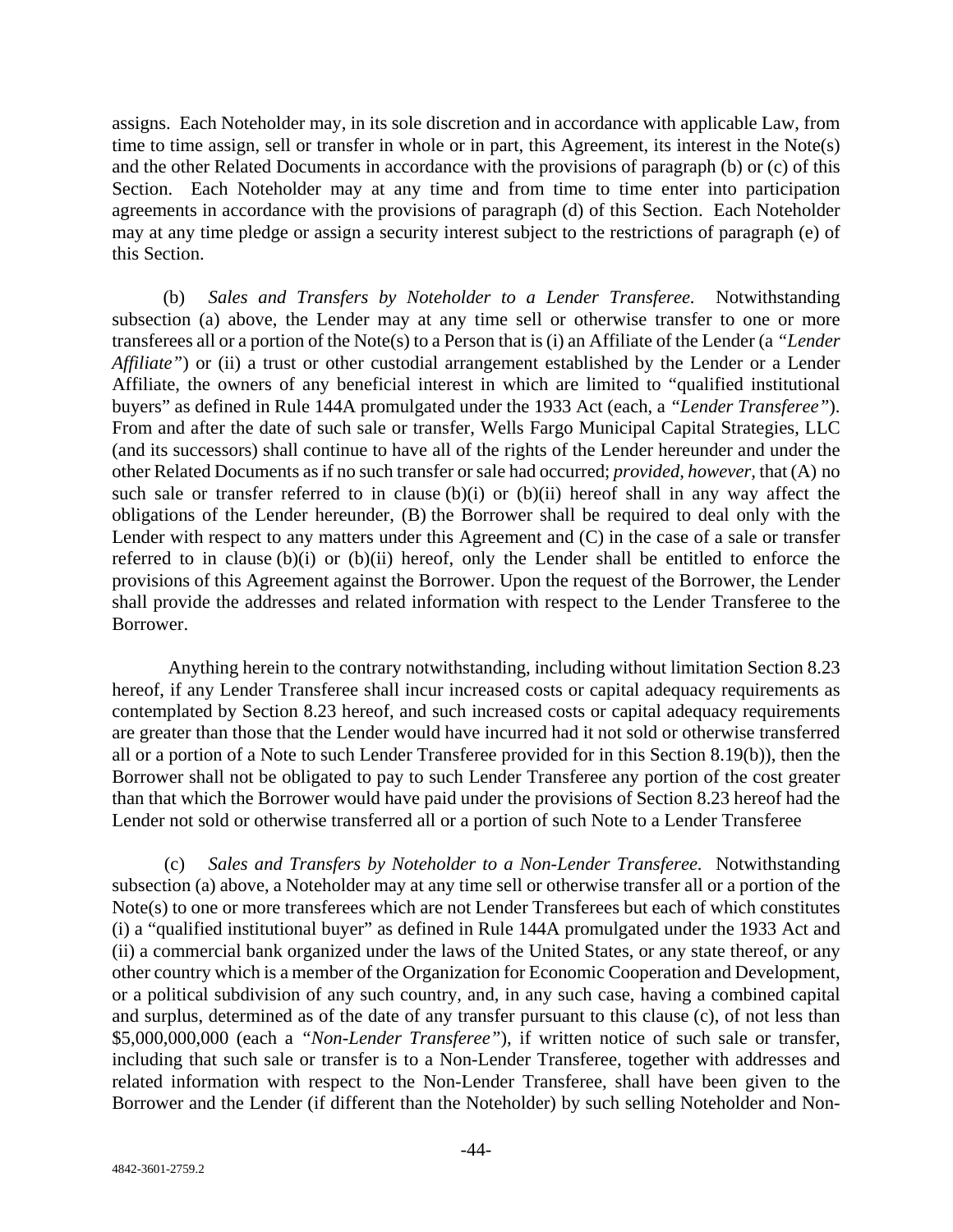Lender Transferee. Additionally, each Non-Lender Transferee shall have delivered to the Borrower and the selling Noteholder an investment letter in substantially the form attached hereto as Exhibit C.

From and after the date the Borrower has received written notice, (A) the Non-Lender Transferee thereunder shall be a party hereto and shall have the rights and obligations of a Noteholder (other than its obligation to fund Loans, as more fully set forth in paragraph (a) of this Section 8.19) hereunder and under the other Related Documents, and this Agreement shall be deemed to be amended to the extent, but only to the extent, necessary to effect the addition of the Non-Lender Transferee, and any reference to the assigning Noteholder hereunder and under the other Related Documents shall thereafter refer to such transferring Noteholder and to the Non-Lender Transferee to the extent of their respective interests, and (B) if the transferring Noteholder no longer owns any Notes, then it shall relinquish its rights and be released from its obligations hereunder and under the Related Documents (other than its obligation to fund Loans, as more fully set forth in paragraph (a) of this Section 8.19); provided, however, that in any such case the Borrower shall be required to deal only with the Lender with respect to any matters under this Agreement.

Anything herein to the contrary notwithstanding, including without limitation Section 8.23 hereof, if any Non-Lender Transferee shall incur increased costs or capital adequacy requirements as contemplated by Section 8.23 hereof, and such increased costs or capital adequacy requirements are greater than those that the Lender would have incurred had all or a portion of the Note not been sold or otherwise transferred to such Non-Lender Transferee provided for in this Section 8.19(c), then the Borrower shall not be obligated to pay to such Non-Lender Transferee any portion of the cost greater than that which the Borrower would have paid under the provisions of Section 8.23 hereof had all or a portion of the Note(s) not been sold or otherwise transferred to such Non-Lender Transferee.

(d) *Participations.* Each Noteholder shall have the right to grant participations in all or a portion of the Noteholder's interest in the Notes, this Agreement and the other Related Documents to one or more other banking institutions; *provided, however,* that (i) no such participation by any such Participant shall in any way affect the obligations of such Noteholder hereunder and (ii) the Borrower shall be required to deal only with such Noteholder, with respect to any matters under this Agreement, the Notes and the other Related Documents and no such Participant shall be entitled to enforce any provision hereunder against the Borrower. The Borrower agrees that each Participant shall be entitled to the benefits of Sections 8.18, 8.22 and 8.23 hereof to the same extent as if it were a Noteholder hereunder; *provided, however*, that a Participant shall not be entitled to receive any greater payment under Sections 8.22 and 8.23 than such Noteholder would have been entitled to receive with respect to the participation sold to such Participant, unless the sale of the participation to such Participant is made with the Borrower's prior written consent.

(e) *Certain Pledges.* In addition to the rights of the Lender set forth above, the Lender may at any time pledge or grant a security interest in all or any portion of its rights or interests under the Note, this Agreement and/or the other Related Documents to secure obligations of the Lender or an Affiliate of the Lender, including any pledge or assignment to secure obligations to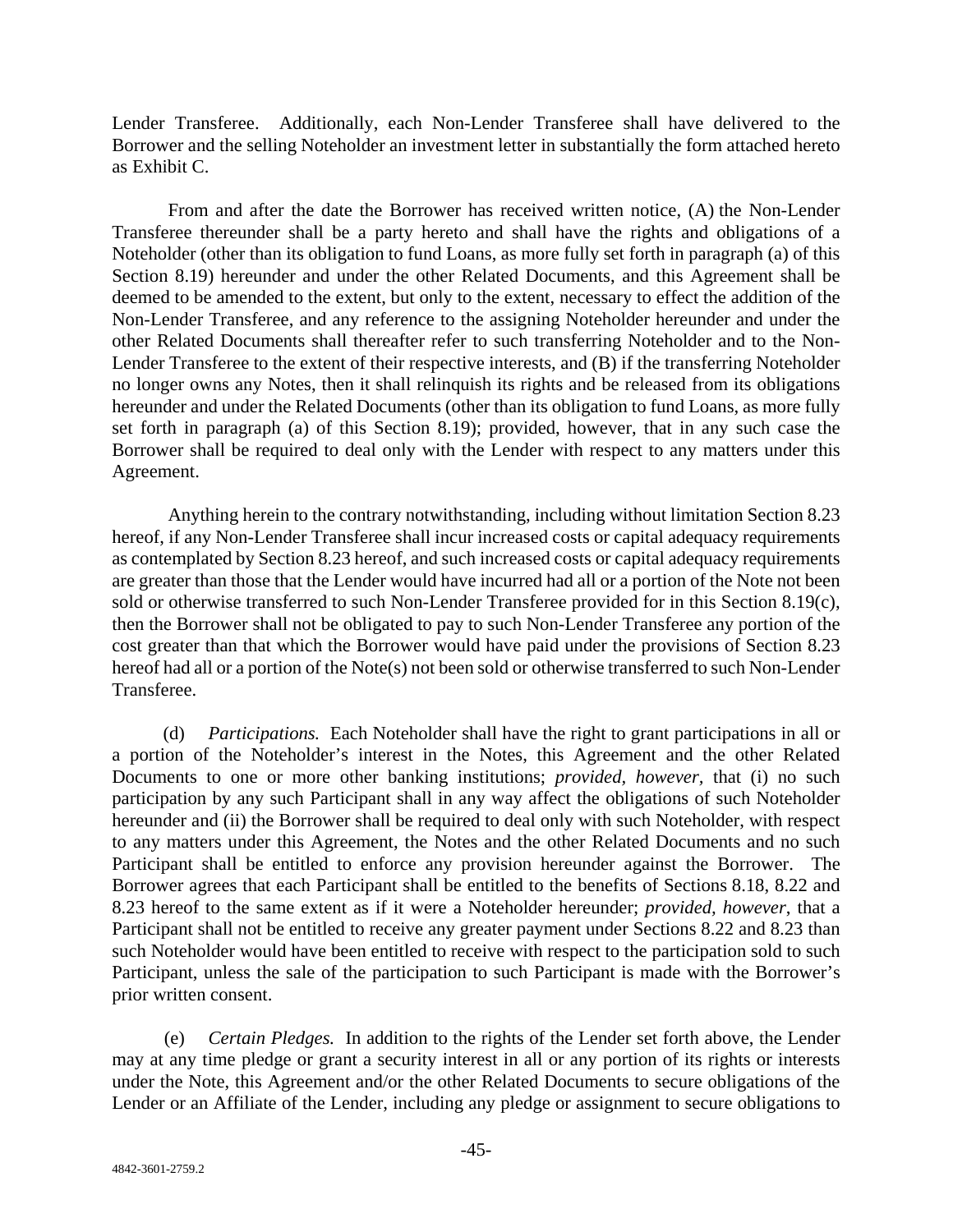a Federal Reserve Bank or to any state or local governmental entity or with respect to public deposits; *provided* that no such pledge or assignment shall release the Lender from any of its obligations hereunder or substitute any such pledgee or assignee for the Lender as a party hereto.

*Section 8.20. No Advisory or Fiduciary Relationship*. In connection with all aspects of each transaction contemplated hereby (including in connection with any amendment, waiver or other modification hereof or of any other Related Document), the Borrower acknowledges and agrees, and acknowledges its Affiliates' understanding, that: (a) (i) the services regarding this Agreement provided by the Lender and any Affiliate thereof are arm's-length commercial transactions between the Borrower, on the one hand, and the Lender and its Affiliates, on the other hand, (ii) the Borrower has consulted its own legal, accounting, regulatory and tax advisors to the extent it has deemed appropriate, and (iii) the Borrower is capable of evaluating, and understands and accepts, the terms, risks and conditions of the transactions contemplated hereby and by the other Related Documents; (b) (i) the Lender and its Affiliates each is and has been acting solely as a principal and, except as expressly agreed in writing by the relevant parties, has not been, is not, and will not be acting as an advisor, agent or fiduciary, for the Borrower, or any other Person and (ii) neither the Lender nor any of its Affiliates has any obligation to the Borrower with respect to the transactions contemplated hereby except those obligations expressly set forth herein and in the other Related Documents; and (c) the Lender and its Affiliates may be engaged in a broad range of transactions that involve interests that differ from those of the Borrower, and neither the Lender nor any of its Affiliates has any obligation to disclose any of such interests to the Borrower. To the fullest extent permitted by law, the Borrower, hereby waives and releases any claims that it may have against the Lender or any of its Affiliates with respect to any breach or alleged breach of agency or fiduciary duty in connection with any aspect of any transactions contemplated hereby.

*Section 8.21. USA Patriot Act.* The Lender is subject to the Patriot Act and hereby notifies the Borrower that pursuant to the requirements of the Patriot Act, it is required to obtain, verify and record information that identifies the Borrower, which information includes the name and address of the Borrower and other information that will allow the Lender to identify the Borrower in accordance with the Patriot Act. The Borrower shall, promptly following a request by the Lender, provide all documentation and other information that the Lender requests in order to comply with its ongoing obligations under applicable "know your customer" and anti-money laundering rules and regulations, including the Patriot Act.

*Section 8.22. Taxes*. If any payments to the Lender or any Noteholder under this Agreement are made from outside the United States, the Borrower will not deduct any foreign taxes from any payments it makes to the Lender or such Noteholder. If any such taxes are imposed on any payments made by the Borrower (including payments under this paragraph), the Borrower will pay the taxes and will also pay to the Lender or any Noteholder, at the time interest is paid, any additional amount which the Lender specifies as necessary to preserve the after-tax yield the Lender or any Noteholder would have received if such taxes had not been imposed. The Borrower will confirm that it has paid the taxes by giving the Lender or Noteholder official tax receipts (or notarized copies) within thirty (30) days after the due date.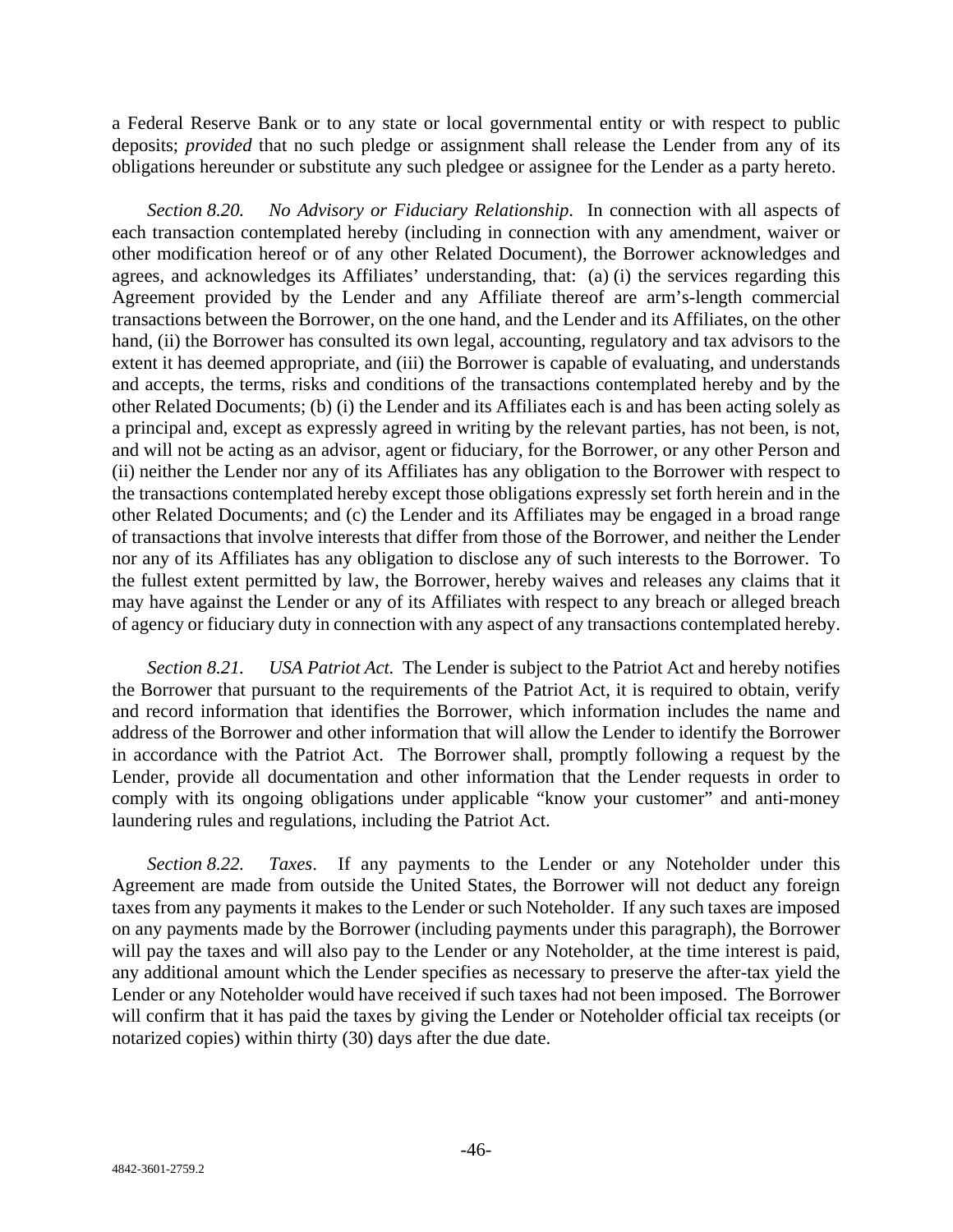*Section 8.23. Increased Costs.*

(a) *Increased Costs Generally.* If any Change in Law shall:

(i) impose, modify or deem applicable any reserve, special deposit, compulsory loan, insurance charge or similar requirement against assets of, deposits with or for the account of, or credit extended or participated in by, the Lender or any Noteholder;

(ii) subject the Lender or any Noteholder to any taxes on its loans, loan principal, letters of credit, commitments, or other obligations, or its deposits, reserves, other liabilities or capital attributable thereto; or

(iii) impose on the Lender or any Noteholder any other condition, cost or expense affecting this Agreement;

and the result of any of the foregoing shall be to increase the cost to the Lender or any Noteholder with respect to this Agreement, the Loan, the Note or the making, maintenance or funding of the Loan, or to reduce the amount of any sum received or receivable by the Lender hereunder (whether of principal, interest or any other amount) then, upon request of the Lender, the Borrower will pay to the Lender, such additional amount or amounts as will compensate the Lender, for such additional costs incurred or reduction suffered.

(b) *Capital Requirements*. If the Lender or such Noteholder determines that any Change in Law affecting the Lender or such Noteholder or the Lender's or such Noteholder's parent company or holding company, if any, regarding capital or liquidity requirements has or would have the effect of reducing the rate of return on the Lender's or such Noteholder's capital or liquidity or on the capital or liquidity of the Lender's or such Noteholder's parent company or holding company, if any, as a consequence of this Agreement, the Loan or the Note to a level below that which the Lender or such Noteholder or the Lender's or such Noteholder's parent company or holding company could have achieved but for such Change in Law (taking into consideration the Lender or such Noteholder's policies and the policies of the Lender's or such Noteholder's parent company or holding company with respect to capital adequacy), then from time to time the Borrower will pay to the Lender or such Noteholder, such additional amount or amounts as will compensate the Lender or such Noteholder or the Lender or such Noteholder's parent company or holding company for any such reduction suffered.

(c) *Certificates for Reimbursement*. A certificate of the Lender or Noteholder setting forth the amount or amounts necessary to compensate the Lender or such Noteholder or its holding company, as the case may be, as specified in subsection (a) or (b) of this Section and delivered to the Borrower shall be conclusive absent manifest error. The Borrower shall pay the Lender or the Noteholder the amount shown as due on any such certificate within ten (10) days after receipt thereof.

(d) *Delay in Requests*. Failure or delay on the part of the Lender to demand compensation pursuant to the foregoing provisions of this Section 8.23 shall not constitute a waiver of the Lender's or such Noteholder's right to demand such compensation; *provided* that the Borrower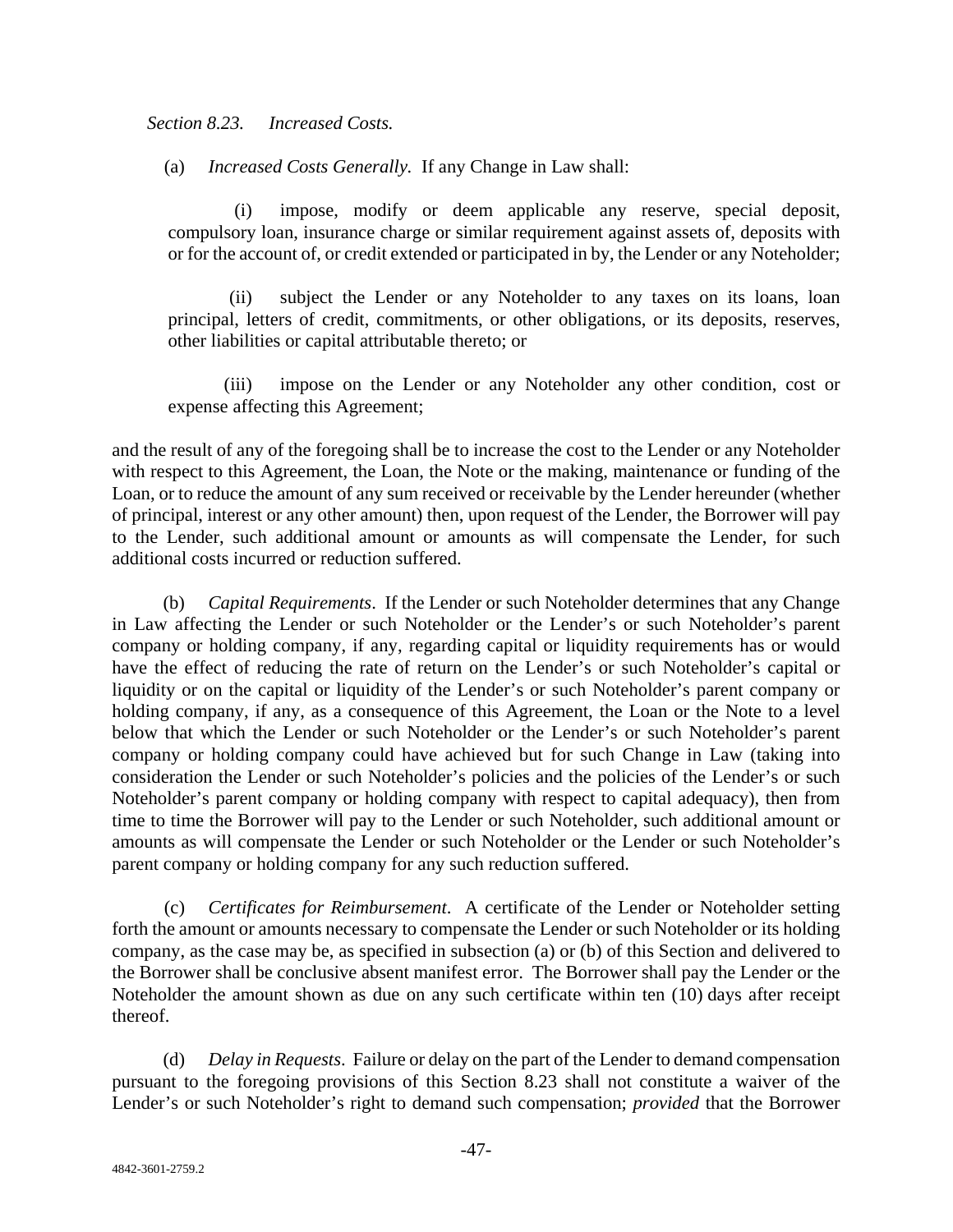shall not be required to compensate the Lender or such Noteholder pursuant to the foregoing provisions of this Section 8.23 for any increased costs incurred or reductions suffered more than nine (9) months prior to the date that the Lender notifies the Borrower of the Change in Law giving rise to such increased costs or reductions and of the Lender's or such Noteholder's intention to claim compensation therefor (except that, if the Change in Law giving rise to such increased costs or reductions is retroactive, then the nine (9) month period referred to above shall be extended to include the period of retroactive effect thereof).

*Section 8.24. Conclusive Recital*. Pursuant to Section 11-57-210 of the Supplemental Public Securities Act, this Agreement, the Loan and the Note are entered into pursuant to certain provisions of the Supplemental Public Securities Act. Such recital shall be conclusive evidence of the validity and the regularity of the issuance of this Agreement, the Loan and the Note after delivery for value. Pursuant to Section 11-57-212 of the Supplemental Public Securities Act, no legal or equitable action brought with respect to any legislative acts or proceedings in connection with the authorization or issuance of the Note shall be commenced more than 30 days after the authorization of the Note.

# *Section 8.25. US QFC Stay Rules.*

(a) *Recognition of U.S. Resolution Regimes*. In the event that any party that is a Covered Entity becomes subject to a proceeding under a U.S. Special Resolution Regime, the transfer of this Agreement (and any interest and obligation in or under this Agreement and any property securing this Agreement) from such Covered Entity (as defined below) will be effective to the same extent as the transfer would be effective under the U.S. Special Resolution Regime (as defined below) if this Agreement (and any such interest, obligation and property) were governed by the laws of the United States or a state of the United States. In the event that any party that is a Covered Entity or a BHC Act Affiliate (as defined below) of such party becomes subject to a proceeding under a U.S. Special Resolution Regime, Default Rights (as defined below) against such party with respect to this Agreement are permitted to be exercised to no greater extent than such Default Rights could be exercised under the U.S. Special Resolution Regime if this Agreement were governed by the laws of the United States or a state of the United States. The requirements of this paragraph (a) apply notwithstanding the provisions of paragraph (b).

(b) *Limitation on the Exercise of Certain Rights Related to Affiliate Insolvency Proceedings*. Notwithstanding anything to the contrary in this Agreement or any related agreement, but subject to the requirements of paragraph (a), no party to this Agreement shall be permitted to exercise any Default Right against a party that is a Covered Entity with respect to this Agreement that is related, directly or indirectly, to a BHC Act Affiliate of such Covered Entity becoming subject to Insolvency Proceedings (as defined below), except to the extent the exercise of such Default Right would be permitted under 12 C.F.R. § 252.84, 12 C.F.R. § 47.5, or 12 C.F.R. § 382.4, as applicable. After a BHC Act Affiliate of a party that is a Covered Entity has become subject to Insolvency Proceedings, any party that seeks to exercise a Default Right against such Covered Entity with respect to this Agreement shall have the burden of proof, by clear and convincing evidence, that the exercise of such Default Right is permitted hereunder.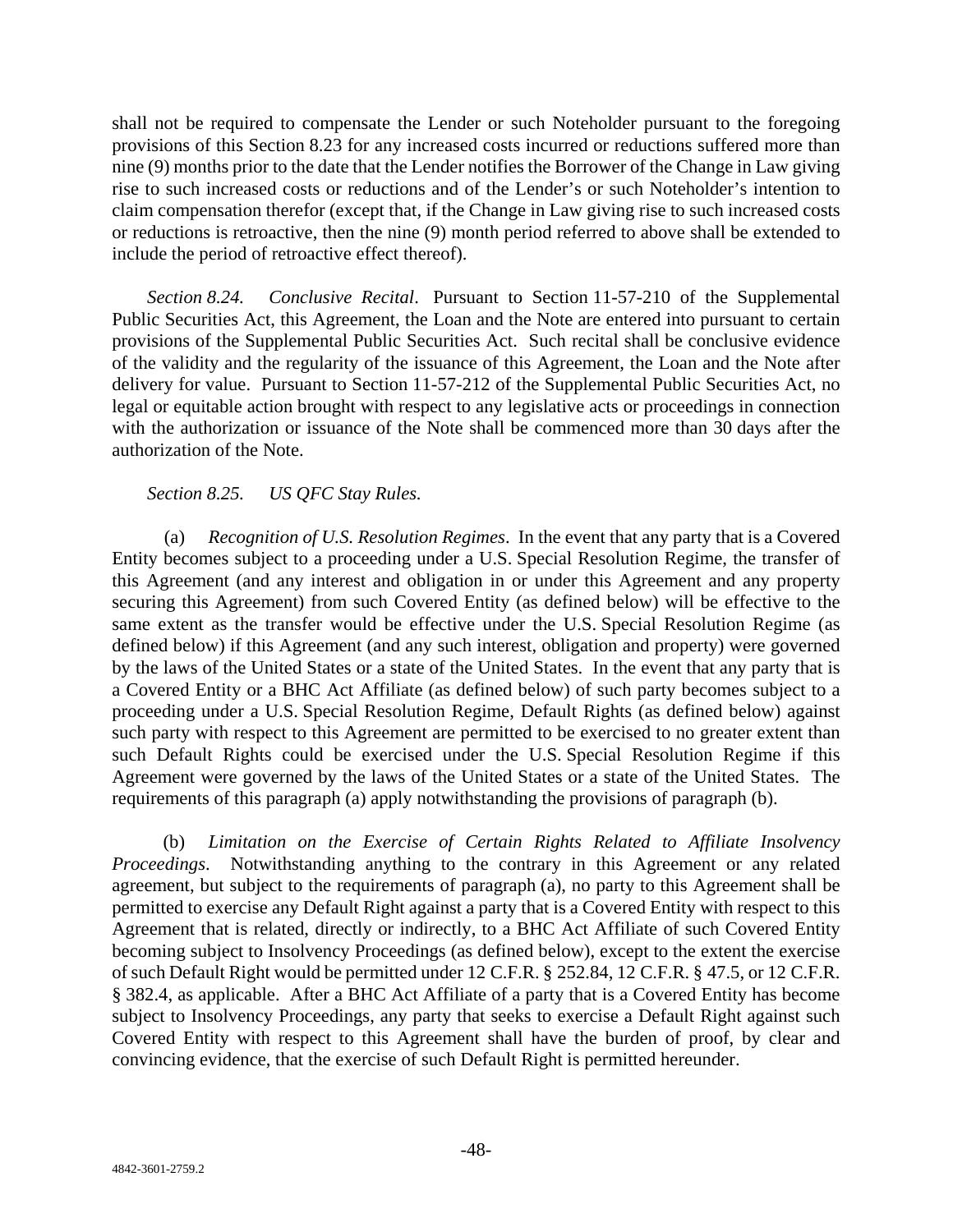*"BHC Act Affiliate"* of a party means an "affiliate" (as such term is defined under, and interpreted in accordance with, 12 U.S.C. 1841(k)) of such party.

*"Covered Entity"* means any of the following:

(a) a "covered entity" as that term is defined in, and interpreted in accordance with, 12 C.F.R. § 252.82(b);

(b) a "covered bank" as that term is defined in, and interpreted in accordance with, 12 C.F.R. § 47.3(b); or

(c) a "covered FSI" as that term is defined in, and interpreted in accordance with, 12 C.F.R. § 382.2(b).

*"Default Right"* has the meaning assigned to that term in, and shall be interpreted in accordance with, 12 C.F.R. §§ 252.81, 47.2 or 382.1, as applicable.

*"Insolvency Proceeding"* means a receivership, insolvency, liquidation, resolution, or similar proceeding.

*"U.S. Special Resolution Regime"* means each of (i) the Federal Deposit Insurance Act and the regulations promulgated thereunder and (ii) Title II of the Dodd-Frank Wall Street Reform and Consumer Protection Act and the regulations promulgated thereunder.

[Remainder of page intentionally left blank; signature page follows]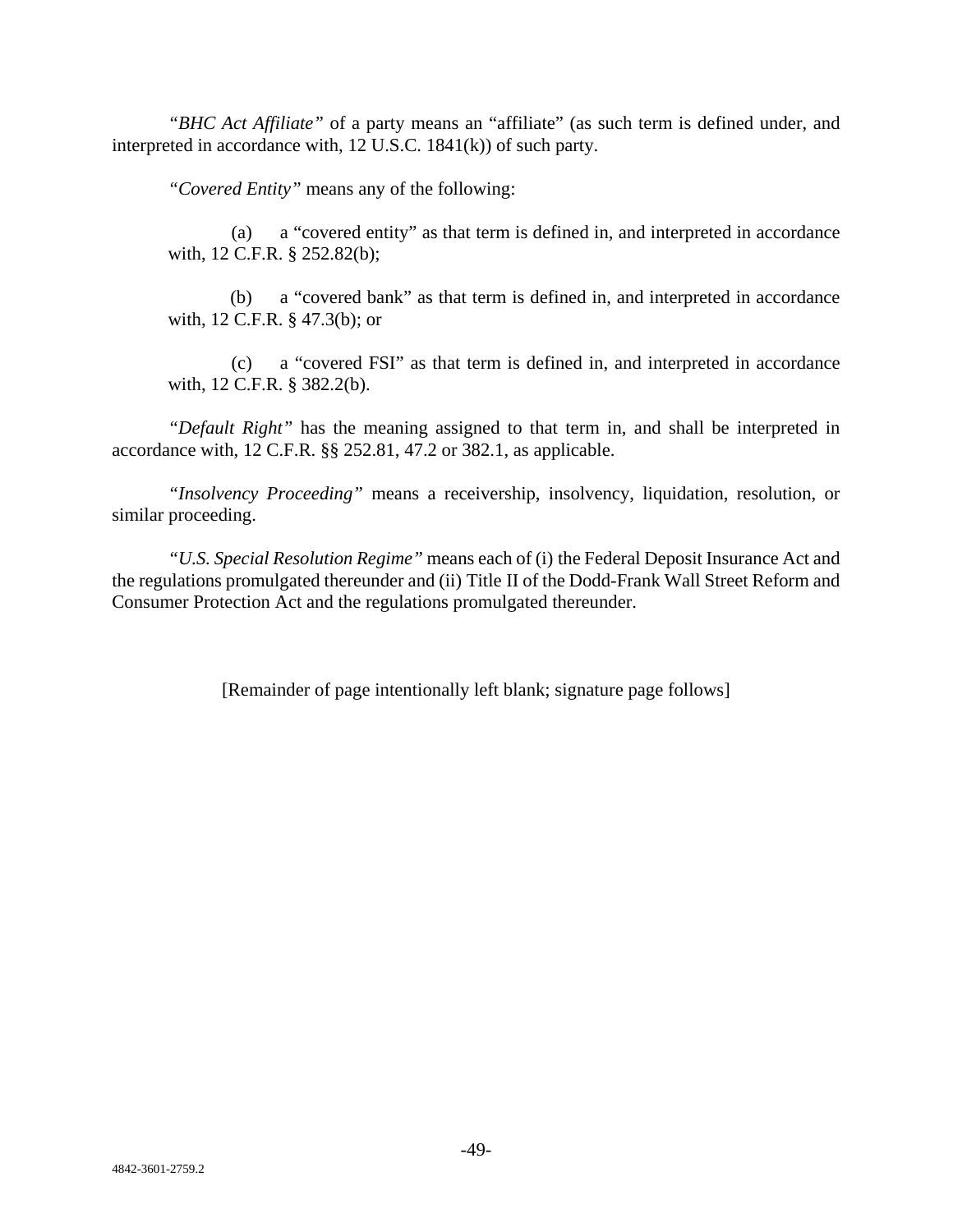IN WITNESS WHEREOF, the parties hereto have caused this Loan Agreement to be duly executed, all as of the date first above written.

> WELLS FARGO MUNICIPAL CAPITAL STRATEGIES, LLC

By: \_\_\_\_\_\_\_\_\_\_\_\_\_\_\_\_\_\_\_\_\_\_\_\_\_\_\_\_\_\_\_\_\_\_\_ Name: \_\_\_\_\_\_\_\_\_\_\_\_\_\_\_\_\_\_\_\_\_\_\_\_\_\_\_\_\_ Title: \_\_\_\_\_\_\_\_\_\_\_\_\_\_\_\_\_\_\_\_\_\_\_\_\_\_\_\_\_\_

COLORADO HIGH PERFORMANCE TRANSPORTATION ENTERPRISE

By: \_\_\_\_\_\_\_\_\_\_\_\_\_\_\_\_\_\_\_\_\_\_\_\_\_\_\_\_\_\_\_\_\_\_\_

Name: Nicholas J. Farber Title: Director

APPROVED BEHALF OF COLORADO HIGH PERFORMANCE TRANSPORTATION ENTERPRISE, PHILIP J. WEISER, ATTORNEY GENERAL

 $By: \_\_$ 

 Name: Andrew Gomez Title: Assistant Attorney General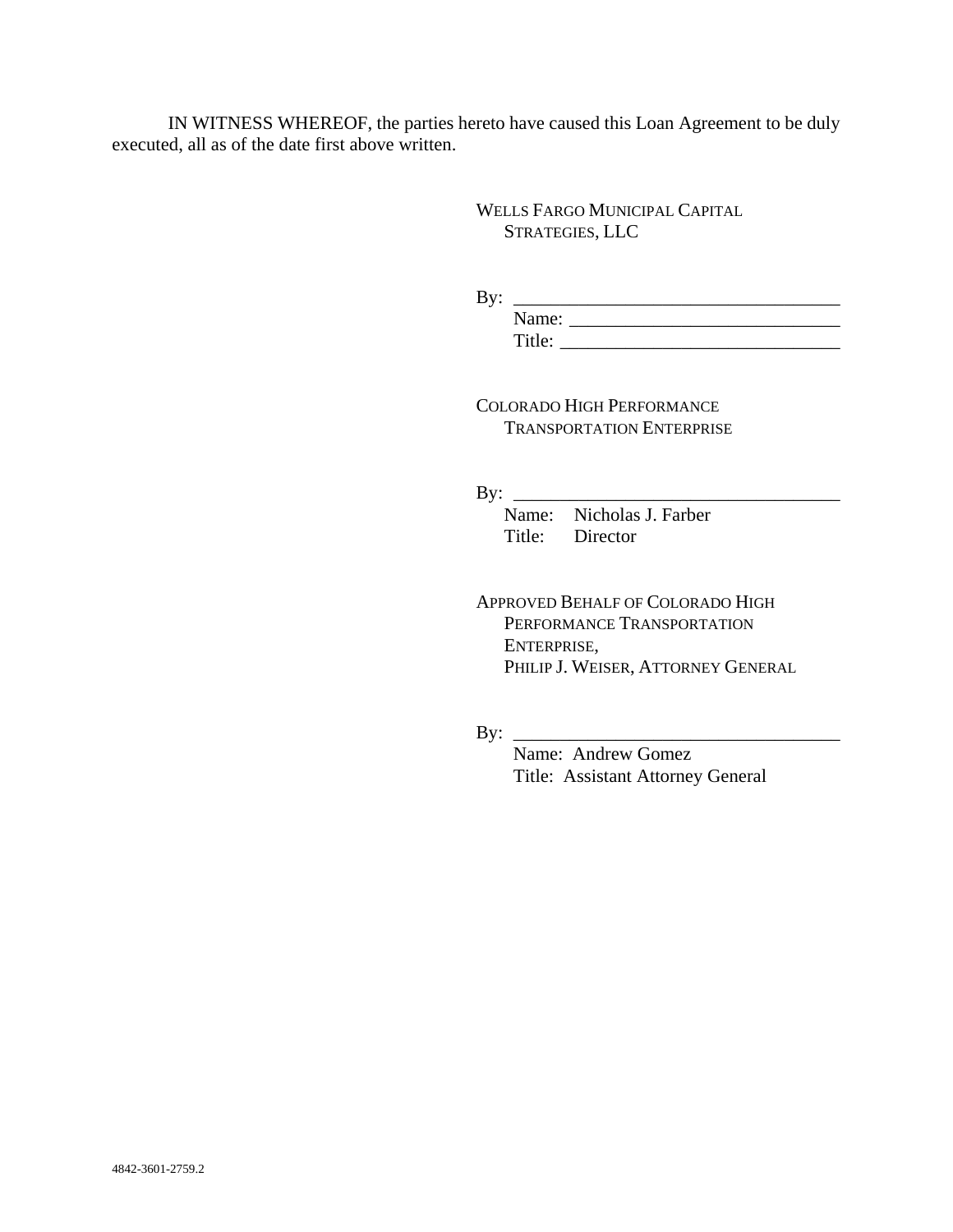## **EXHIBIT A**

#### **FORM OF NOTE**

THIS NOTE HAS NOT BEEN REGISTERED UNDER THE SECURITIES ACT OF 1933, AS AMENDED (THE "1933 ACT"), OR UNDER THE SECURITIES LAWS OF ANY STATE OR JURISDICTION. THIS NOTE IS SUBJECT TO CERTAIN TRANSFER RESTRICTIONS AS PROVIDED IN SECTION 8.19 OF THE HEREIN DEFINED LOAN AGREEMENT.

#### **NO. R-1 COLORADO HIGH PERFORMANCE TRANSPORTATION ENTERPRISE TOLL REVENUE NOTE (I-70 MOUNTAIN EXPRESS LANES PROJECT), SERIES 2021 PRINCIPAL AMOUNT \$[\_\_\_\_\_\_\_]**

| <b>Issue Date</b>         | <b>Dated Date</b>  | <b>Final Maturity</b> | USIP |                     |
|---------------------------|--------------------|-----------------------|------|---------------------|
|                           |                    | Date                  |      | <b>Initial Rate</b> |
| January $[\_\_],$<br>2021 | January I,<br>2021 | 20                    | N/A  | 1%                  |

Interest Rate Reset Date: **[\_\_\_\_\_\_, 20\_\_]**

**NOTEHOLDER:** Wells Fargo Municipal Capital Strategies, LLC

**PRINCIPAL AMOUNT:** \$**[\_\_\_\_\_\_\_\_\_\_\_]**

**ON THE FINAL MATURITY DATE** specified above the Colorado High Performance Transportation Enterprise (the *"Borrower"*), hereby promises to pay to the Noteholder specified above or to the registered assignee hereof (either being hereinafter called the *"Noteholder"*) the Principal Amount specified above, and to pay to the Noteholder, interest thereon at the rate determined as herein provided from the most recent Interest Payment Date (as defined in the Loan Agreement) to which interest has been paid or duly provided for, or if no interest has been paid or duly provided for, from the Issue Date. Additional provisions relating to the payment of interest on this Note are set forth below under the heading "*Interest on the Note*." It is specifically provided, however, that notwithstanding anything to the contrary herein, this Note is a special, limited obligation of the Borrower, and the principal hereof and interest hereon is payable solely from the sources and in the manner provided in the Loan Agreement (hereinafter defined).

**THIS NOTE** is issued under and pursuant to a Loan Agreement dated as of January 1, 2021 (as amended, modified or supplemented from time to time, the *"Loan Agreement"*), between the Borrower and Wells Fargo Municipal Capital Strategies, LLC (the *"Lender"*).

The term "Authorized Denominations" shall mean \$250,000 or any integral multiple of \$5,000 in excess thereof.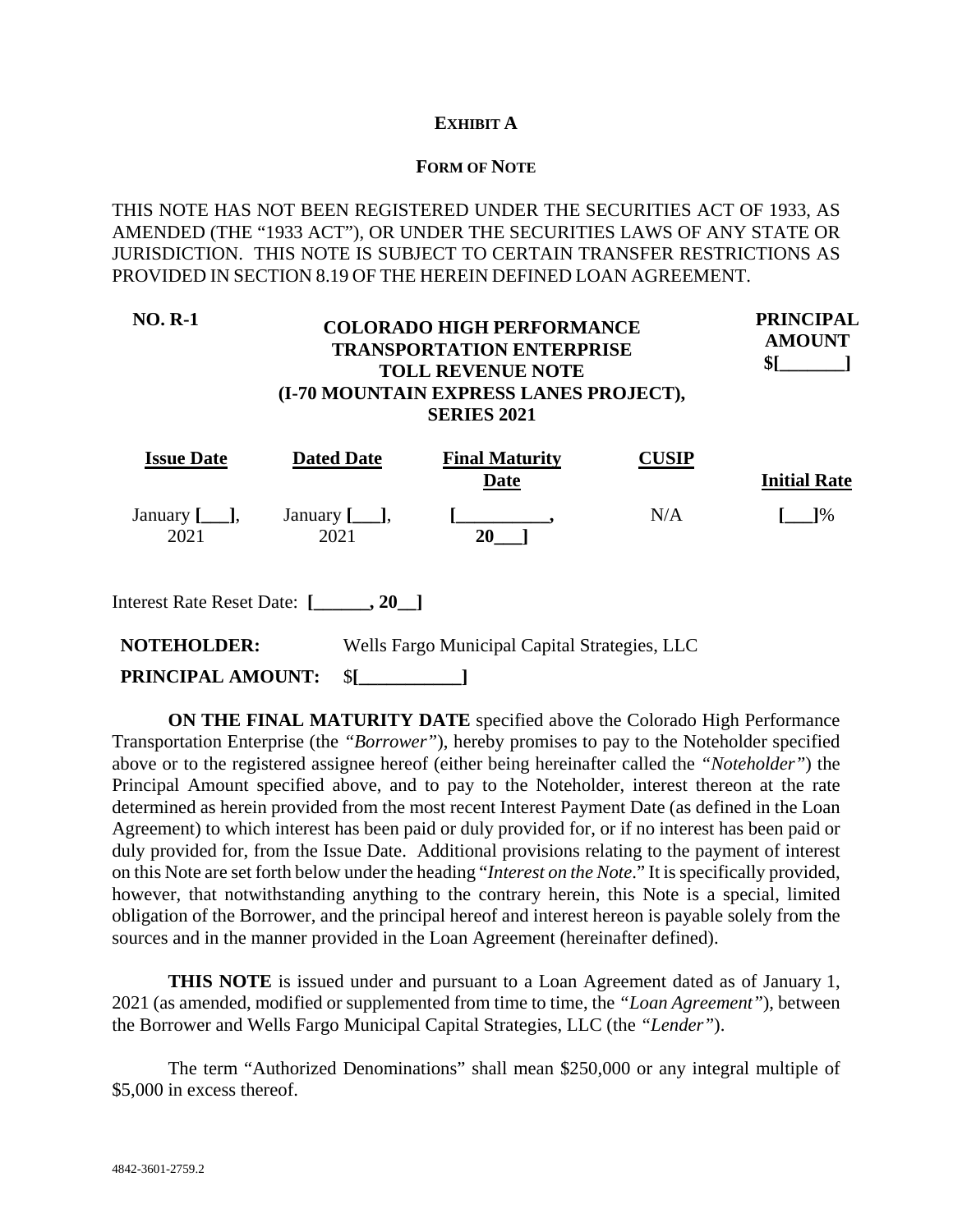The term "Business Day" shall mean a day which is not (a) a Saturday, Sunday or legal holiday on which banking institutions in New York, New York, Denver, Colorado or the principal corporate trust office of the Note Registrar is located are authorized by law to close, (b) a day on which the New York Stock Exchange or the Federal Reserve Bank is closed or (c) a day on which the principal office of the Lender is closed.

The term "Maximum Rate" shall mean the maximum interest rate permitted by applicable law.

Any terms need otherwise defined herein shall have the same meanings as set forth in the Loan Agreement.

**THE PRINCIPAL OF AND INTEREST ON** this Note are payable in lawful money of the United States of America, without exchange or collection charges. The principal of this Note (or of a portion of this Note, in the case of a partial prepayment) shall be paid to the Noteholder hereof upon presentation and surrender of this Note on the Final Maturity Date or upon any date of prepayment prior to the Final Maturity Date, at an office of the Note Registrar. All payments of interest on the Note shall be paid to the Noteholder hereof whose name appears in the Note Register kept by the Note Registrar as of the close of business on the Business Day next preceding an Interest Payment Date (as defined in the Loan Agreement) by check mailed on the Interest Payment Date, provided that any Noteholder of \$1,000,000 or more in aggregate principal amount of the Note may, upon written request given to the Note Registrar at least five (5) Business Days prior to an Interest Payment Date designating an account in a domestic bank, be paid by wire transfer of immediately available funds. This Note is registered as to both principal and interest in the Registration Books kept by the Note Registrar and may be transferred or exchanged, subject to the further conditions specified in the Loan Agreement, only upon surrender hereof at the office of the Note Registrar. Notwithstanding the foregoing, during any period in which ownership of the Note is determined by a book entry at a securities depository for the Note, payments made to the securities depository, or its nominee, shall be made in accordance with arrangements between the Borrower and the securities depository.

## *Interest on the Note*

The Note shall initially bear interest at the Initial Rate.

If on the Interest Rate Reset Date the following statements shall be true and correct and the Lender shall have received a certificate incorporating by reference the definitions of the capitalized terms defined in the Loan Agreement, signed by the Director and dated the Interest Rate Reset Date, stating that (i) the representations and warranties of the Borrower contained in the Loan Agreement and in each of the other Related Documents are true and correct on and as of the Interest Rate Reset Date as though made on and as of such date, (ii) no Default or Event of Default has occurred and is continuing as of Interest Rate Reset Date, and (iii) no Event of Non-Allocation has occurred, commencing on the Interest Rate Reset Date the Note shall bear interest at the Bank Rate and be subject to amortization as set forth in the Loan Agreement. During the Amortization Period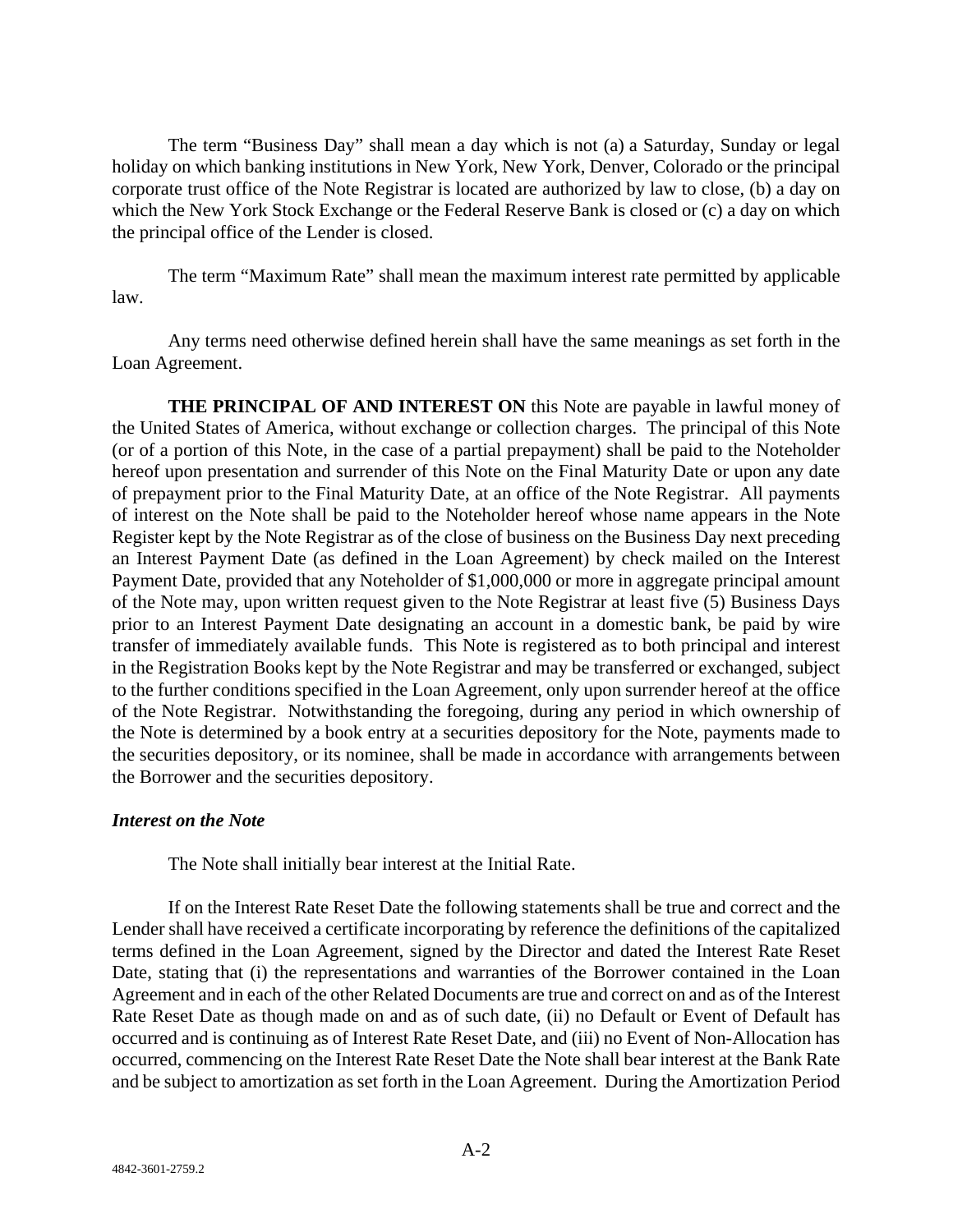interest on the Note will be calculated as set forth in the Loan Agreement and will be payable as set forth in the Loan Agreement.

Each determination of interest rates shall be conclusive and binding on the Borrower, the Note Registrar, and the Noteholders. Any Noteholder may ascertain the rate of interest on the Note by contacting the Note Registrar.

## *Optional Prepayment*

**THIS NOTE** is subject to prepayment at the option of the Borrower, in whole or in part (and if in part in an Authorized Denomination) on any Interest Payment Date or on any other date subject to the terms and provisions of the Loan Agreement.

**ALL NOTES OF THIS SERIES** are issuable solely as fully registered notes, without interest coupons, in Authorized Denominations. As provided in the Loan Agreement, this Note, or any unpaid portion hereof, may, at the request of the Noteholder or the assignee or assignees hereof, be exchanged for a like aggregate principal amount of fully registered Notes, without interest coupons, payable to the appropriate Noteholder, assignee, or assignees, as the case may be, having the same maturity date, and bearing interest at the same rate, in any Authorized Denominations, as requested in writing by the appropriate Noteholder, assignee, or assignees, as the case may be, upon surrender of this Note to the Note Registrar for cancellation, all in accordance with the form and procedures set forth in the Loan Agreement. The Borrower shall pay the Note Registrar's standard or customary fees and charges for exchanging any Note or any portion thereof, but the one requesting such exchange shall pay any taxes or governmental charges required to be paid with respect thereto as a condition precedent to the exercise of such privilege of exchange.

**THE OWNER** of this Note shall have no right to enforce the provisions of the Loan Agreement or to institute action or enforce the covenants therein, or to take any action with respect to any event of default under the Loan Agreement, or to institute, appear in, or defend any suit or other proceeding with respect thereto, except as provided in the Loan Agreement.

**MODIFICATIONS** or alterations of the Loan Agreement may be made by the Borrower only to the extent and in the circumstances permitted by the Loan Agreement.

It is hereby certified, recited, represented, and declared that the Borrower is a government-owned business within CDOT and a division of CDOT in accordance with C.R.S.  $§$  43-4-806(2)(a) and is an enterprise within the meaning of article X, Section 20(2)(d) of the Colorado Constitution receiving less than 10% of its annual revenue in grants from all State and local governments combined, duly organized, validly existing and in good standing under the laws of the State; that the issuance of this Note and the series of which it is a part are duly authorized by law; that all acts, conditions, and things required to exist and be done precedent to and in the issuance of this Note to render the same lawful and valid have been properly done, have happened, and have been performed in regular and due time, form, and manner as required by the Constitution and laws of the State of Colorado and the Loan Agreement; that this series of notes does not exceed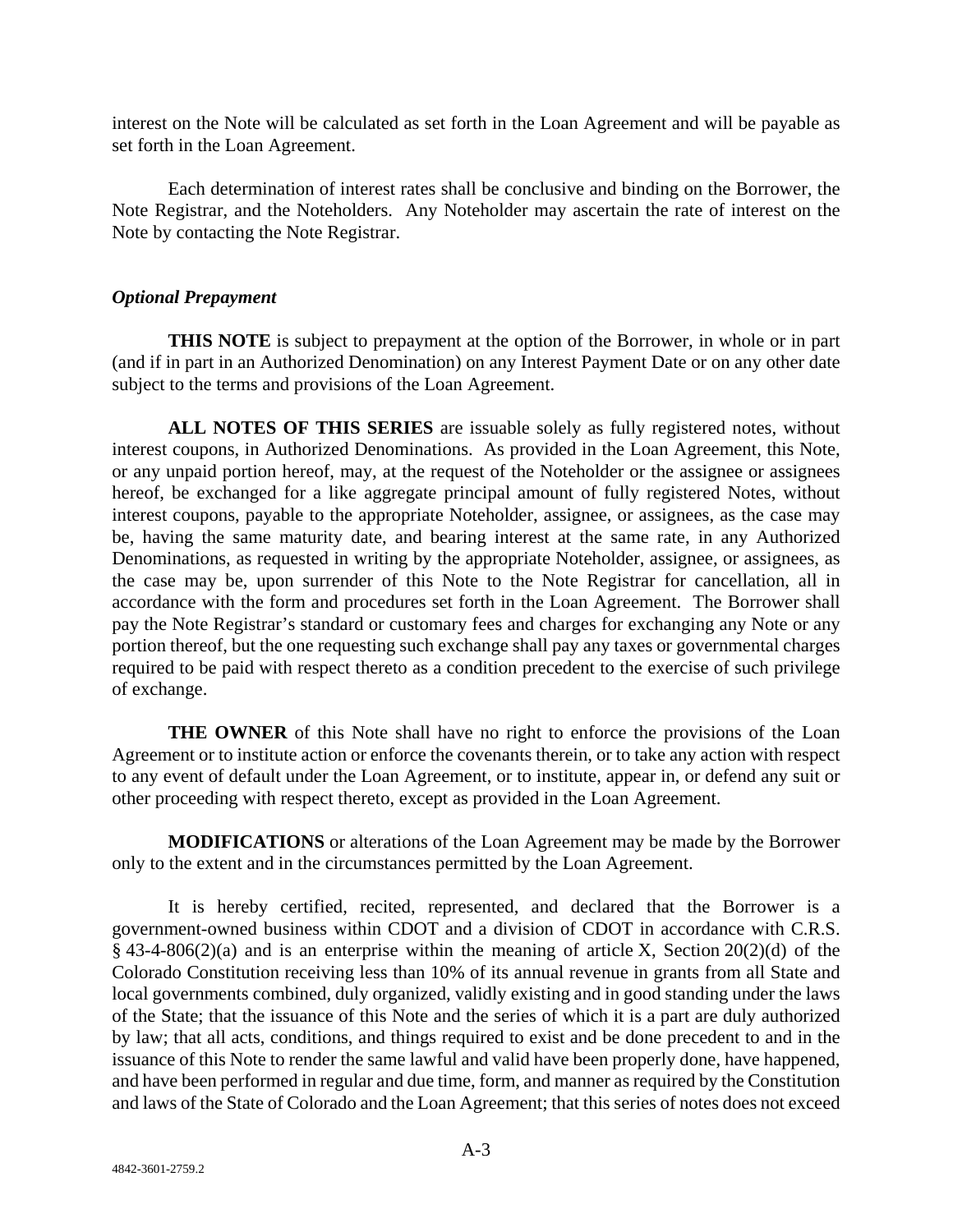any Constitutional or statutory limitation; and that due provision has been made for the payment of this Note and the Series of which it is a part as aforestated. In case any provision in this Note shall be invalid, illegal, or unenforceable, the validity, legality, and enforceability of the remaining provisions shall not in any way be affected or impaired thereby. The terms and provisions of this Note and the Loan Agreement shall be construed in accordance with and shall be governed by the laws of the State of Colorado.

Pursuant to Section 11-57-210 of the Colorado Revised Statutes, as amended, this Note is entered into pursuant to and under the authority of the Supplemental Public Securities Act, being Title 11, Article 57, Part 2 of the Colorado Revised Statutes, as amended. Such recital shall be conclusive evidence of the validity and the regularity of the issuance of this Note after delivery for value and shall conclusively impart full compliance with all provisions and limitations of said statutes, and this Note shall be incontestable for any cause whatsoever after delivery for value.

**BY BECOMING** the Noteholder of this Note, the Noteholder thereby acknowledges all of the terms and provisions of the Loan Agreement, agrees to be bound by such terms and provisions, acknowledges that the Loan Agreement are duly recorded and available for inspection in the official minutes and records of the governing body of the Borrower, and on file with the Note Registrar, and agrees that the terms and provisions of this Note and the Loan Agreement constitute a contract between the Noteholder hereof, the Borrower, and the Note Registrar.

**IN TESTIMONY WHEREOF**, the Borrower has caused its seal to be impressed or a facsimile thereof to be printed hereon and this Note to be executed in the name of and on behalf of the Borrower with the manual or facsimile signatures of its Director as of the Issue Date.

## COLORADO HIGH PERFORMANCE TRANSPORTATION ENTERPRISE

 $By:$ 

**Director** 

# FORM OF NOTE REGISTRAR'S AUTHENTICATION CERTIFICATE

# **NOTE REGISTRAR'S AUTHENTICATION CERTIFICATE**

It is hereby certified that this Note has been issued under the provisions of the Loan Agreement described in this Note.

# **COLORADO HIGH PERFORMANCE TRANSPORTATION ENTERPRISE**

Note Registrar

Dated: January [\_\_], 2021

By:\_\_\_\_\_\_\_\_\_\_\_\_\_\_\_\_\_\_\_\_\_\_\_\_\_\_\_\_\_\_\_

Secretary, Colorado High Performance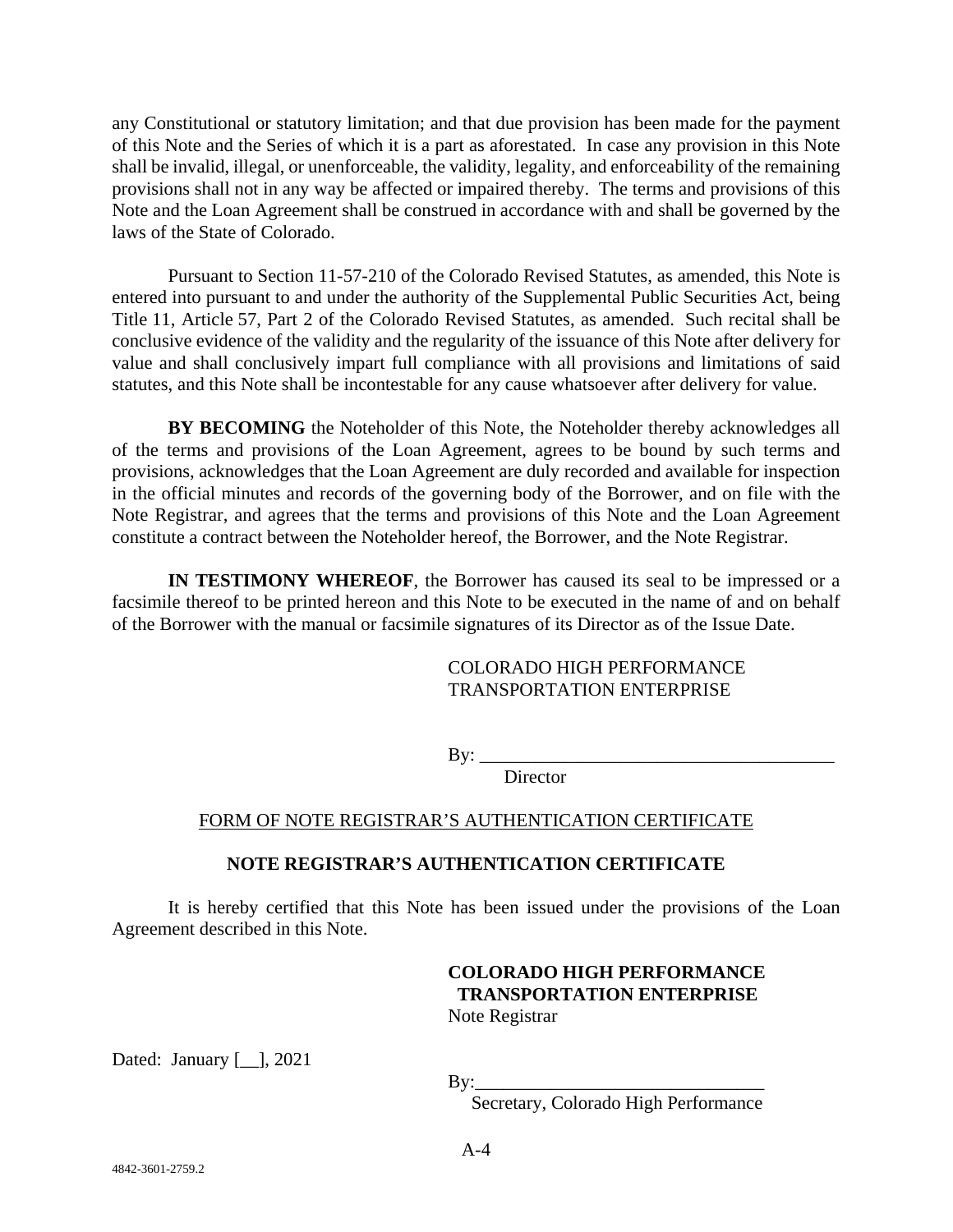Transportation Enterprise Board of Directors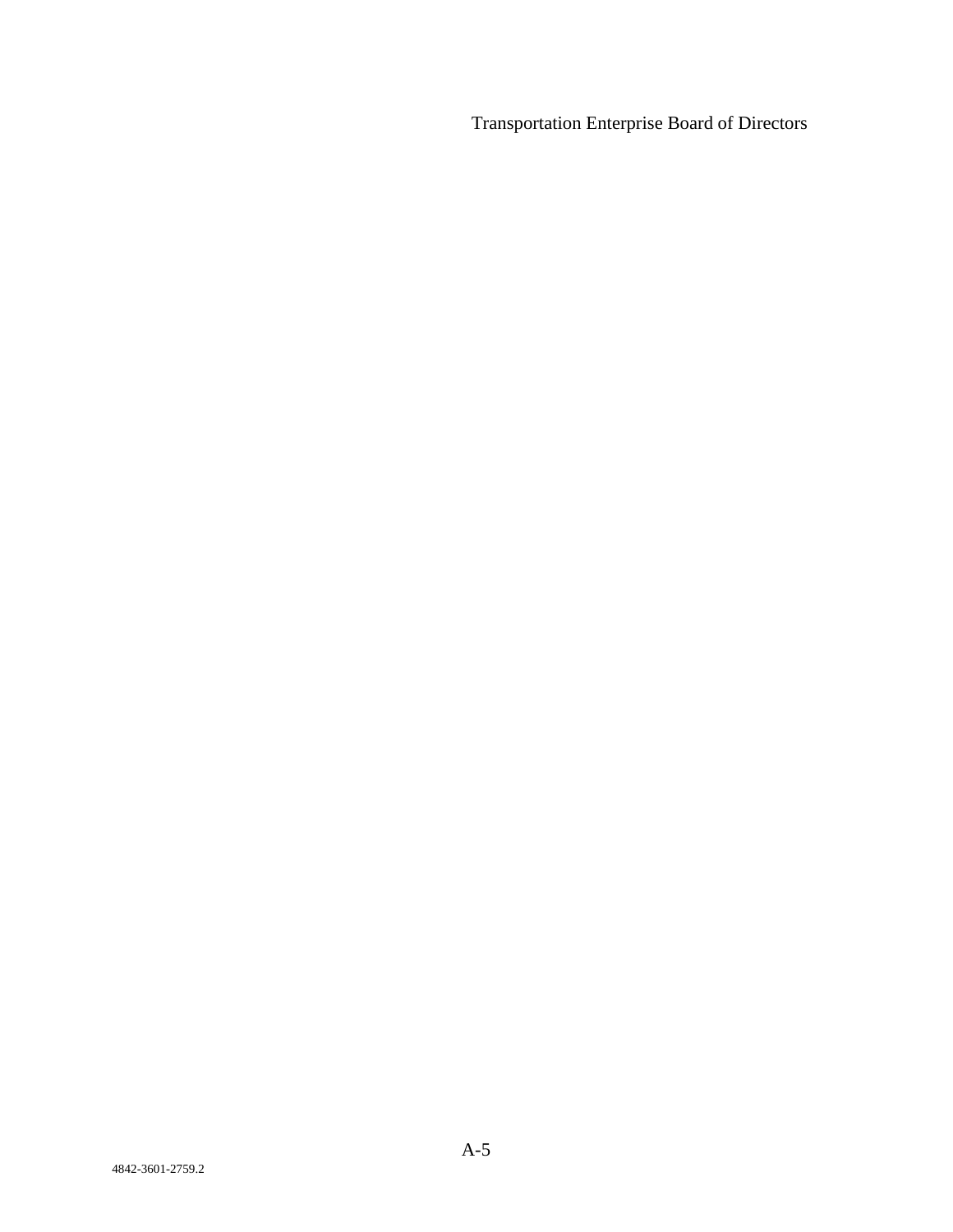## **FORM OF ASSIGNMENT**

#### **ASSIGNMENT**

The following abbreviations, when used in the inscription on the face of this Note, shall be construed as though they were written out in full according to applicable laws or regulations:

#### UNIF GIFT MIN ACT--

| TEN COM -- as tenants in common         | Custodian              |
|-----------------------------------------|------------------------|
| TEN ENT -- as tenants by the entireties | (Minor)<br>(Cust)      |
| JT TEN -- as joint tenants with right   | under Uniform Gifts to |
| of survivorship and not as              | Minors Act             |
| tenants in common                       | (State)                |

Additional abbreviations may also be used though not in the above list.

FOR VALUE RECEIVED, the undersigned sells, assigns and transfers unto

Please insert Social Security or Other Identification Number of Assignee

/\_\_\_\_\_\_\_\_\_\_\_\_\_\_\_\_\_\_\_\_\_\_\_\_\_\_\_\_\_\_\_\_\_\_\_/

(Name and Address of Assignee)

the within Note and does hereby irrevocably constitutes and appoints  $\Box$ to transfer said Note on the books kept for registration thereof with full power of substitution in the premises.

\_\_\_\_\_\_\_\_\_\_\_\_\_\_\_\_\_\_\_\_\_\_\_\_\_\_\_\_\_\_\_\_\_\_\_\_\_\_\_\_\_\_\_\_\_\_\_\_\_\_\_\_\_\_\_\_\_\_\_\_\_\_\_\_\_\_\_\_\_\_\_\_\_\_\_\_\_

Dated: \_\_\_\_\_\_\_\_\_\_\_\_\_\_\_\_\_\_\_\_

Signature Guaranteed:

NOTICE: The signature to this assignment must correspond with the name as it appears upon the face of the within Note in every particular, without alteration or enlargement or any change whatever; and

\_\_\_\_\_\_\_\_\_\_\_\_\_\_\_\_\_\_\_\_\_\_\_\_\_\_\_\_\_\_\_\_\_

NOTICE: Signature(s) must be guaranteed by the Securities Transfer Association signature guarantee program.

[END OF FORM OF NOTE]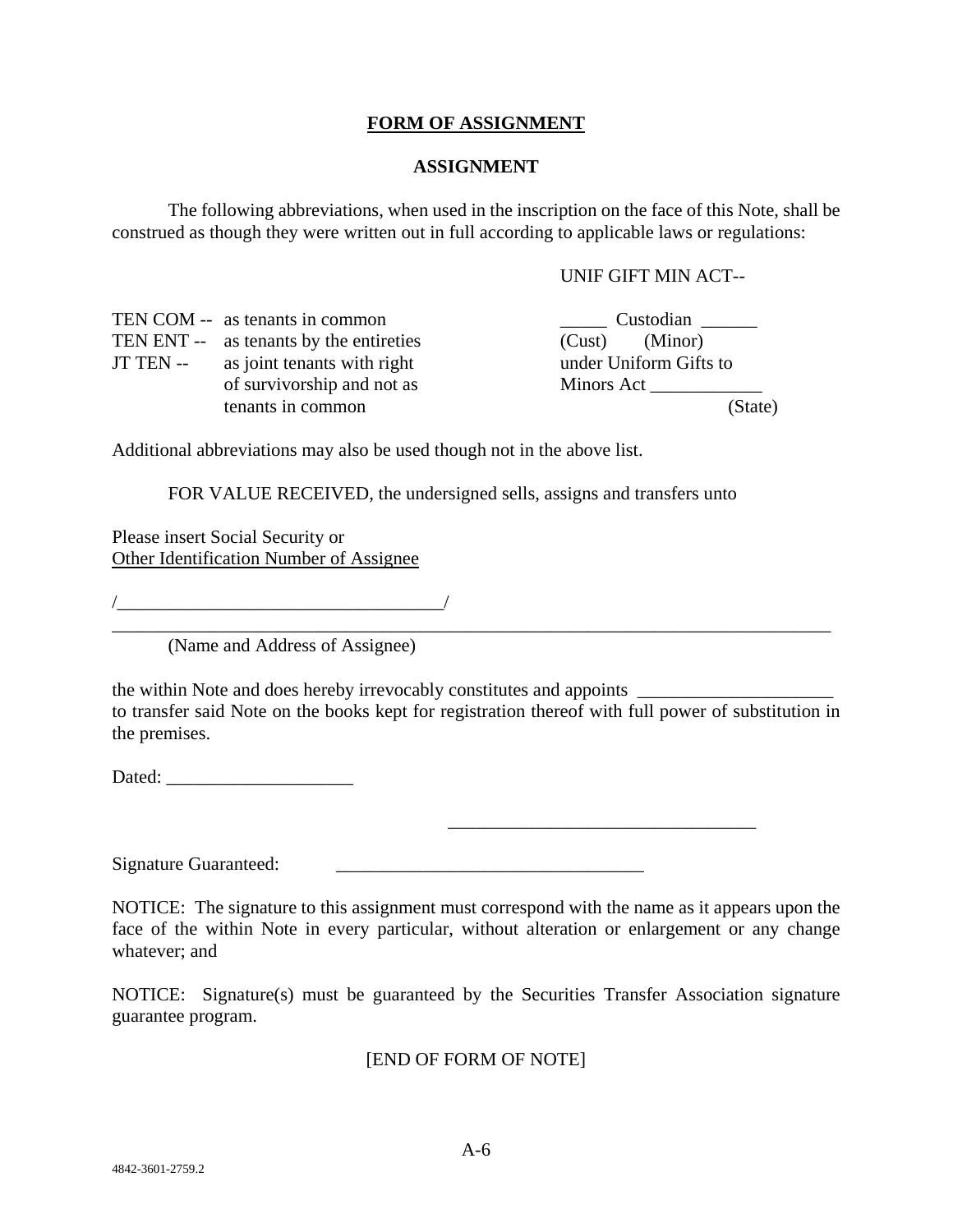## **EXHIBIT B**

#### **MAKE WHOLE PAYMENT CALCULATION**

The Borrower shall pay to the Lender a Make Whole Payment in connection with each prepayment of all or any portion of the Note prior to the Final Maturity Date (including, without limitation, an acceleration of the Note in accordance with the terms hereof). The Make Whole Payment shall be calculated and, to the extent owed by the Borrower, paid on such date, all as described in and determined pursuant to the provisions of this Exhibit B.

1. Capitalized terms used in this Exhibit B and not otherwise defined herein have the meanings assigned thereto in the Agreement.

The following defined terms are used in this Exhibit B:

*"Break Date"* means the date on which a Break Event occurs.

*"Break Event"* means any acceleration of the principal of the Note on a date other than a day occurring on or after the Final Maturity Date.

*"Calculation Agent"* means Wells Fargo Bank, National Association or its affiliates or such other entity designated by the Lender.

*"Day Count Fraction"* means the calculation basis for interest on the Note, which is a year of 360 day, consisting of twelve 30 day months.

2. In connection with any Break Event, a Make Whole Payment shall be paid by the Borrower to the Lender if the Make Whole Payment is a positive number. No Make Whole Payment shall be payable for a Break Event if the Make Whole Payment for that Break Event is a negative number. Make Whole Payments will be determined by the Calculation Agent, on the Business Day next preceding the Break Date, as follows:

*"Make Whole Payment"* for any Break Event is the difference of:

(i) the sum of the present values of a series of amounts computed for the Final Maturity Date after the Break Date through the Final Maturity Date, each of which amounts is equal to the product of (A) the Affected Principal Amount for the Affected Principal Period ending on the Final Maturity Date, times (B) the Initial Rate times (C) the Day Count Fraction for such Affected Principal Period,

*minus*

(ii) the sum of the present values of a series of amounts computed for the Maturity Date after the Break Date through the Final Maturity Date, each of which amounts is equal to the product of (A) the Affected Principal Amount for the Affected Principal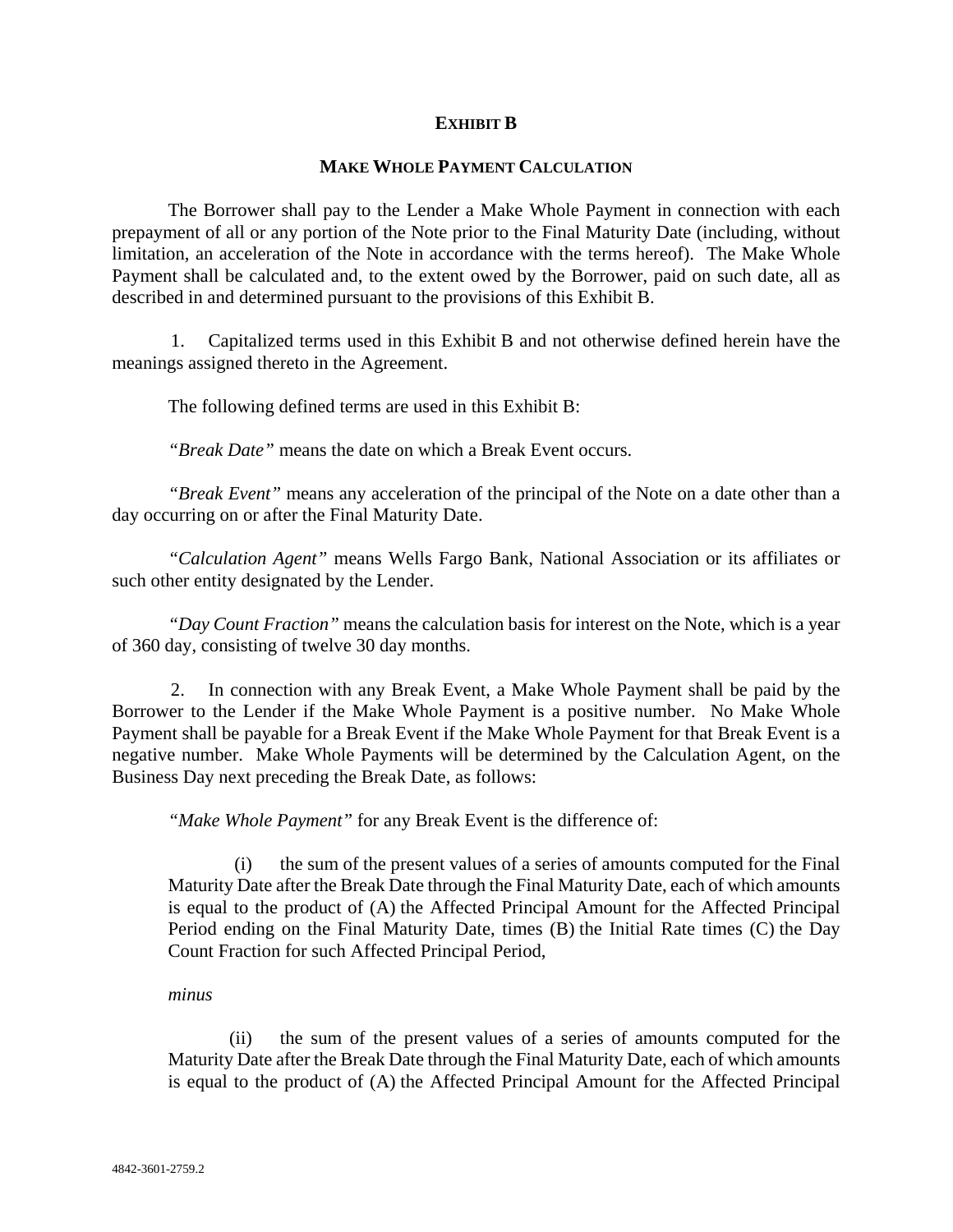Period ending the Final Maturity Date, times (B) the Break Rate, times (C) the Day Count Fraction for such Affected Principal Period,

*where:*

(1) the Calculation Agent computes such present values by discounting each such series of amounts described in clauses (i) and (ii) above from the Final Maturity Date to the Break Date using a series of discount factors corresponding to the Final Maturity Date, as determined by the Calculation Agent from the swap yield curve that the Calculation Agent would use as of the Break Date in valuing a series of fixed rate interest rate swap payments similar to such series of amounts;

(2) the *"Affected Principal Amount"* for an Affected Principal Period is the principal amount of the Note to be outstanding during that Affected Principal Period determined as of the relevant Break Date before giving effect to any Break Event on that Break Date, and for any Break Event, multiplying each such principal amount times the Prepayment Fraction;

(3) the *"Affected Principal Period"* is the period from and including the Closing Date to but excluding the Final Maturity Date;

(4) the *"Prepayment Fraction"* means, a fraction the numerator of which is the amount (the *"Credit"*) to be applied pursuant to the applicable provisions of the Note to reduce the amount of the payment otherwise due on the Final Maturity Date and the denominator of which is the principal amount of the Note otherwise due on the Final Maturity Date (without regard to application of such Credit); and

(5) the *"Break Rate"* for any Break Date is the fixed rate the Calculation Agent determines is representative of what swap dealers would be willing to pay to the Calculation Agent (or, if required to be cleared under the Commodity Exchange Act or a Commodity Futures Trading Commission rule or regulation promulgated thereunder, to a swap clearinghouse) as fixed rate payors on a monthly basis in return for receiving one month LIBOR (or if LIBOR is unavailable or is not reflective of a bank's cost of funds in the then current market, another index selected by the Calculation Agent in good faith and on the basis of then current market conditions) based payments monthly under interest rate swap transactions that would commence on such Break Date, and mature on, or as close as commercially practicable to, the Final Maturity Date.

3. The Calculation Agent shall determine the Make Whole Payment hereunder in good faith using such methodology as the Calculation Agent deems appropriate under the circumstance, and the Calculation Agent's determination shall be conclusive and binding in the absence of manifest error.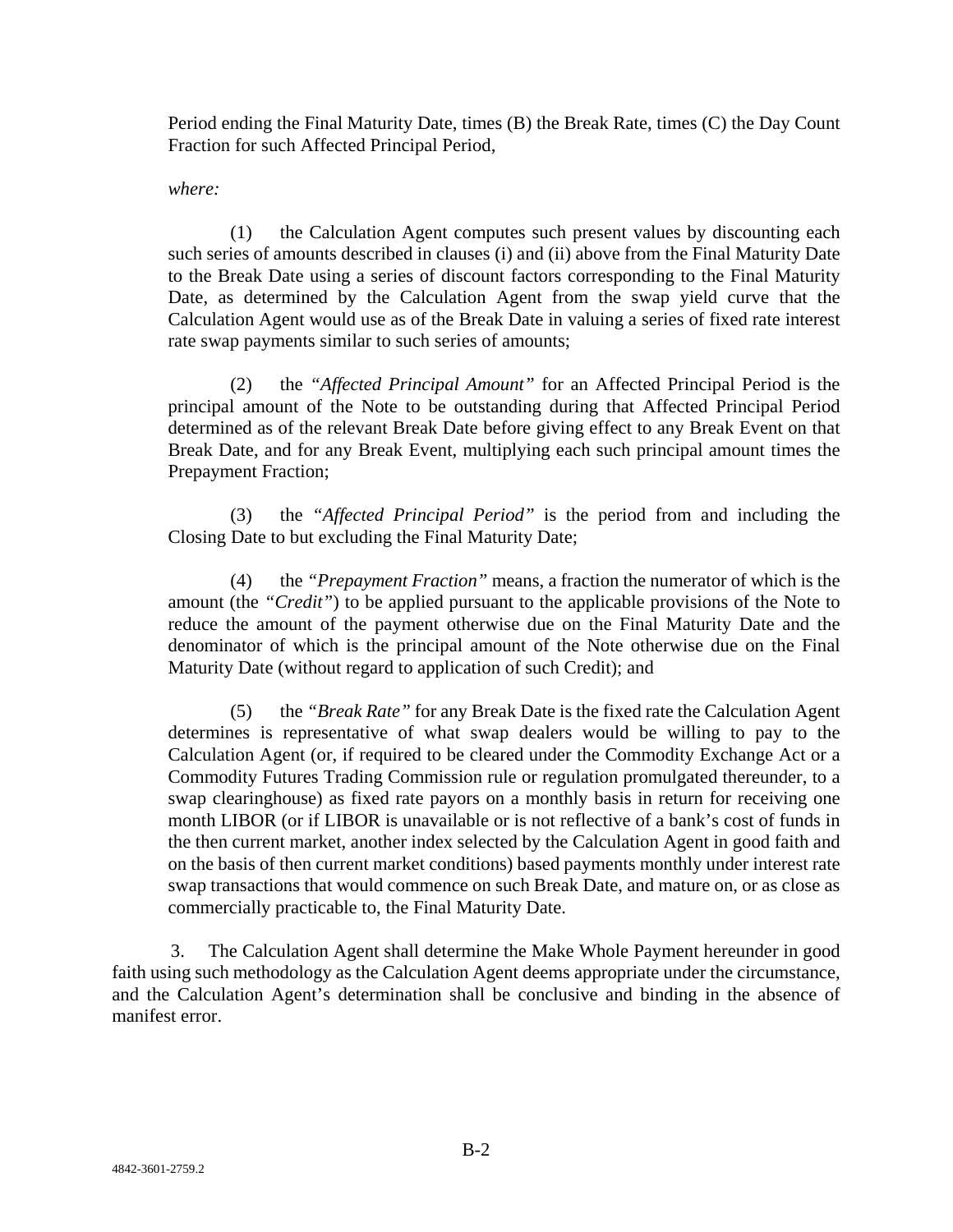## **EXHIBIT C**

#### **FORM OF INVESTOR LETTER**

January 29, 2021

Colorado High Performance Transportation Enterprise

Re: \$<sup>[1]</sup> **Colorado High Performance Transportation Enterprise Toll Revenue Note (I-70 Mountain Express Lanes Project), Series 2021**

Ladies and Gentlemen:

This letter is to provide you with certain representations and agreements with respect to our purchase of all of the above-referenced note (the *"Note"*), dated its date of issuance. The Note was issued under and secured in the manner set forth pursuant to the Loan Agreement dated as of January 1, 2020 (as amended, restated, or otherwise modified, the *"Loan Agreement"*), between Wells Fargo Municipal Capital Strategies, LLC (the *"Lender"*) and Colorado High Performance Transportation Enterprise (the *"Borrower"*). We hereby represent and warrant to you and agree with you as follows:

1. We understand that the Note has not been registered pursuant to the Securities Act of 1933, as amended (the *"1933 Act"*), or the securities laws of any state, nor has the Loan Agreement been qualified pursuant to the Trust Indenture Act of 1939, as amended, in reliance upon certain exemptions set forth therein. We acknowledge that the Note (i) is not being registered or otherwise qualified for sale under the "blue sky" laws and regulations of any state, (ii) will not be listed on any securities exchange, (iii) will not carry a rating from any rating service, and (iv) will not be readily marketable.

2. We have not offered, offered to sell, offered for sale or sold any of the Note by means of any form of general solicitation or general advertising, and we are not an underwriter of the Note within the meaning of Section 2(11) of the 1933 Act.

3. We have sufficient knowledge and experience in financial and business matters, including purchase and ownership of municipal and other tax-exempt obligations, to be able to evaluate the risks and merits of the investment represented by the purchase of the Note and are able to bear the economic risk of making the Loan, including a total loss of our investment. We have sought such accounting, legal and tax advice as it has considered necessary to make an informed investment decision.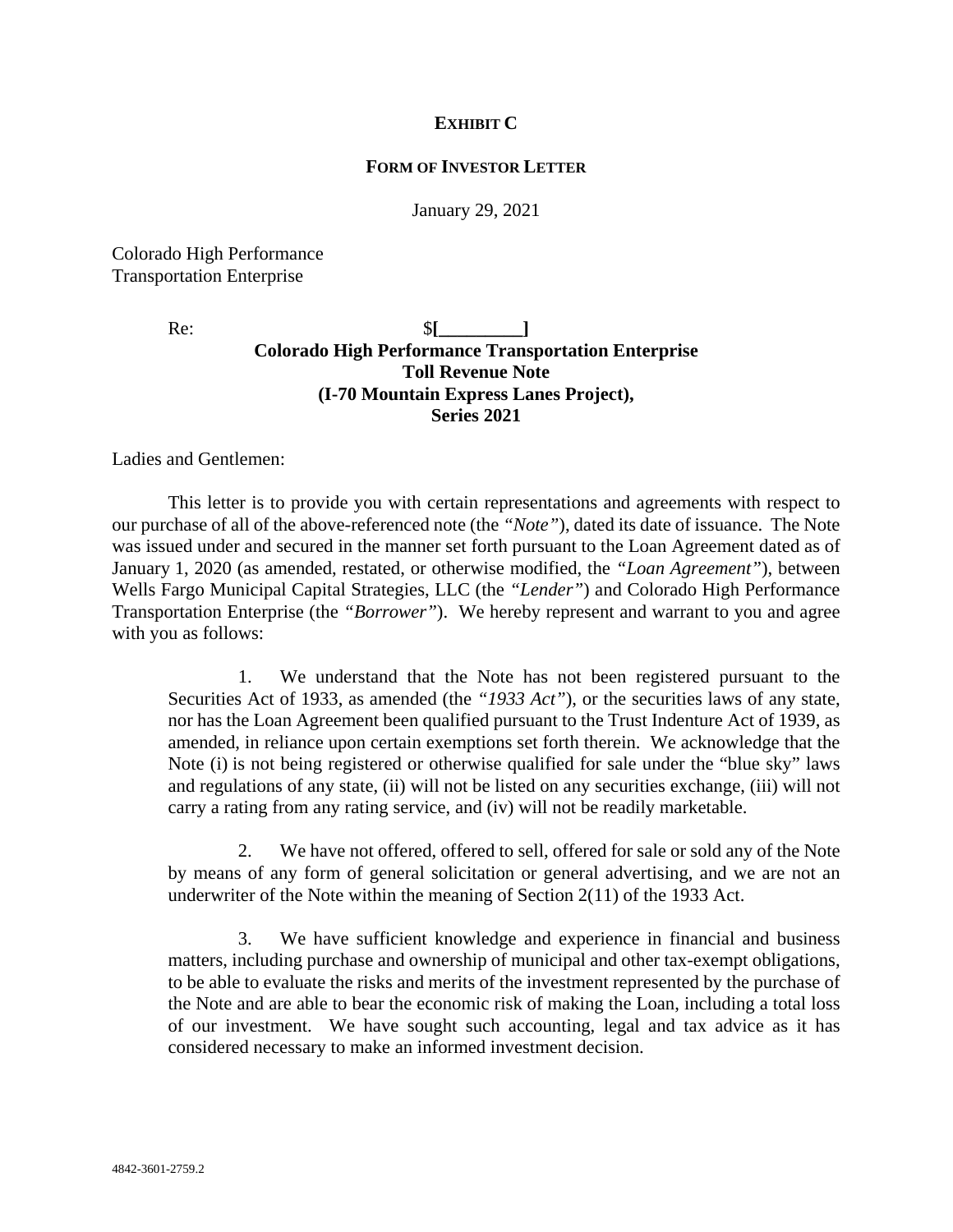4. We have authority to purchase the Note and to execute this letter and any other instruments and documents required to be executed by the purchaser in connection with the purchase of the Note.

5. The undersigned is a duly appointed, qualified and acting representative of the Lender and is authorized to cause the Lender to make the certifications, representations and warranties contained herein by execution of this letter on behalf of the Lender.

6. The Lender is a "qualified institutional buyer" as defined in Rule 144A promulgated under the 1933 Act and is a commercial bank organized under the laws of the United States and is able to bear the economic risks of such investment.

7. The undersigned understands that no official statement, prospectus, offering circular, or other comprehensive offering statement is being provided with respect to the Notes. The undersigned has made its own inquiry and analysis with respect to the Borrower, the Note and the security therefor, and other material factors affecting the security for and payment of the Note. We understand and acknowledge that, as between us and any of the Borrower, CDOT, Stifel, Nicolaus & Co., as the Borrower's municipal advisor, the Colorado Attorney General, as general counsel to the Borrower and CDOT, and Kutak Rock LLP, as bond counsel to the Borrower, we have assumed responsibility for obtaining such information and for making such investigation and review as we have deemed necessary or desirable in connection with its decision to make the Loan.

8. The undersigned acknowledges that it has either been supplied with or been given access to information, including financial statements and other financial information, regarding the Borrower, to which a reasonable investor would attach significance in making investment decisions, and has had the opportunity to ask questions and receive answers from knowledgeable individuals concerning the Borrower, the Note and the security therefor, so that as a reasonable investor, it has been able to make its decision to purchase the Note.

9. The Note is being acquired by the Lender for investment for its own account and not with a present view toward resale or distribution; *provided, however*, that the Lender reserves the right to sell, transfer or redistribute the Note, but agrees that any such sale, transfer or distribution by the Lender shall be to a Person (a) in full good faith compliance with all applicable state and federal securities laws, (b) either under effective federal and state registration statements (which the Borrower shall not in any way be obligated to provide) or pursuant to exemptions from such registrations, and (c) to a Person who executes an investor letter substantially in the form of this letter and:

(a) that is an affiliate of the Lender;

(b) that is a trust or other custodial arrangement established by the Lender or one of its affiliates, the owners of any beneficial interest in which are limited to qualified institutional buyers; or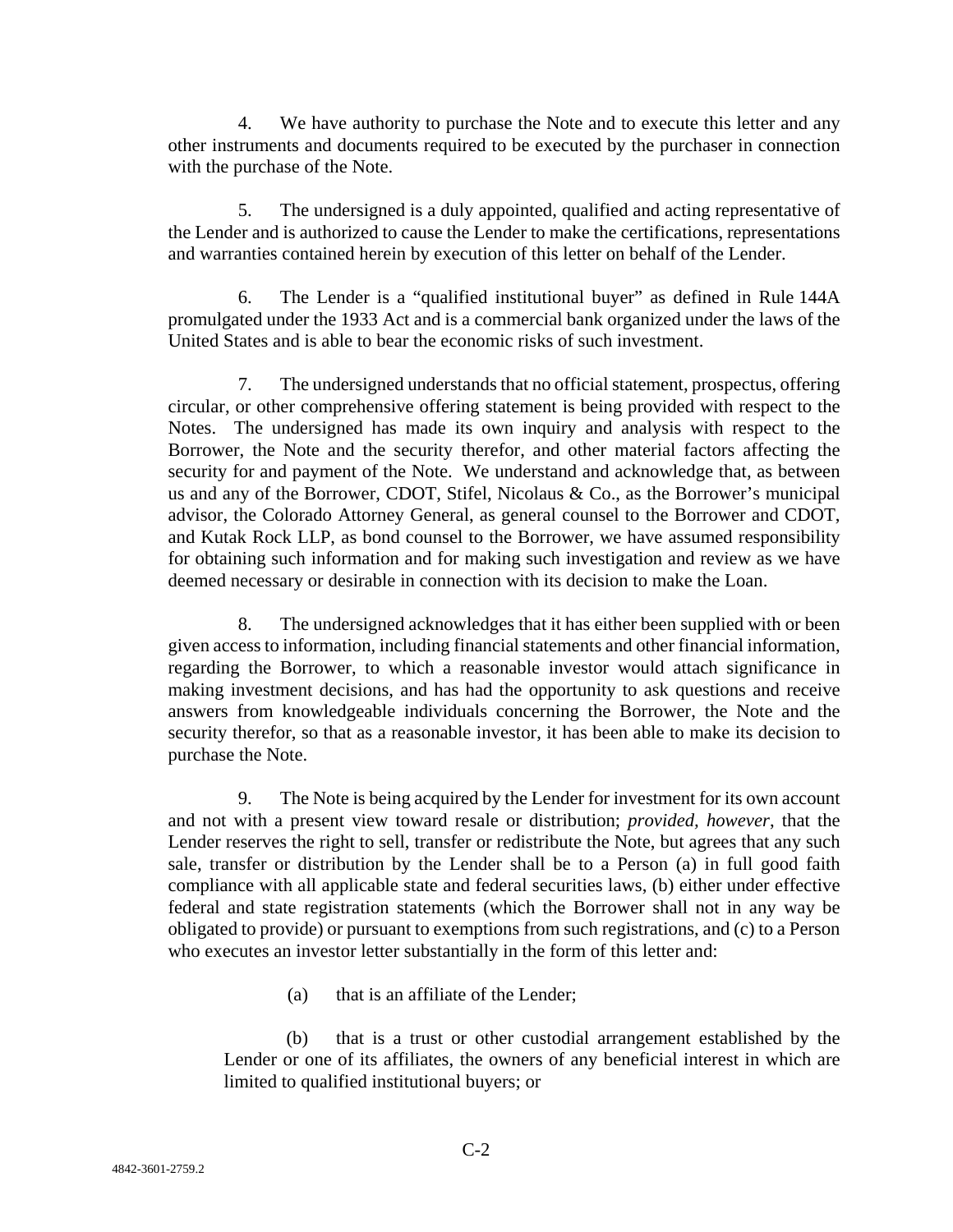(c) that the Lender reasonably believes to be a qualified institutional buyer and a commercial bank organized under the laws of the United States, or any state thereof, or any other country which is a member of the Organization for Economic Cooperation and Development, or a political subdivision of any such country, and, in any case, having a combined capital and surplus of not less than \$5,000,000,000 as of the date of such sale, transfer or distribution.

Very truly yours,

WELLS FARGO MUNICIPAL CAPITAL STRATEGIES, LLC

By: \_\_\_\_\_\_\_\_\_\_\_\_\_\_\_\_\_\_\_\_\_\_\_\_\_\_\_\_\_\_\_\_\_\_\_ Name: Title:\_\_\_\_\_\_\_\_\_\_\_\_\_\_\_\_\_\_\_\_\_\_\_\_\_\_\_\_\_\_\_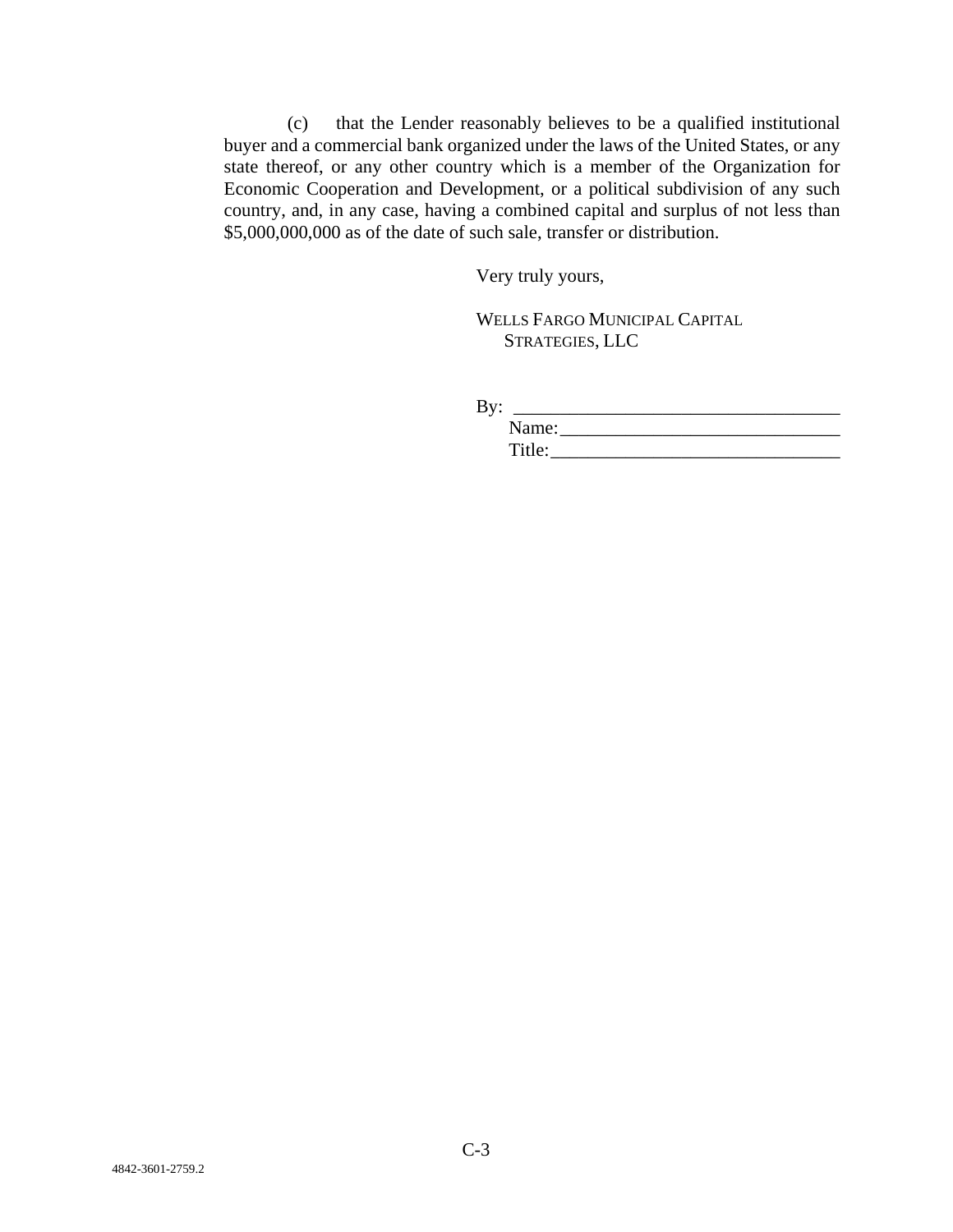## **EXHIBIT D**

## *[HPTE to verify]*

The State is self-insured for liability, State property losses, and worker's compensation and is responsible for processing claims brought against State agencies, including CDOT, and State employees. Protection for liability for State departments and employees is provided under the [terms of the Colorado Governmental Immunity Act](http://coloradoc2.prod.acquia-sites.com/dhr/cgia-summary) (CGIA) (CRS §24-10-101 et seq.) and the Risk Management Act (RMA) (CRS §24-30-1501 et seq.).

The State's property self-insurance coverage does not include any losses for pavement, bridge structures, or damages caused by third parties. If a loss should be caused by a third party, CDOT and/or the Borrower would collect the debt through its own Risk Management section or refer the matter to the State's Central Collections which is a unit with the State Department of Personnel and Administration and was established pursuant to CRS §24-30-202.4

For larger road and bridge construction projects, CDOT maintains and manages an Owner Controlled Insurance Policy (OCIP). The I-70 MEXL Project has been enrolled into CDOT's OCIP.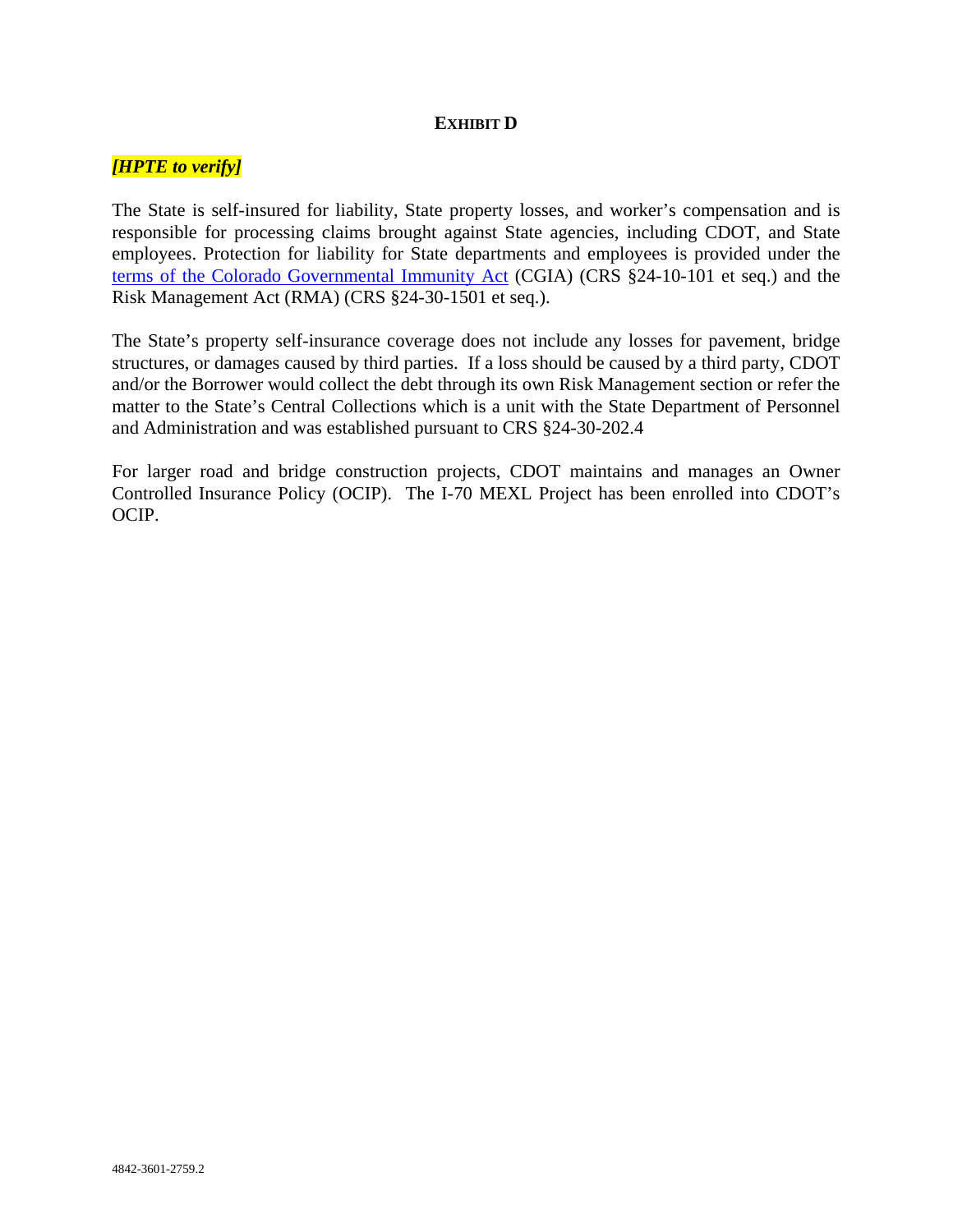## **EXHIBIT E**

#### **FORM OF COMPLIANCE CERTIFICATE**

This Compliance Certificate (this *"Certificate"*) is furnished to Wells Fargo Municipal Capital Strategies, LLC (the *"Lender"*) pursuant to that certain Loan Agreement dated as of January 1, 2021 (the *"Agreement"*), by and between the Colorado High Performance Transportation Enterprise, as borrower (the *"Borrower"*), and the Lender. Unless otherwise defined herein, the terms used in this Certificate shall have the meanings assigned thereto in the Agreement.

THE UNDERSIGNED HEREBY CERTIFIES THAT:

1. I am a duly appointed Director of the Borrower;

2. I have reviewed the terms of the Agreement and I have made, or have caused to be made under my supervision, a detailed review of the transactions and conditions of the Borrower during the accounting period covered by the attached financial statements;

3. The examinations described in paragraph 2 did not disclose, and I have no knowledge of, the existence of any condition or the occurrence of any event which constitutes (i) a Default or Event of Default during or at the end of the accounting period covered by the attached financial statements or as of the date of this Certificate, except as set forth below, (ii) an Event of Non-Allocation has occurred;

4. The financial statements required by **Section 6.05[(a)] [c]** of the Agreement and being furnished to you concurrently with this certificate fairly represent the consolidated financial condition of the Borrower in accordance with GAAP (subject to year-end adjustments) as of the dates and for the periods covered thereby**[.][; and]**

**[[5]. Based on the projections of Gross Revenues included in the report delivered to the Lender pursuant to Section 6.05(c) of the Agreement, the details of any anticipated request for a CDOT Backup Loan pursuant to the Intra-Agency Agreement are attached here.]**

## **[[6]. Attached are true and accurate calculations demonstrating compliance with the financial covenant[s] set forth in Section 6.09 of the Agreement for the periods specified in such attachment; and]**

Described below are the exceptions, if any, to paragraph 3 by listing, in detail, the nature of the condition or event, the period during which it has existed and the action which the Borrower has taken, is taking, or proposes to take with respect to each such condition or event:

\_\_\_\_\_\_\_\_\_\_\_\_\_\_\_\_\_\_\_\_\_\_\_\_\_\_\_\_\_\_\_\_\_\_\_\_\_\_\_\_\_\_\_\_\_\_\_\_\_\_\_\_\_\_\_\_\_\_\_\_\_\_\_\_\_ \_\_\_\_\_\_\_\_\_\_\_\_\_\_\_\_\_\_\_\_\_\_\_\_\_\_\_\_\_\_\_\_\_\_\_\_\_\_\_\_\_\_\_\_\_\_\_\_\_\_\_\_\_\_\_\_\_\_\_\_\_\_\_\_\_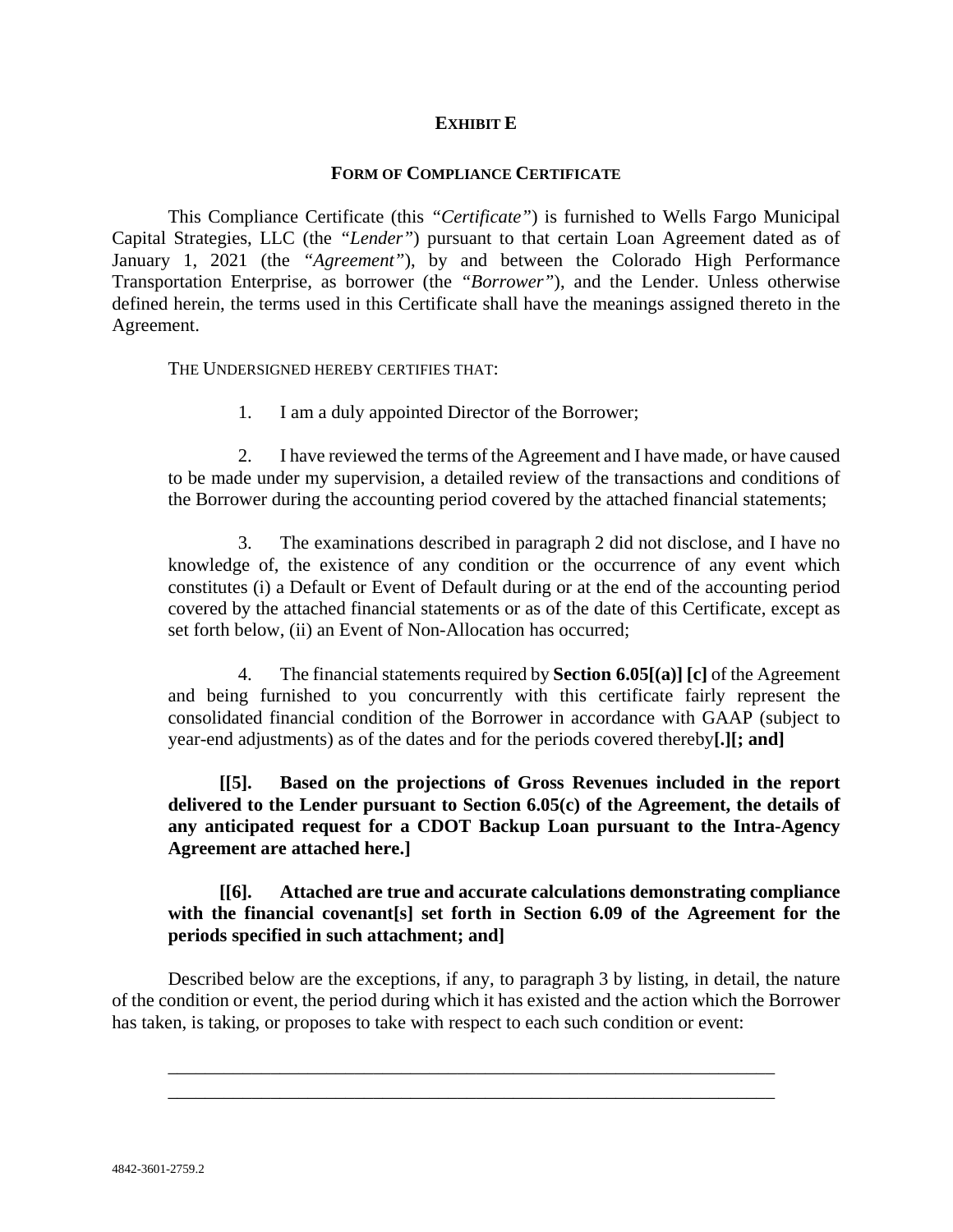The foregoing certifications and the financial statements delivered with this Certificate in support hereof, are made and delivered this  $\_\_\_\_$  day of  $\_\_\_\_\_\_\_$ , 20 $\_\_\_\_\$ .

\_\_\_\_\_\_\_\_\_\_\_\_\_\_\_\_\_\_\_\_\_\_\_\_\_\_\_\_\_\_\_\_\_\_\_\_\_\_\_\_\_\_\_\_\_\_\_\_\_\_\_\_\_\_\_\_\_\_\_\_\_\_\_\_\_ \_\_\_\_\_\_\_\_\_\_\_\_\_\_\_\_\_\_\_\_\_\_\_\_\_\_\_\_\_\_\_\_\_\_\_\_\_\_\_\_\_\_\_\_\_\_\_\_\_\_\_\_\_\_\_\_\_\_\_\_\_\_\_\_\_

> COLORADO HIGH PERFORMANCE TRANSPORTATION ENTERPRISE

By

Name: \_\_\_\_\_\_\_\_\_\_\_\_\_\_\_\_\_\_\_\_\_\_\_\_\_\_\_\_\_\_ Title: \_\_\_\_\_\_\_\_\_\_\_\_\_\_\_\_\_\_\_\_\_\_\_\_\_\_\_\_\_\_\_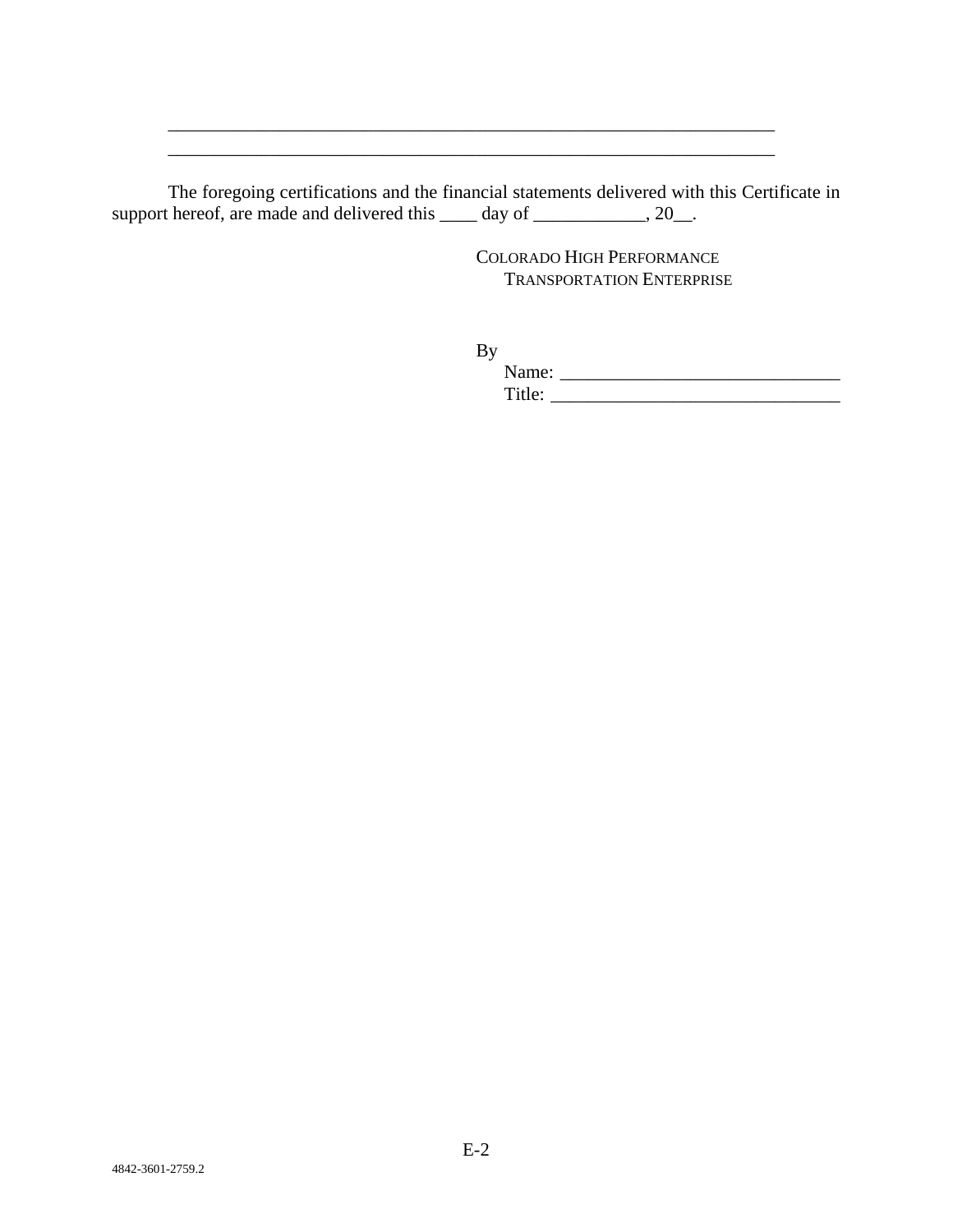#### **EXHIBIT F**

## **I-70 REVENUE ACCOUNT CERTIFICATE**

#### Calculations as of **[March 15] [June 15] [September 15]**, 20\_\_]

| 1. Balance in I-70 MEXL Revenue Account as of [March 15]   |                                                             |
|------------------------------------------------------------|-------------------------------------------------------------|
| [June 15] [September 15], $20$ ]                           |                                                             |
| 2. Debt Service on the Note due on December 15, 20         |                                                             |
| 3. Ratio of Line 1 to Line 2                               | $\%$                                                        |
| 4. Quarterly Requirement                                   | $[25\%]$ <sup>3</sup> [50%] <sup>4</sup> [85%] <sup>5</sup> |
| 5. Is Line 3 equal to or greater than Line 4? (circle one) | Yes / No                                                    |

The undersigned Director of the Borrower hereby certifies that (i) the above calculations are true and correct as of the date first written above for the immediately preceding fiscal quarter, and (ii) the revenues identified in Line 1 above will only be utilized for the payment of annual debt service on the Note. Unless otherwise defined herein, the terms used in this Certificate shall have the meanings assigned thereto in the Agreement.

> COLORADO HIGH PERFORMANCE TRANSPORTATION ENTERPRISE

By

Name: \_\_\_\_\_\_\_\_\_\_\_\_\_\_\_\_\_\_\_\_\_\_\_\_\_\_\_\_\_\_ Title: \_\_\_\_\_\_\_\_\_\_\_\_\_\_\_\_\_\_\_\_\_\_\_\_\_\_\_\_\_\_\_

<span id="page-68-0"></span><sup>3&</sup>lt;br>Select for March 15 quarterly certification.<br>4<br>Select for June 15 quarterly certification.

<span id="page-68-1"></span> $\frac{4}{5}$  Select for June 15 quarterly certification.

<span id="page-68-2"></span><sup>5</sup> Select for September 15 quarterly certification.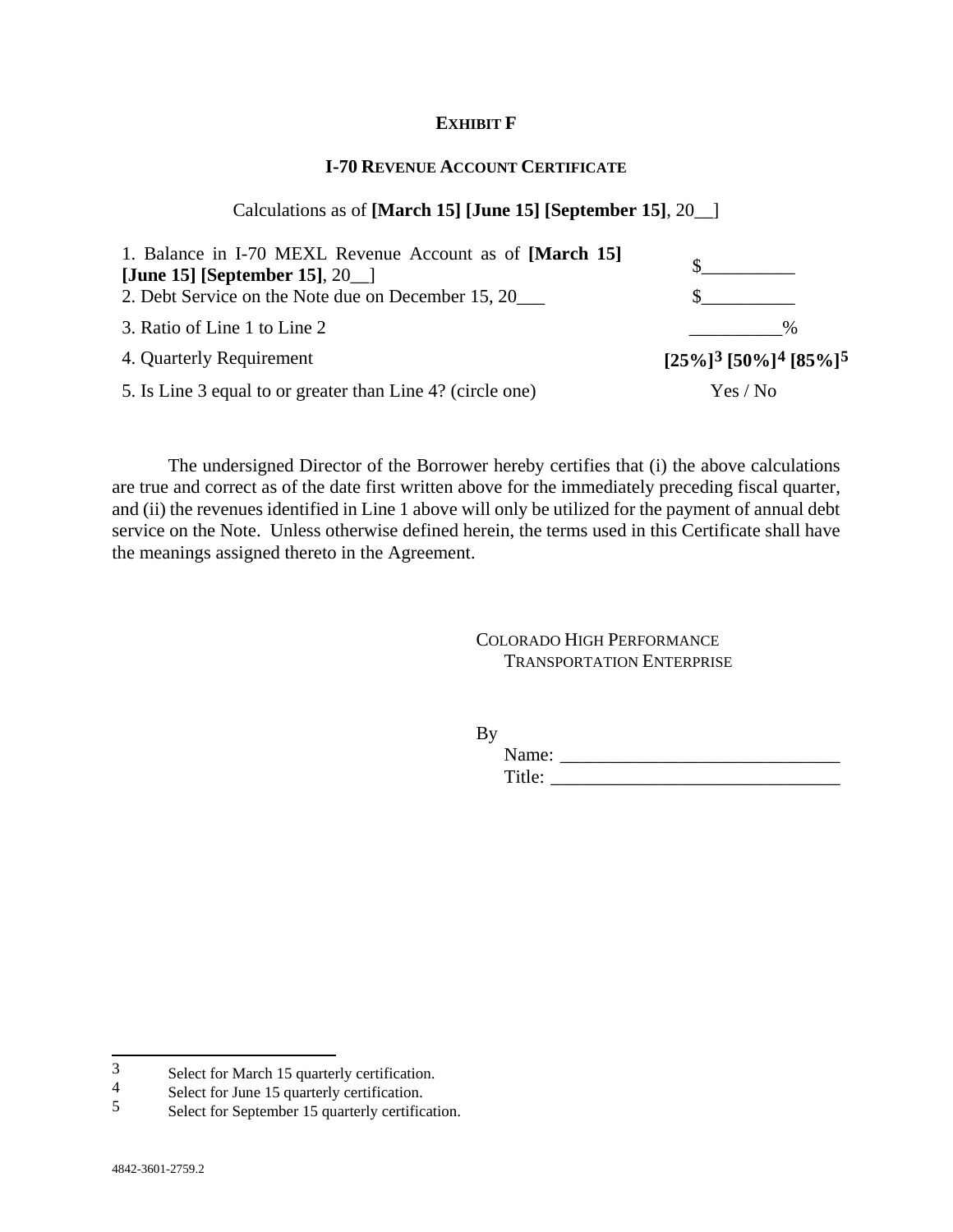## **EXHIBIT G**

#### **FORM OF REQUEST FOR AMORTIZATION PERIOD**

[Date]

Wells Fargo Municipal Capital Strategies, LLC, as Lender **[\_\_\_\_\_\_\_\_\_]** Attention: [

# **COLORADO HIGH PERFORMANCE TRANSPORTATION ENTERPRISE TOLL REVENUE NOTE (I-70 MOUNTAIN EXPRESS LANES PROJECT), SERIES 2021**

Ladies and Gentlemen:

Reference is hereby made to that certain Loan Agreement dated as of January 1, 2021 (the *"Loan Agreement"*), between Colorado High Performance Transportation Enterprise (the *"Borrower"*) and Wells Fargo Municipal Capital Strategies, LLC (the *"Lender"*). All capitalized terms contained herein which are not specifically defined shall have the meanings assigned to such terms in the Loan Agreement.

The Borrower hereby requests, pursuant to Section 3.01(b) of the Loan Agreement, to enter into an Amortization Period so that the Notes shall be payable as provided during an Amortization Period as provided in Section 3.01(b) of the Agreement.

In connection with such request, the Borrower hereby represents and warrants that:

(a) no Default or Event of Default has occurred and is continuing under the Agreement on the date that is the thirtieth (30th) day immediately succeeding the Interest Rate Reset Date; and

(b) all representations and warranties of the Borrower in the Agreement are true and correct and are deemed to be made on the date that is the thirtieth (30th) day immediately succeeding the Interest Rate Reset Date.

We have enclosed along with this request the following information:

- 1. the outstanding amount of the Note on the date hereof;
- 2. any other pertinent information previously requested by the Lender.

Very truly yours,